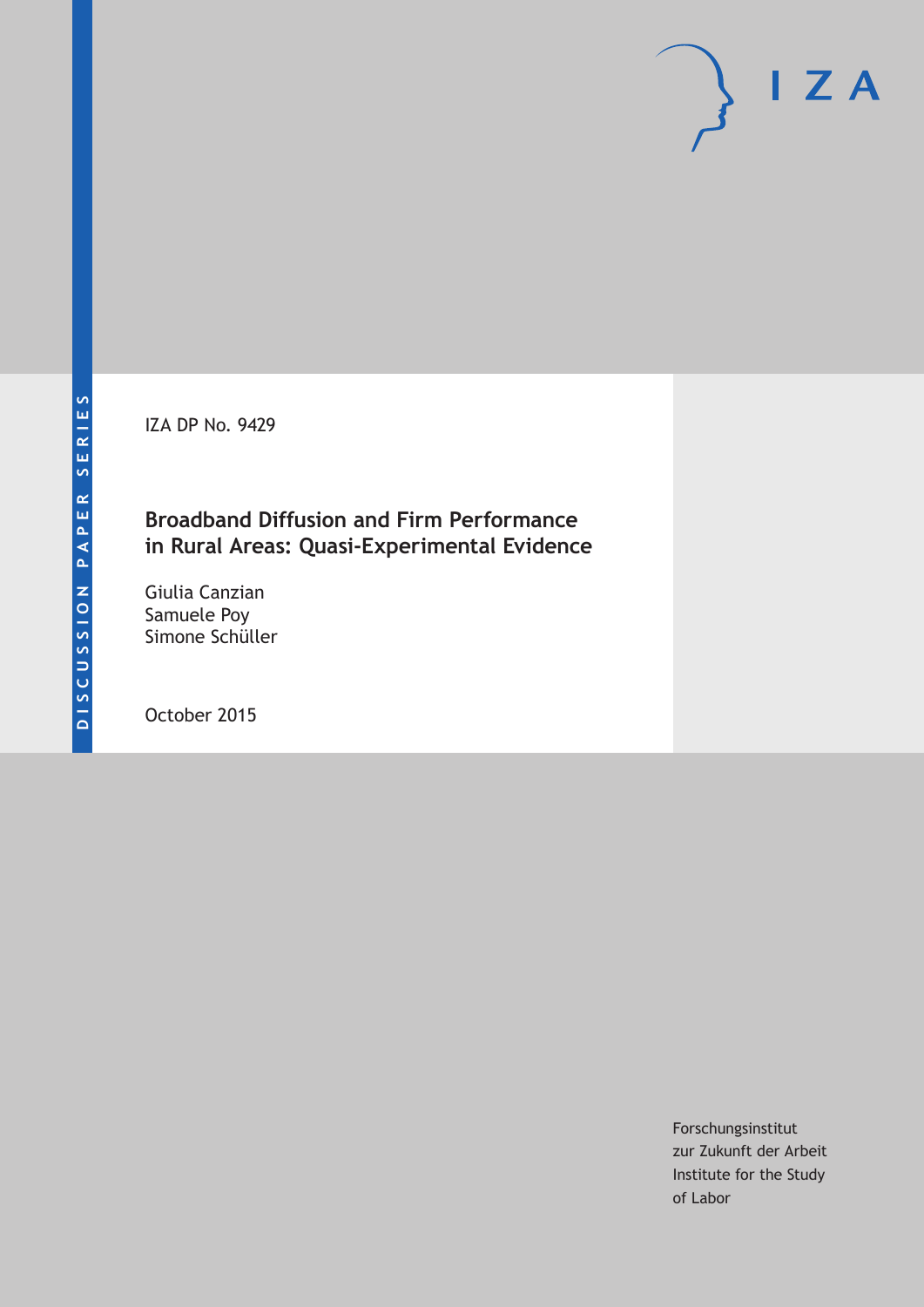# **Broadband Diffusion and Firm Performance in Rural Areas: Quasi-Experimental Evidence**

# **Giulia Canzian**

*FBK-IRVAPP* 

## **Samuele Poy**

*Università Cattolica del Sacro Cuore* 

# **Simone Schüller**

*FBK-IRVAPP and IZA*

Discussion Paper No. 9429 October 2015

IZA

P.O. Box 7240 53072 Bonn Germany

Phone: +49-228-3894-0 Fax: +49-228-3894-180 E-mail: iza@iza.org

Any opinions expressed here are those of the author(s) and not those of IZA. Research published in this series may include views on policy, but the institute itself takes no institutional policy positions. The IZA research network is committed to the IZA Guiding Principles of Research Integrity.

The Institute for the Study of Labor (IZA) in Bonn is a local and virtual international research center and a place of communication between science, politics and business. IZA is an independent nonprofit organization supported by Deutsche Post Foundation. The center is associated with the University of Bonn and offers a stimulating research environment through its international network, workshops and conferences, data service, project support, research visits and doctoral program. IZA engages in (i) original and internationally competitive research in all fields of labor economics, (ii) development of policy concepts, and (iii) dissemination of research results and concepts to the interested public.

IZA Discussion Papers often represent preliminary work and are circulated to encourage discussion. Citation of such a paper should account for its provisional character. A revised version may be available directly from the author.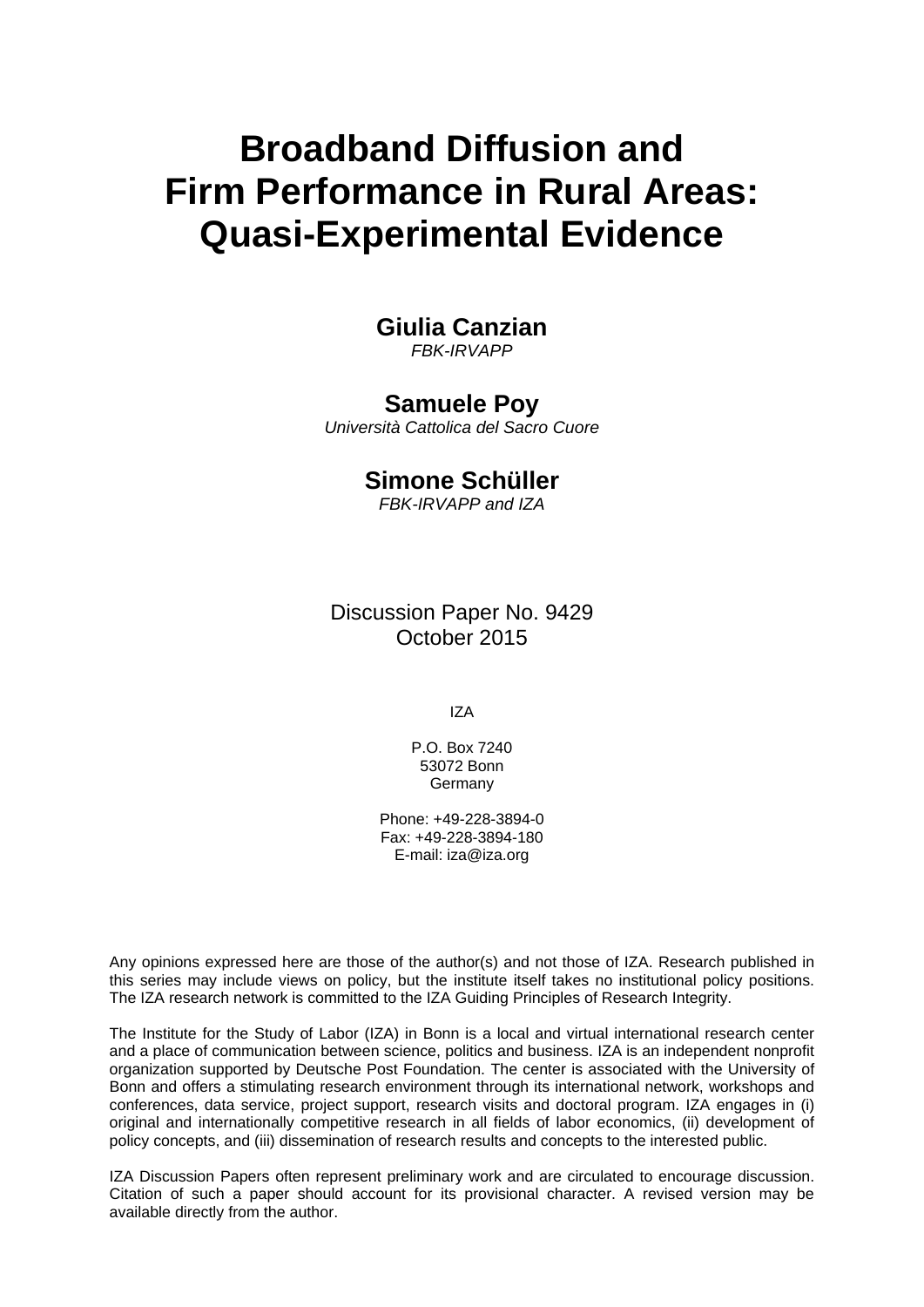IZA Discussion Paper No. 9429 October 2015

# **ABSTRACT**

# **Broadband Diffusion and Firm Performance in Rural Areas: Quasi-Experimental Evidence\***

This article analyzes the causal impact of advanced broadband accessibility on firm performance. We exploit a unique local policy intervention of a staged broadband infrastructure installation across rural municipalities in the Province of Trento (Italy), generating a source of exogenous (spatial and temporal) variation in the provision of nextgeneration broadband technology (ADSL2+). Employing a difference-in-differences strategy and using longitudinal firm-level data on annual balance sheet information of corporate enterprises, we show that ADSL2+ availability is associated with a significant increase in annual sales turnover of about 40 percent and an increase in value added of roughly 25 percent over the period of two years. The positive effect is found to be rather stable for different lengths of treatment exposure and across industrial sectors. However, no significant effects are found with respect to number of employees. Placebo estimations support a causal interpretation of our results. Overall, established corporate enterprises in 'underserved' rural and remote areas appear to profit considerably from enhanced broadband delivery programs in terms of economic performance.

JEL Classification: O33, J24, L24, L26

Keywords: broadband internet, firm performance, quasi experiment, regional development

Corresponding author:

Simone Schüller FBK-IRVAPP Via Santa Croce 77 38122 Trento Italy E-mail: schueller@fbk.eu

 $\overline{a}$ 

<sup>\*</sup> We thank conference participants at the 14<sup>th</sup> IZA/SOLE Transatlantic Meeting of Labor Economists 2015, XXIX Jornadas de Economia Industrial 2014, COMPIE 2014, SIE 2014, AIEL 2014 and seminar participants at CESifo Munich. We also thank Antonio Accetturo, Erich Battistin, Oliver Falck and Enrico Rettore for helpful comments and suggestions. We are grateful to *Trentino Network* and *Telecom Italia* for providing us with knowledge and data on the broadband infrastructure diffusion in the Province of Trento, and especially Alessandro Zorer for frequent discussions on the topic. We further thank Adrian Belton who carefully copy-edited the paper. Research has been fully funded by FBK-IRVAPP.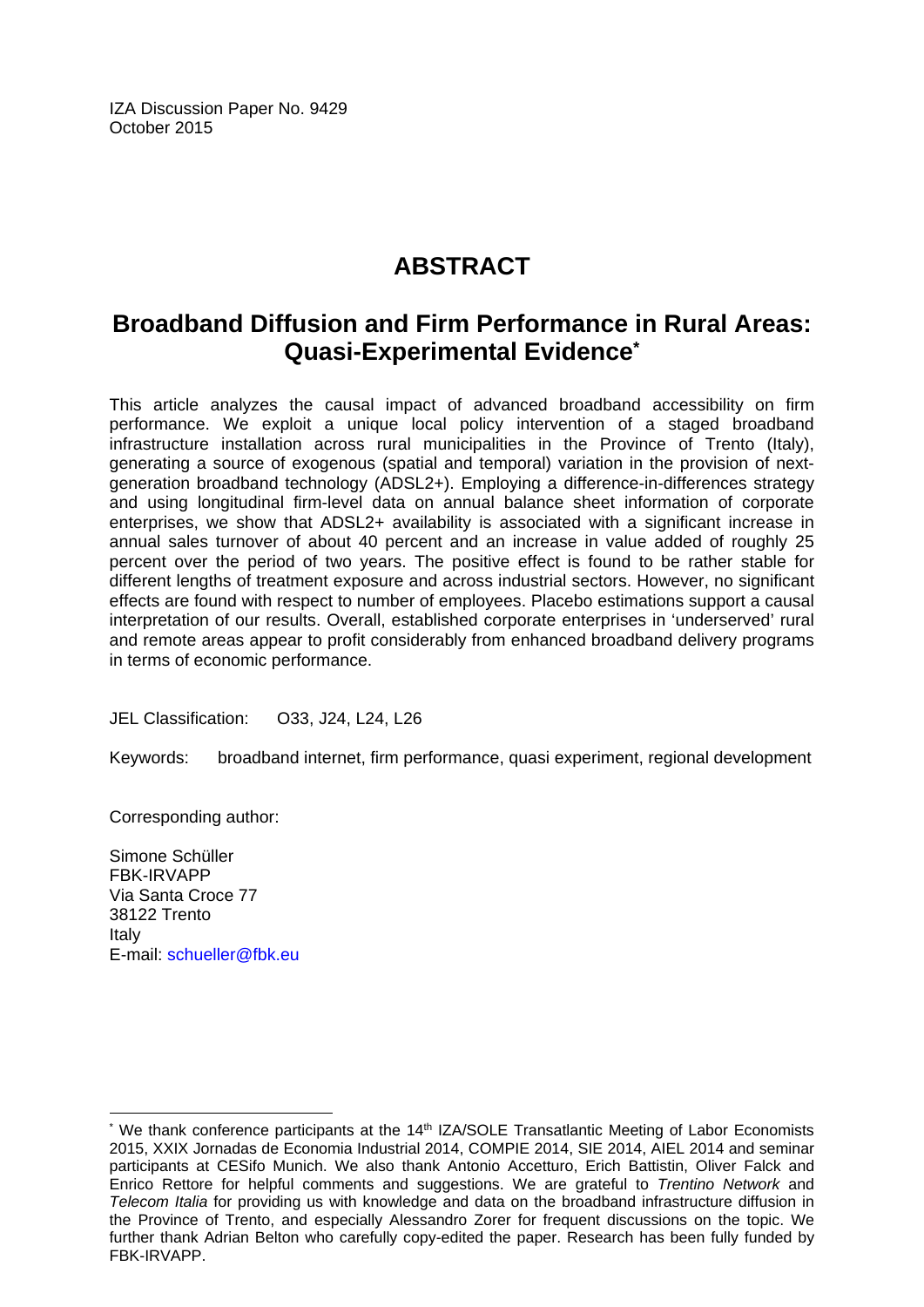#### 1. Introduction

Spatial cohesion is a paramount objective in many advanced countries. The European Union Cohesion Policy accounts for roughly one third of the EU's total budget for the programming periods 2007–2013 and 2014–2020 [\(European Union, 2013;](#page-21-0) [European Commission, 2014b\)](#page-21-1). Yet, notwithstanding the political emphasis and substantial spending on fostering local growth especially in disadvantaged regions, there is no consensus on its impact. In fact, empirical studies have provided mixed results concerning the economic impact of spatially targeted policies in Europe and the U.S. (see, e.g. the literature reviewed in [Becker et al., 2010;](#page-21-2) [Mohl and Hagen, 2010;](#page-22-0) [Accetturo](#page-21-3) [and de Blasio, 2012\)](#page-21-3).

With the emergence of the EU 2020 Strategy, recent developments in EU Regional Policy have focused on "smart growth", i.e. growth based on the knowledge economy [\(European Commission,](#page-21-4) [2010a](#page-21-4)[,b\)](#page-21-5). The provision of fixed broadband infrastructure and in particular the reduction of the so-called "digital divide" between rural and urban areas play a crucial role in this regard. Despite the increased policy attention to broadband diffusion in rural areas, not much is known about its economic impact. Does broadband access improve the local economy in sparsely populated and economically disadvantaged areas?

The purpose of this paper is to contribute to the literature concerned with the impact evaluation of broadband delivery programs explicitly targeted on 'underserved' rural and sparsely populated areas. We present a rigorous econometric analysis of the causal impact of broadband availability on firm performance by exploiting a unique local broadband delivery program in Italy that creates the conditions for a quasi-experiment. More precisely, we analyze a local policy where the public authority in the autonomous Province of Trento (Italy) provided a subsidy to the telecom provider to finance the installation of broadband access points in (predominantly remote and rural) areas which were not privately supplied. Importantly, this specific policy aimed at the provision of high-speed broadband technology, i.e. connections delivering download speeds of up to 20 Mbps via ADSL2+ technology. The staged installation of broadband infrastructures between 2011 and 2014 generated a source of exogenous (spatial and temporal) variation in advanced broadband internet provision, which enables us to provide causal estimates of broadband availability effects on firm performance. Employing a difference-in-differences approach (controlling for year and municipality fixed effects) enables us to difference away pre-existing location-specific conditions and thereby to identify the independent effect of advanced broadband access on local firm performance. Using longitudinal data on corporate enterprises' annual balance sheets, we find significant positive effects of ADSL2+ availability on firms' annual sales turnover and value added, while there appears to be no significant impact on the number of employees employed in these firms.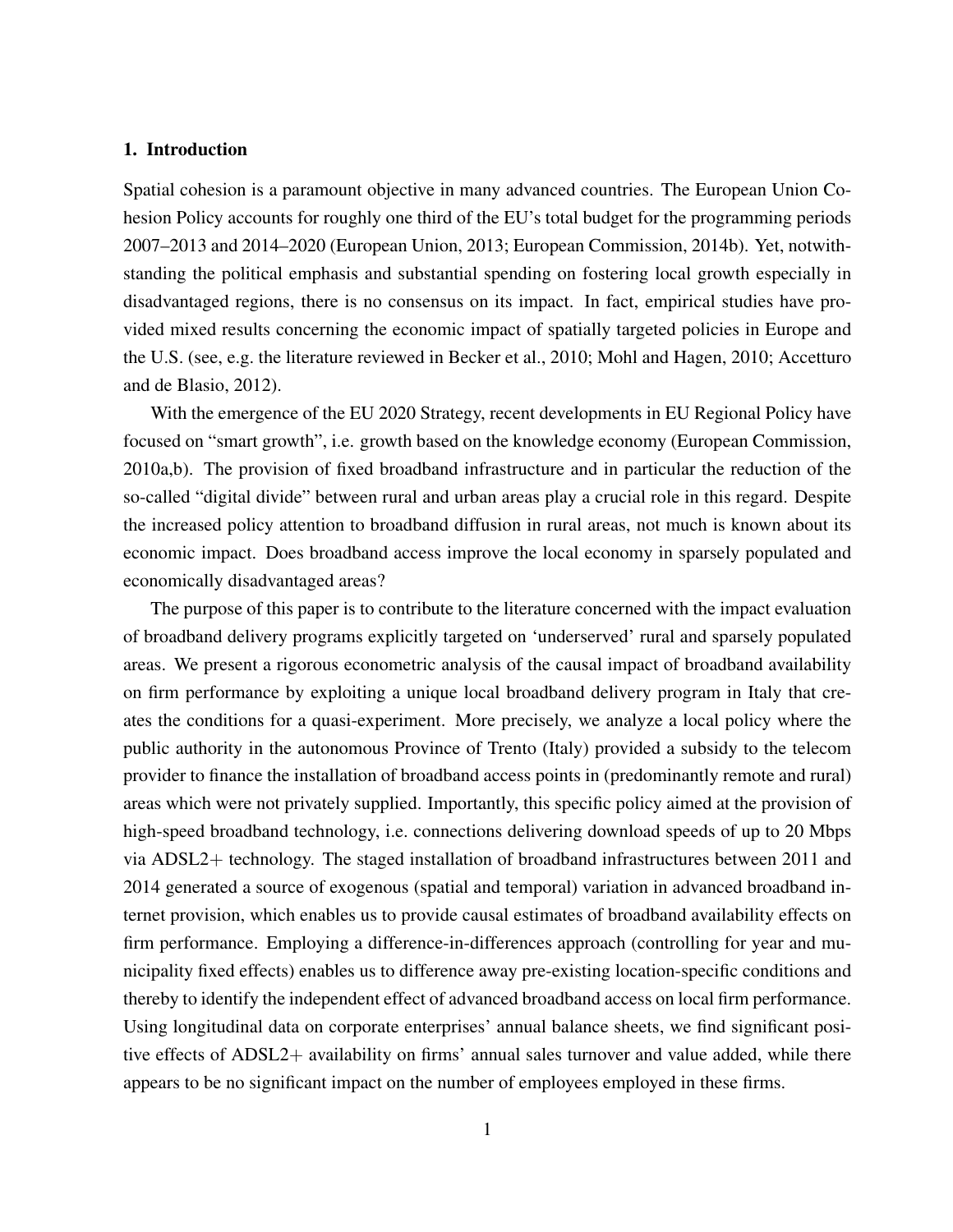Recent economic literature concerned with the overall causal impact of broadband penetration suggests generally beneficial effects in terms of GDP growth at the macro-level [\(Czernich et al.,](#page-21-6) [2011\)](#page-21-6) and an increase in the relative labor productivity of skilled versus unskilled workers at the micro-level [\(Akerman et al., 2015\)](#page-21-7).<sup>[1](#page-4-0)</sup> Yet, sound empirical evidence of a causal link between broadband diffusion and local economic growth in specifically rural or disadvantaged areas is extremely scant. To our knowledge, only one broadband delivery program explicitly targeting rural areas has been evaluated to date (the US Rural Broadband Loan Program), providing mixed results with positive effects on local employment, wages and firm entry being mainly driven by counties located close to metropolitan areas [\(Kandilov and Renkow, 2010;](#page-22-1) [Kim and Orazem, 2012\)](#page-22-2). More positive results emerge from studies which do not exploit specific policy interventions. Based on propensity score matching strategies, [Whitacre et al.](#page-22-3) [\(2014\)](#page-22-3) find that high levels of broadband adoption in US rural areas led to increased income growth and unemployment reduction. [Kolko](#page-22-4) [\(2012\)](#page-22-4) instruments broadband expansion in the US with terrain steepness and finds relatively stronger positive employment effects in sparsely populated areas compared with urban ones. As regards European evidence, [Fabritz](#page-22-5) [\(2013\)](#page-22-5) conducts a panel data analysis of broadband diffusion in Germany and finds overall moderate positive employment effects which are stronger in remote areas.

Our analysis extends the previous literature in several ways. To our knowledge, this is the first study to conduct an impact analysis with respect to *next-generation* broadband technologies. Note that previous causal evidence concerns the impact of the very first generation of asymmetric digital subscriber line (ADSL) technology: that is, the introduction of internet connections with download speeds exceeding 256 Kbps. In recent years, however, much faster broadband speeds of up to 20 Mbps have become standard in OECD countries, with fast and ultra-fast connections (delivering speeds of up to 30 and 100 Mbps respectively) becoming more and more popular [\(Digital Agenda](#page-21-8) [Scoreboard, 2014\)](#page-21-8). With a view to the constant improvement of infrastructure standards, policy makers are increasingly concerned with the urban-rural digital divide and the related risk that rural areas may permanently lag behind in terms of the availability and adoption of advanced broadband technology.[2](#page-4-1)

Second, we exploit a rare local broadband delivery policy as a quasi-experiment to estimate causal effects. Generally, estimating causal effects in the context of broadband provision has

<span id="page-4-0"></span><sup>1</sup>Only very few studies evaluate causal effects at the micro, i.e. firm level, providing mixed evidence (see, for instance, [Haller and Lyons, 2014;](#page-22-6) [Bertschek et al., 2013;](#page-21-9) [Colombo et al., 2013;](#page-21-10) [De Stefano et al., 2014\)](#page-21-11).

<span id="page-4-1"></span><sup>2</sup> In fact, while considerable progress has been achieved in reducing the digital divide with respect to *basic* broadband coverage, the rural-urban gap remains substantial with respect to *next-generation* fast and ultra-fast broadband technologies, with 18.1 percent rural coverage compared to 62 percent among all EU households [\(European Commis](#page-21-12)[sion, 2014a\)](#page-21-12).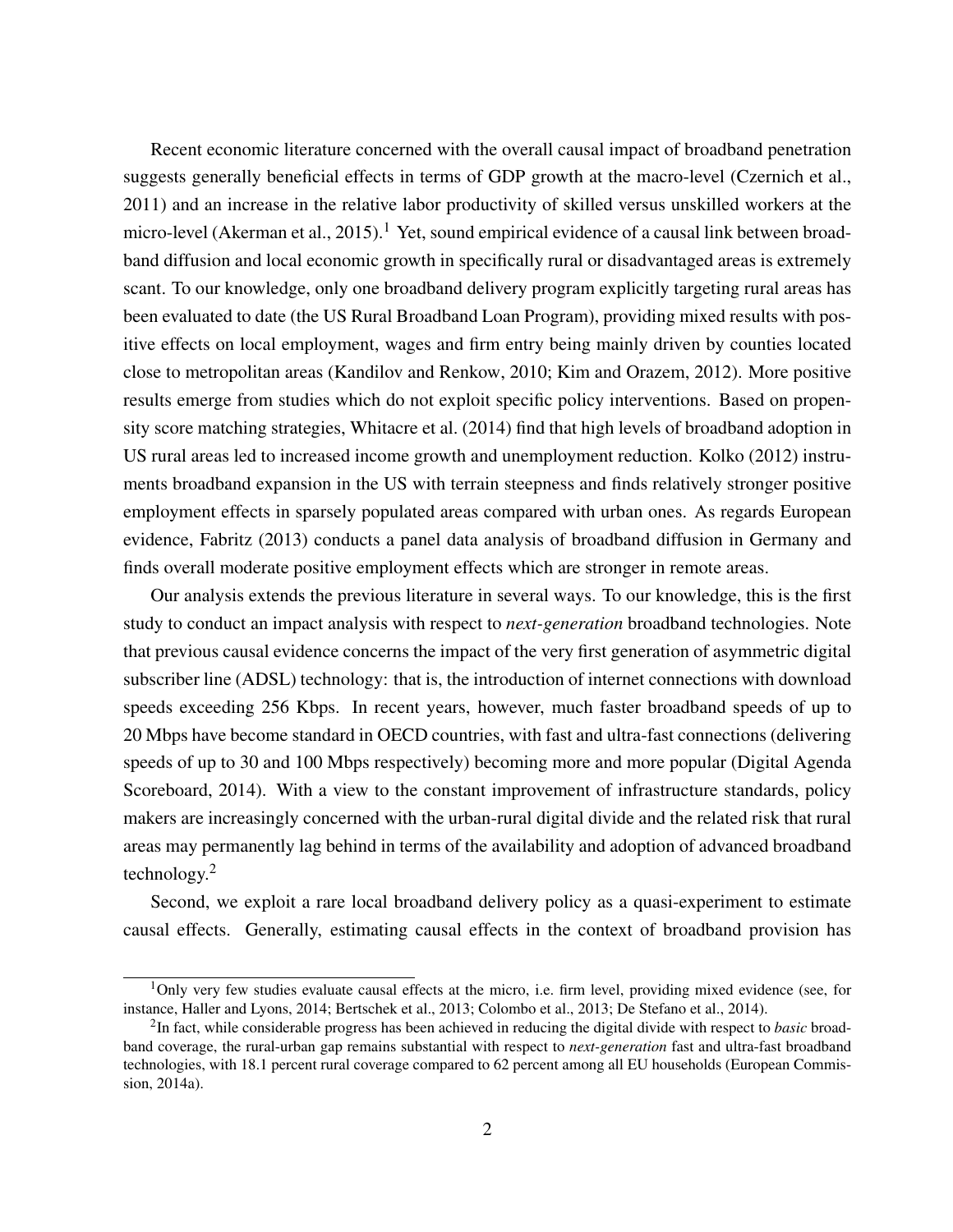proved difficult due to endogeneity issues. In fact, firms' broadband adoption is likely to be correlated with unobservable determinants of firm productivity that are difficult to difference away in empirical strategies. The top-down approach of a broadband delivery program may help generate exogenous variation in broadband access, which enables the estimation of causal effects. However, explicit broadband delivery programs are rare. Broadband infrastructure installation is market-led in most countries, with policy mainly focusing on issues of regulation and competition rather than supply (see the discussion in [What Works Centre for Local Economic Growth, 2015\)](#page-22-7). Our approach is close to that of [Akerman et al.](#page-21-7) [\(2015\)](#page-21-7), who exploit the Norwegian National Broadband Programme, in which the state-owned telecom company Telenor rolled out broadband access points across the country over the period 2000–2008.

Third, we provide an extremely rare impact evaluation of a program explicitly targeting rural and sparsely populated municipalities. The only other program evaluations of which we are aware concern the USDA Rural Broadband Loan Program in the US. To our best knowledge, we are the first to evaluate a local rural broadband initiative in Europe.

Our results suggest that established corporate enterprises in rural areas benefit substantially from access to advanced broadband technology, at least in the short- to medium-run (two years after program start). The positive effect is found with respect to annual sales turnover and value added, and it appears to be rather stable across industrial sectors. However, no significant effects are found with respect to the number of employees employed in corporate enterprises. We perform detailed robustness checks which confirm the plausibility of the common trend assumption underlying our identification strategy. Overall, our findings are consistent with the view that the impact of advanced broadband provision on local economic growth in rural and remote areas is positive and substantial.

The paper is structured as follows. Section [2](#page-5-0) provides a detailed description of the public program, as well as tests and discussion of the key identifying assumption. Section [3](#page-10-0) presents the empirical strategy and the data used. Section [4](#page-13-0) sets out the results, and Section [5](#page-20-0) concludes.

#### <span id="page-5-0"></span>2. Institutional Background

#### *2.1. The Policy*

Decreasing the so-called 'digital divide' and the speedy diffusion of new internet technologies are among the key objectives of the EU 2020 initiative. The situation in Italy is rather diversified: while the south of the country remains well below the European average, several regions in the northern part are on a par with the most technologically developed European regions. Among these, the Province of Trento stands out with the highest percentage of broadband availability for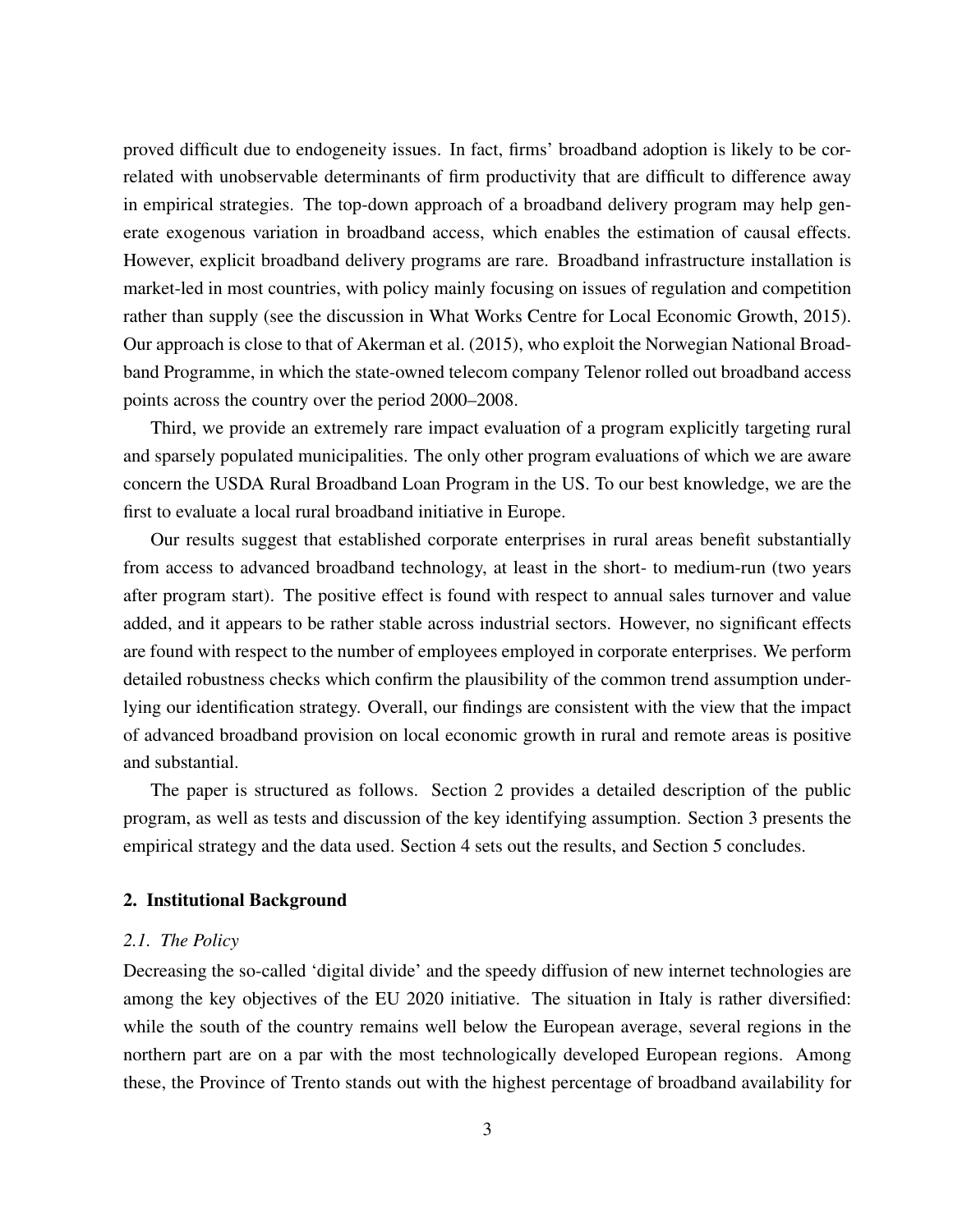households and firms [\(ISTAT, 2013\)](#page-22-8). In fact, the digital divide with respect to the accessibility of *first-generation* broadband technologies (download speeds up to 2 Mbps) had already been overcome by 2010 via fixed (ADSL) or wireless infrastructure diffusion across the entire territory.

Yet, by 2010, *next-generation* ADSL2+ broadband technology (up to 20 Mbps) had only been available in the 56 principal urban municipalities of the province (such as Trento, Rovereto or Riva del Garda). In the remaining 167 more rural and remote areas of the region, Telecom Italia – the major ICT provider in Italy – had no economic interest in investing to equip local access points with the advanced technology. In order to remedy this market failure and reach 100-percent coverage with next-generation broadband access via a service of up to 20 Mbps, the public authority decided in September 2010 (*Reg.delib.n. 2204* and *n. 2528*) to issue a public tender investing over 8.4 million euros. The tender was won by Telecom Italia, and it financed the equipment of 184 local access points serving the 167 municipalities not already provided with the ADSL2+ technology for high speed broadband access.

It is evident from Table [1,](#page-29-0) displaying the main demographic, economic and geographic characteristics of municipalities addressed and not addressed by the policy (measured in the pre-program period), that the former are relatively less urbanized, less economically active, and geographically more remote. In what follows, our analysis focuses exclusively on firms located in the 167 municipalities addressed by the broadband diffusion policy. We therefore exclude the more urban municipalities in the Province of Trento, which, by 2010, had already been equipped with ADSL2+ access points by private initiative. Consequently, we estimate effects of broadband diffusion on firm performance in relatively remote and rural areas.

#### Table [1](#page-29-0) about here

Of particular importance in the context of this study is that the broadband expansion policy included no guidelines about roll-out timing or geographical diffusion, i.e., the local authority had neither territorial nor temporal ordering preferences with respect to the roll out. The main concern of the administration was to ensure the universal diffusion of the advanced broadband infrastructure, and to make sure that this was accomplished in a relatively short amount of time, preferably no later than December 2013 (in order for the Province to comply with the Europe 2020 objectives). Neither municipal authorities nor firms or residents in the municipalities addressed by the program could influence the roll-out timing or ordering. Moreover, Telecom Italia itself probably had no interest in an ordering that reflected the economic characteristics of municipalities since the strategically most important areas for profit purposes were already covered pre-policy, and due to the fact that all the municipalities addressed would in any case be covered within a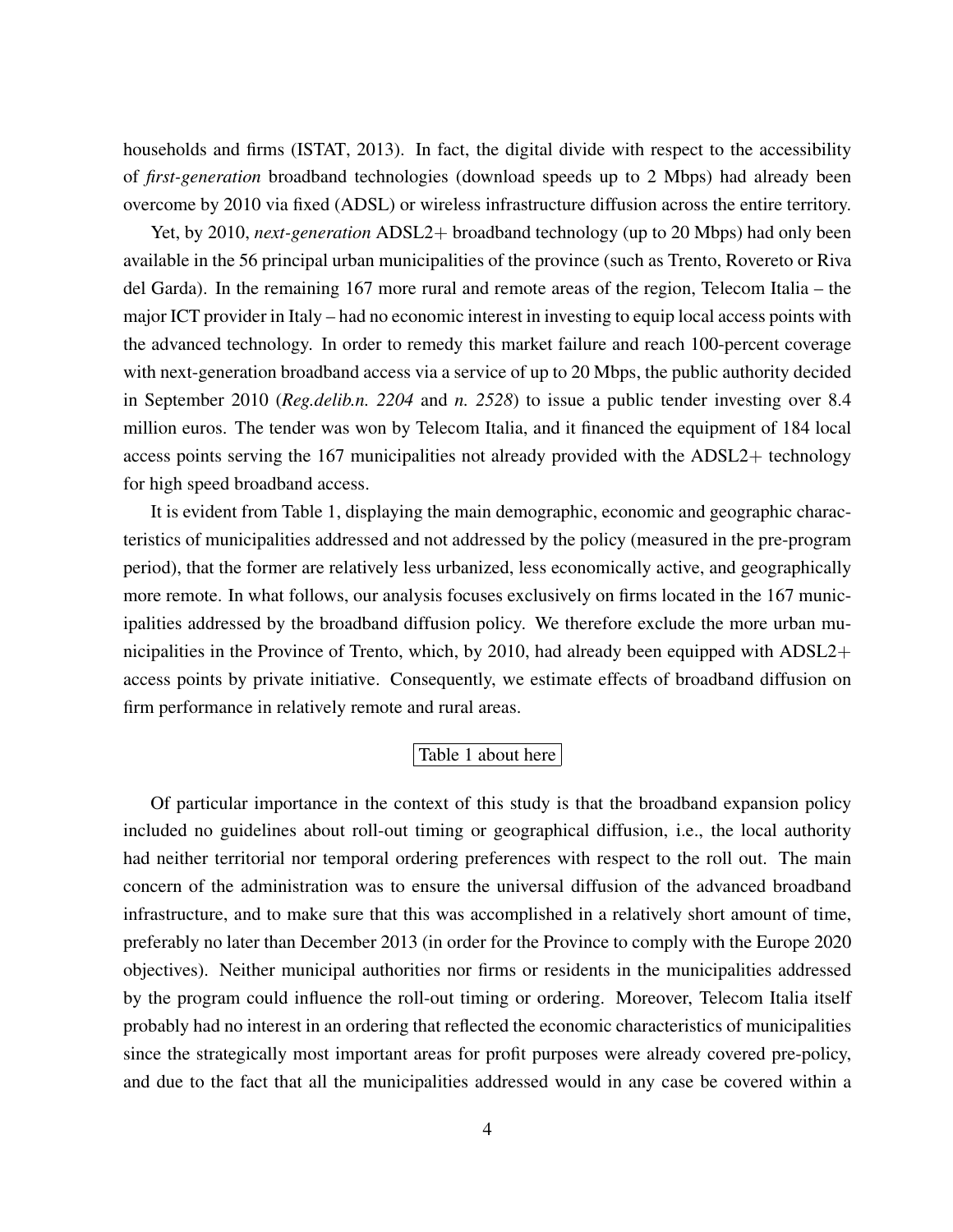relatively short period of time. The roll-out of broadband access points started in early 2011. Complete coverage was achieved by end-January 2014.

According to Telecom Italia, the main factors determining the roll-out timing were the technical features of pre-existing internet technologies available in the municipalities addressed by the policy. As mentioned above, at the time of program start all municipalities were equipped with some sort of first-generation broadband technology, via either fixed (ADSL) or a wireless infrastructure. Technically, it was convenient for Telecom Italia to start the roll-out of next-generation broadband in those access points where a fixed ADSL infrastructure was already available. In fact, at the start of the program in spring 2011, about 85 percent of municipalities addressed by the policy had access to an ADSL infrastructure of either up to 7 Mbps (66.5 percent) or up to 1.2 Mbps (so-called ADSL-Lite) connectivity (18.6 percent) (see Table [1\)](#page-29-0). Both types of infrastructures were, with respect to delivered speed, notably inferior to the ADSL2+ technology (delivering up to 20 Mbps) installed via the public program.

### Figure [1](#page-23-0) about here

As displayed at the bottom of Table [1,](#page-29-0) 88 percent of municipalities addressed by the policy had been 'treated' with an average of about 280 days of advanced broadband exposure by end-2012. Figure [1](#page-23-0) depicts treatment status and treatment intensity across municipalities as of end-2012. In particular, treatment intensity is defined as the number of days that a municipality was exposed to ADSL2+ broadband accessibility in the time period between program start (defined as the date of the first observed activation) and end-2012.<sup>[3](#page-7-0)</sup> Black areas indicate municipalities that have not been subject to the broadband diffusion policy and hence are excluded from our analysis.

# Figure [2](#page-24-0) about here

Figure [2](#page-24-0) displays the sample distribution of treatment intensity among municipalities addressed by the policy. It evidences considerable variability in treatment intensity, with peaks of activation at around 0, 200, 400 and 600 days after the program's start.

<span id="page-7-0"></span><sup>&</sup>lt;sup>3</sup>Note that each municipality can in principle be covered by more than one access point with potentially different ADSL2+ activation dates. *De facto*, around 42 percent of the municipalities in our sample are covered by a single broadband access point. In another ca. 44 percent of the municipalities a single access point covers more than 80 percent of the municipal territory. In these cases, we assign each municipality the activation date of the access point which mainly covers the territory. In the remaining ca. 14 percent of municipalities we take a conservative approach by assigning each municipality the earliest activation date among those access points which cover at least 20 percent of the municipal territory. Note that this approach introduces, if at all, a downward bias in our estimates since we overstate the days of ADSL2+ exposure for part of the territory.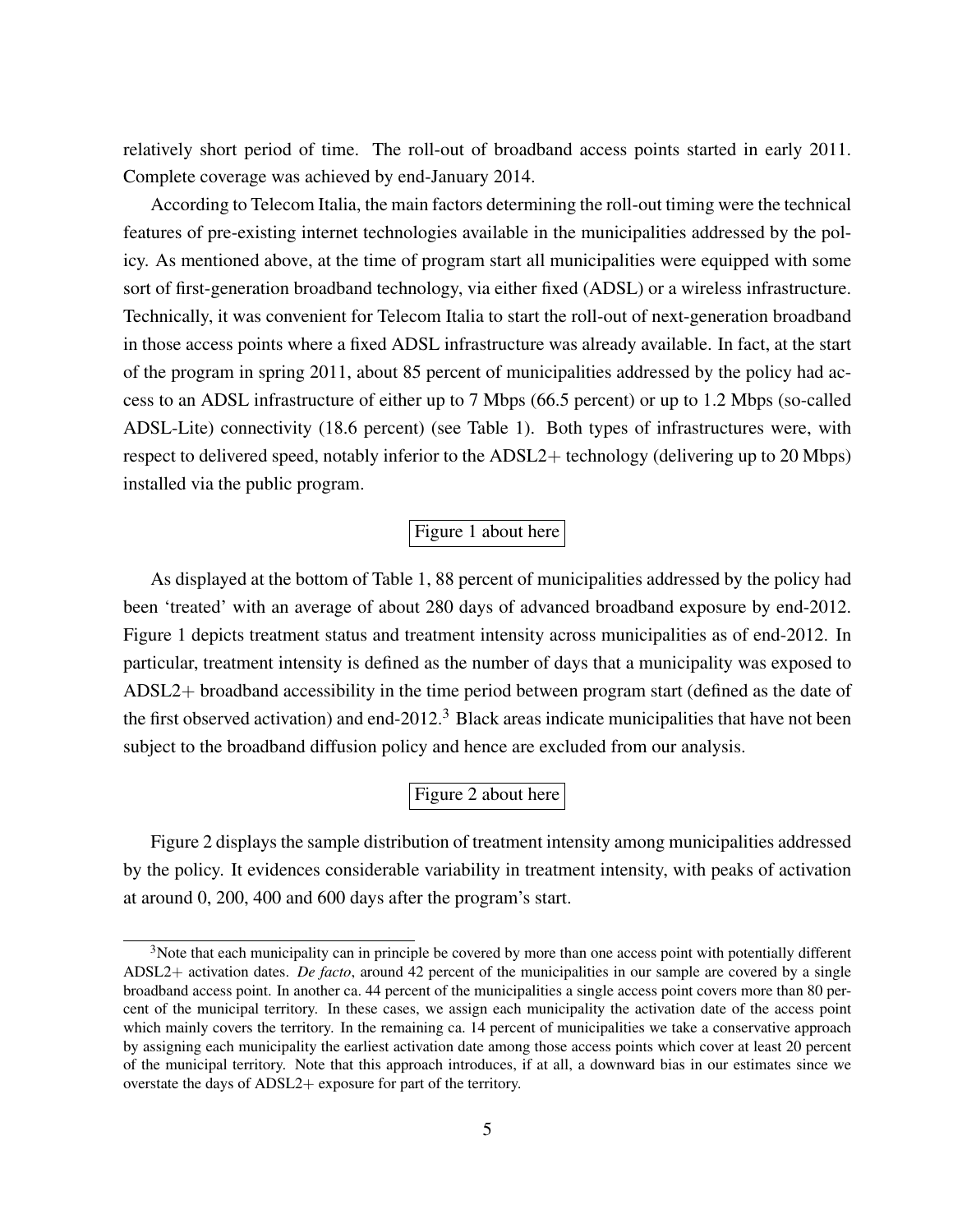#### <span id="page-8-0"></span>*2.2. Assessing the Exogeneity of Roll-out Timing*

Although the ADSL2+ broadband diffusion was not explicitly designed as a randomized experiment, the program features described above suggest that the roll-out timing was likely exogenous to key correlates of local firm performance: the program was implemented top-down without strategic input from the municipal authorities or Telecom Italia and with no provision for firms or residents to request earlier equipment of access points. In fact, it was clear that within a relatively short time-frame of little more than two years all municipalities addressed by the policy would be equipped with the ADSL2+ technology. Hence, demand factors are unlikely to have played a *direct* role in roll-out timing. However, we know from Telecom Italia that a pre-existing ADSL infrastructure (which was present in the large majority of the municipalities) speeded up the physical installation of broadband access points for technical reasons. Although clearly pre-determined with respect to the ADSL2+ policy, the pre-existing broadband infrastructure is unlikely to have been randomly allocated since – other than the policy analyzed here – the installation of previous ADSL technology was a private initiative and hence profit-oriented.

As a first step in assessing whether the data are overall consistent with exogenous roll-out timing, we examine the relationship between roll-out timing and municipalities' productive characteristics measured in the pre-policy period. In particular, we regress both a binary treatment indicator and a measure of treatment intensity on pre-policy municipality characteristics. Both variables reflect municipalities' roll-out status as of end-2012. Binary treatment indicates whether or not a municipality had been equipped with the ADSL2+ technology by end-2012. Treatment intensity is defined as the number of days a municipality was exposed to ADSL2+ access from program start until end-2012. The latter measure is divided by 30 throughout the analysis to ease interpretation.

The pre-policy municipality characteristics employed in this exercise include information on demography, industrial structure, geography and measures of the pre-policy presence of a previous ADSL technology. The latter indicate whether or not a municipality had access to a 7 Mbps or "Lite" (1.2 Mbps) ADSL technology by 2010. Demographic characteristics include resident population density, employment rate, share of high-educated residents and share of residents aged 65 and over. As measures of industrial structure we use the number of firms and sector-specific employment share. The geographical indicators are municipal altitude and distance to the nearest motorway. The municipality-level information on demography and industry structure are drawn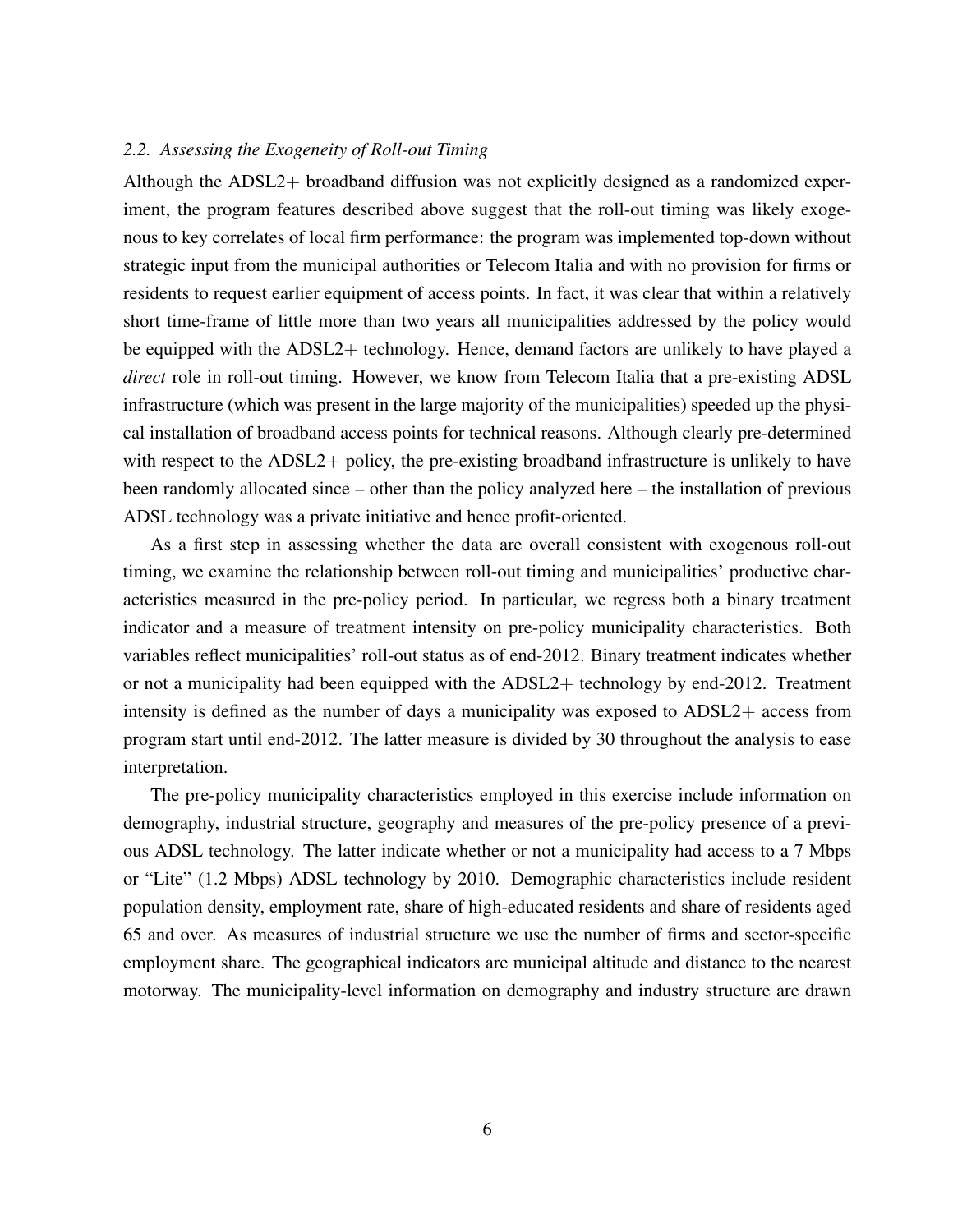from the Italian Population Census and the Italian Industry Census of 2001.[4](#page-9-0) Besides the information from the 2001 censuses, we also include the 10-year growth rates in resident population and local employment over the pre roll-out period from 1991 to 2001.

#### Table [2](#page-30-0) about here

Table [2](#page-30-0) displays the estimated coefficients. None of the included demographic, economic or geographic pre-policy characteristics appear to be significantly correlated with the roll-out timing of the ADSL2+ policy – neither when employing the binary treatment indicator (Column 1) nor when employing the continuous measure of treatment intensity (Column 2).<sup>[5](#page-9-1)</sup> However, the indicators of pre-policy presence of a 7Mbps or "Lite" ADSL infrastructure appear to be positively and significantly related to earlier roll-out timing. Since the installation of pre-policy ADSL infrastructure was market-led and hence potentially non-random, we cannot exclude that roll-out timing was systematically associated with observed or unobserved local productive characteristics in ways that potentially confound a causal interpretation.

Taken together, the evidence suggests that the ADSL2+ policy cannot exactly be treated like a randomized experiment, in which case a mean-comparison between firm outcomes in municipalities with differential roll-out timing would be sufficient to identify causal effects. Instead, any effort to measure the causal impact of advanced broadband availability must control for pre-existing location-specific fixed factors that influence the profitability of broadband provision. We consequently apply a difference-in-differences identification strategy which controls for municipality and year fixed effects. That is, we abstract from time-invariant differences across municipalities and instead exploit differences in within-municipality variation over time. This strategy allows roll-out timing to be associated with municipality characteristics that are stable over time, but it crucially relies on the assumption that ADSL2+ roll-out timing was exogenous with respect to different underlying *trends* in economic performance across municipalities (the so-called "commontrend assumption"). In other words, we assume that – in the absence of the ADSL2+ policy – there would have been no difference in average trends of firm-performance between municipalities with earlier or later roll-out timing. In the context of our policy of interest, this assumption seems rather

<span id="page-9-0"></span><sup>4</sup>Both censuses are decennial. See summary statistics in Table [1;](#page-29-0) and for further details on data sources and variable definition see Table [A1](#page-38-0) in Appendix. We refrain from using the 2011 census to assess exogeneity since roughly 44 percent of the municipalities addressed by the policy had been equipped with ADSL2+ by end-2011; hence 2011 cannot be treated as 'pre-policy'.

<span id="page-9-1"></span><sup>&</sup>lt;sup>5</sup>Furthermore, the tests reported at the bottom of Table [2](#page-30-0) suggest that the null-hypothesis of no joint significance of these covariates cannot be rejected.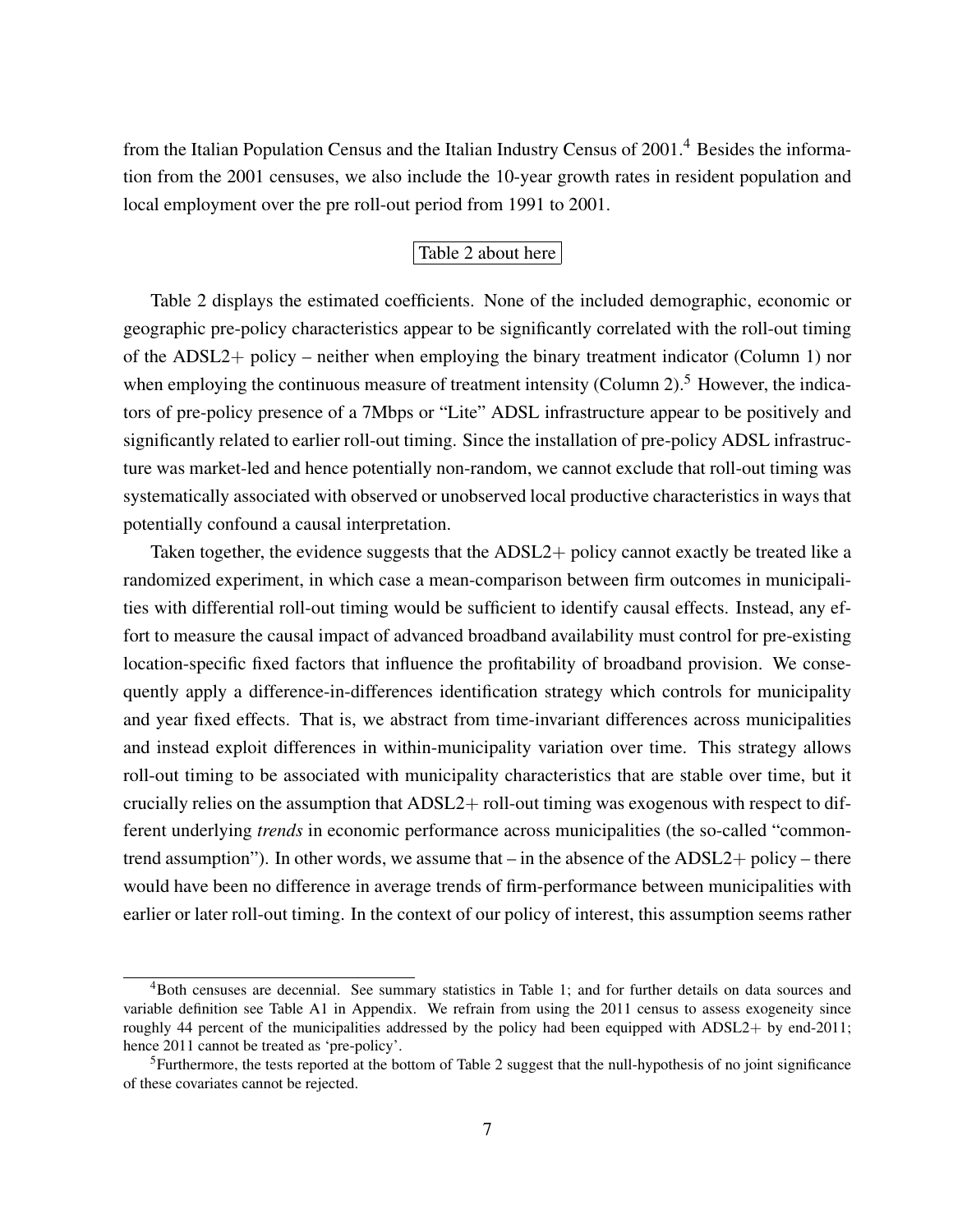plausible: whatever correlation existed between roll-out timing and relevant municipality characteristics (due to market-led installation of previous technology), it is plausible to assume that this correlation did not systematically change with the introduction of the ADSL2+ technology.

The common trend assumption is typically tested by examining pre-policy trends in the outcome of interest. If the common-trend assumption holds, we should observe no differential trend according to roll-out timing prior to the actual roll-out. Before turning to a more detailed test of the common-trend assumption with respect to our main outcome of interest in Section [4.2,](#page-15-0) we examine whether this assumption plausibly holds with respect to some key correlates of local economic performance. In particular, we again exploit information from the population and industrial censuses 1991 and 2001 and regress log population density as well as log number of firms on our binary (continuous) treatment variable interacted with census year, and – importantly – controlling for municipality and year fixed effects.

#### Table [3](#page-31-0) about here

Table [3](#page-31-0) reports the estimation results. Of importance as a test of the common trend assumption is the coefficient on the interaction of our respective binary and continuous measures of roll-out timing and the dummy variable for the year 2001. This coefficient indicates whether ADSL2+ rollout was significantly related to different pre-policy trends (1991-2001) in urbanization and size of private sector. This does not seem to be the case, which supports the common trend assumption. We also perform this exercise with respect to industrial structure, obtaining similar results (see Table [A2](#page-39-0) in Appendix).

Overall, the results reported in Table [3](#page-31-0) and [A2](#page-39-0) lend substantial support to the argument that the policy intervention generated geographical and temporal variation in ADSL2+ availability which was exogenous to underlying trends in local economic performance – conditional on timeinvariant municipality characteristics. A further, more detailed test of the exogeneity assumption is presented in Section [4.2,](#page-15-0) where we show the zero-effects of a placebo roll out on firm performance in the pre-policy period.

#### <span id="page-10-0"></span>3. Empirical Setup

#### *3.1. Empirical Strategy*

Our empirical approach relies upon the unique policy intervention of a staged broadband infrastructure installation across municipalities in the Province of Trento, generating a source of exogenous spatial and temporal variation in advanced broadband accessibility. We use the exogenous rollout timing of ADSL2+ broadband technology as a quasi-randomized experiment to avoid biased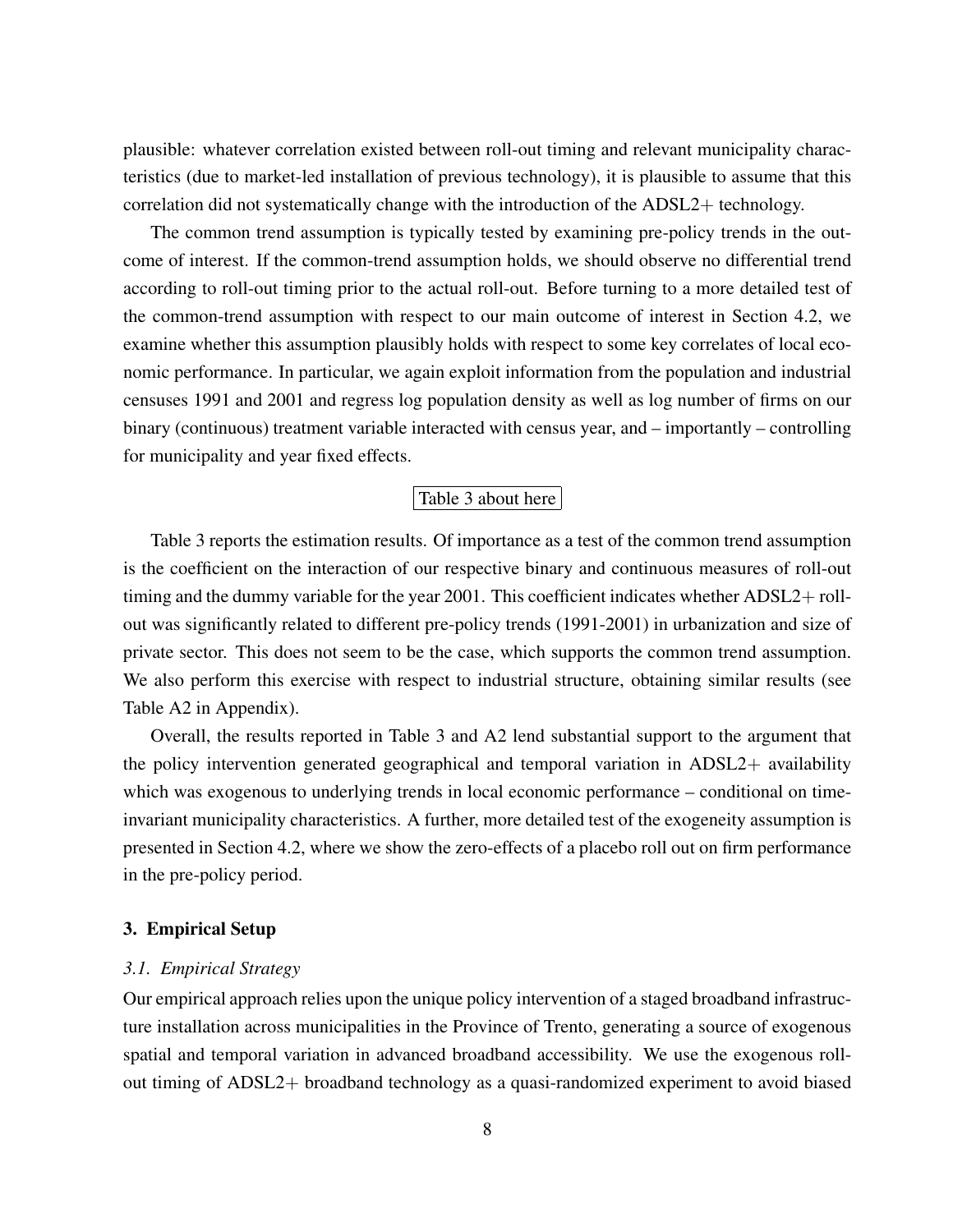estimates due to the correlation between broadband access and unobserved determinants of firm productivity.

As discussed in Section [2.2,](#page-8-0) we exploit panel data to follow an identification strategy which controls for municipality and year fixed effects. In a first specification, we apply a difference-indifferences approach employing a binary treatment indicator. That is, we compare annual firm performance between firms located in treated and not-yet treated municipalities in the second year after program start (2012), relating them to the same firms' pre-policy performance two years previously (2010).

In a second specification, we employ a continuous treatment measure indicating the number of days that a municipality had been provided with ADSL2+ broadband access from the start of the policy intervention until end-2012. Thus, we compare growth in outcomes between 2010 and 2012 of firms experiencing diverse levels of treatment intensity, i.e. more or fewer days of exposure to advanced broadband access. The estimation equation is specified as

<span id="page-11-0"></span>
$$
\ln y_{imt} = \beta_0 + \beta_1 Treat_{mt} + [\beta_2 Treat_{mt}^2] + \gamma_m + \lambda_t + \omega'_{imt} + \varepsilon_{imt},
$$
\n(1)

where ln*yimt* represents a measure of annual performance of firm *i* in municipality *m* in year *t* (with  $t = [2010; 2012]$ ). *Treat<sub>mt</sub>* indicates the treatment status of firms located in municipality *m* by the end of year *t*. Depending on the specification, we define the treatment status either in a binary way indicating whether firms located in municipality *m* in year *t* had access to ADSL2+ broadband, or as a continuous treatment, i.e. the number of days of exposure to broadband accessibility as of the end of year *t*. In the case of the continuous treatment intensity measure, we also add (a) a specification including a squared term  $Treat_{mt}^2$  and (b) a specification employing treatment intensity categories in order to investigate potential nonlinearities in the impact of treatment intensity.

Unobservable factors of firm performance that are fixed at the municipality level are controlled for by municipality fixed effects ( $\gamma_m$ ); common time shocks are absorbed by the year indicator ( $\lambda_t$ ). Our preferred specification includes firm fixed effects instead of municipality fixed effects (which does not contribute to identification of our parameter of interest because the treatment is defined at municipality level, but it helps to increase the precision of the estimate). The vector  $\omega$  includes a set of industrial sector indicators (2-digit). ε*imt* is a time-varying idiosyncratic error term. Throughout the empirical analysis, standard errors are clustered at the municipality level and robust to heteroscedasticity.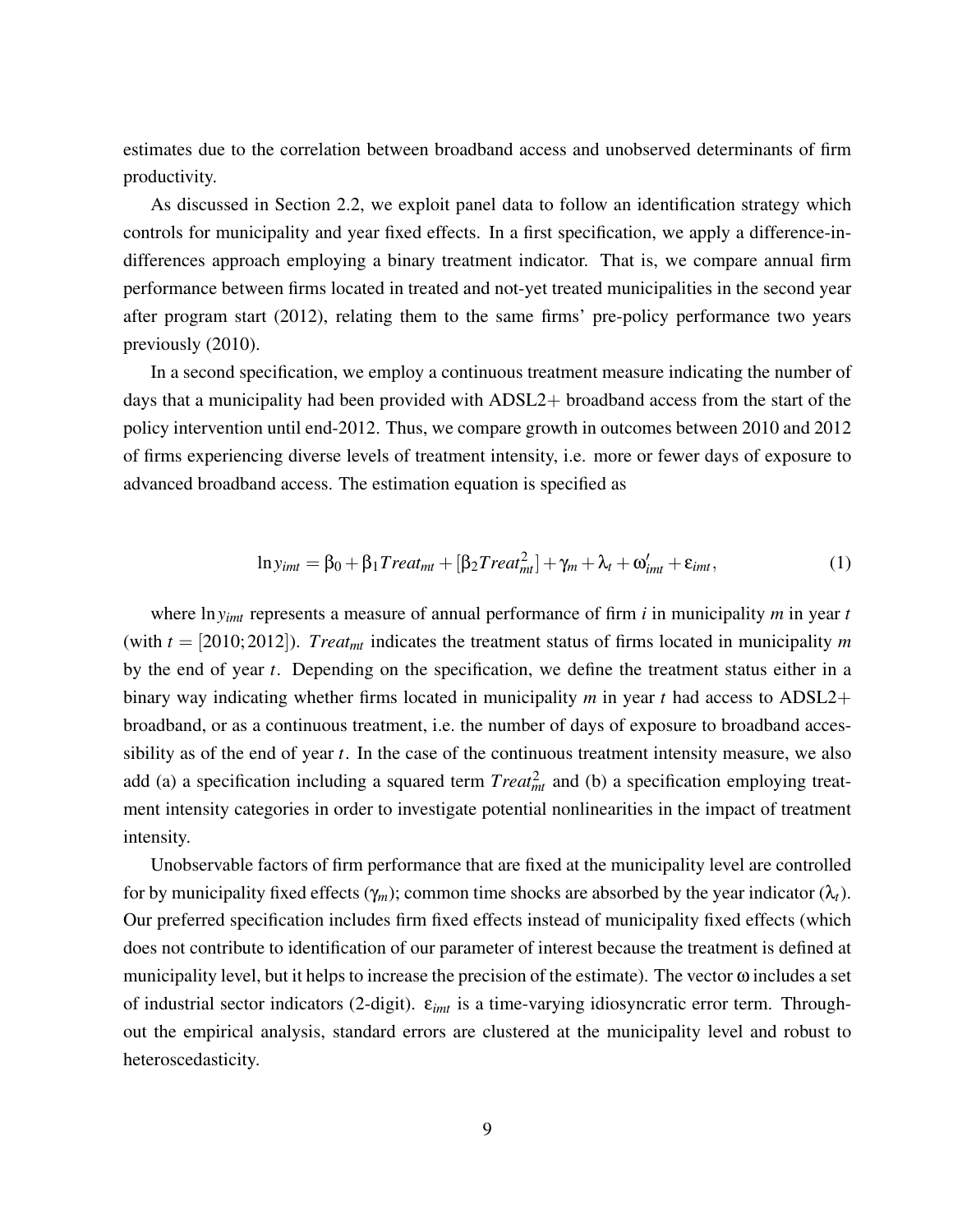The parameter  $\beta_1$  (and  $\beta_2$ ) estimates the causal effect of interest under the common trend assumption. This parameter is identified through variation in firms' performance levels between 2010 (pre-policy) and 2012, and the comparison of this difference either between the group of firms located in municipalities with and without broadband access by end-2012 (in the case of binary treatment) or firms located in municipalities with different treatment intensity (in case of the continuous treatment measure). Note that the causal effect is thus identified by variability across municipalities since our treatment (broadband accessibility) varies at municipality level. The key identifying assumption is that the trend in outcomes would be the same for firms located in relatively earlier and later treated municipalities in the absence of treatment. We conduct a placebo analysis for the pre-policy years 2008 – 2010 to test whether the common trend assumption is plausible in this context.

#### *3.2. Data*

Our analysis employs a unique dataset which combines data from two main sources. Importantly, Telecom Italia provided us with municipality-level data on the spatial diffusion and timing of broadband infrastructure installations in the Province of Trento. Second, we use the full version of the AIDA dataset (*Analisi Informatizzata Delle Aziende*), which is a commercial database on Italian firms maintained by Bureau van Dijk. The data covers the full universe of corporate enterprises and contains detailed balance sheet information on firms' annual output (such as revenues and value added) and inputs (such as capital, labor, etc.), as well as other information on location, industry sector or year of foundation. Corporate enterprises represent roughly 13.2 percent of firms [\(PAT](#page-22-9) [Statistical Office, 2014\)](#page-22-9) and cover approximately 41.9 percent of total employees in the Province of Trento according to the ISTAT Industrial Census 2011.

The main outcome of interest is firms' annual turnover, that is, total sales income. We opt to analyze variations in annual turnover since these best capture overall changes in firm performance. Additional analysis presented in Section [4.3](#page-16-0) provides results with respect to firms' value added and number of employees.

This analysis concerns the "non-farm" business sector: that is, we exclude corporate enterprises in agriculture and public services.<sup>[6](#page-12-0)</sup> For the period of analysis  $(2008 - 2012)$  we then restrict our sample to firms located in those municipalities in the Province of Trento that have been addressed by the ADSL2+ policy (see the detailed list in *Reg.delib.n. 2528 All.1*). Among those firms, we further focus on those that filed annual balance sheets in 2012 and were founded before 2006 (that

<span id="page-12-0"></span><sup>6</sup>Finance and insurance is also excluded due to the low number of corporate enterprises present (no more than 7 in a given year).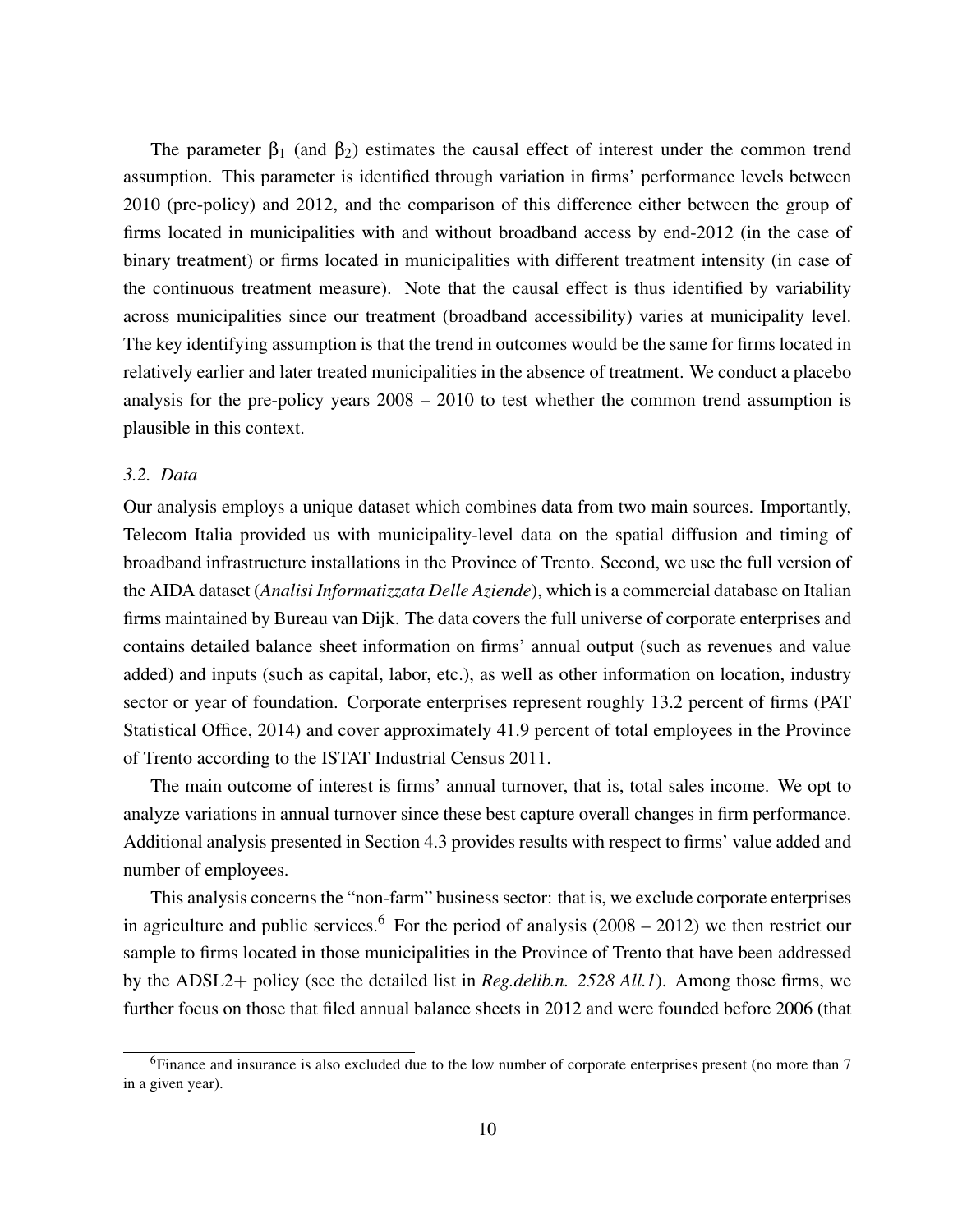is, firms that had been in business for at least 5 years in 2010) in order to prevent our results being affected by relatively higher volatility among recent start-ups. To reduce the influence of outliers, we delete firm-year observations with unusually high or low values of annual turnover (outside the 1%–99% range). Table [A3](#page-40-0) in Appendix contains the summary statistics of our final estimation sample.<sup>[7](#page-13-1)</sup>

#### <span id="page-13-0"></span>4. Results and Discussion

#### *4.1. Baseline Results*

Table [4](#page-32-0) presents first evidence of an impact of the ADSL2+ policy on firm performance. We provide results for two samples: first, an unbalanced panel (Columns 1–3) and second, a balanced sample in which we only include firms observed in 2010 as well as in 2012 (Columns 4–10). The estimations presented in Columns 4–6 include municipality fixed effects, whereas Columns 7–10 show results from models employing firm fixed effects instead of municipality fixed effects.

Columns 1, 4 and 7 of Table [4](#page-32-0) set out the results obtained from estimating Model [\(1\)](#page-11-0) and employing a *binary* treatment indicator. This specification corresponds to a difference-in-differences approach: while the coefficient on *Year=2012* indicates the bi-annual turnover growth experienced by firms located in (by end-2012) not-yet treated municipalities, the coefficient on the exposure dummy indicates the difference in outcome growth between the not-yet treated and treated municipalities (difference-in-differences estimate –  $β<sub>1</sub>$  in Model [\(1\)](#page-11-0)). Estimates for both unbalanced and balanced sample as well as estimates with municipality or firm fixed effects are statistically highly significant, positive and of considerable size. Overall, the estimated effect magnitude is very similar across balanced and unbalanced samples and for models with municipality and firm fixed effects: the estimate suggests that ADSL2+ availability is on average related to a roughly 40 percent increase in annual turnover over the period of two years. Note that this is an average effect over firms residing in 'treated' municipalities with differential exposure (treatment intensity) to broadband availability in the period 2010–2012.

#### Table [4](#page-32-0) about here

The results reported in Columns 2, 5 and 8 of Table [4](#page-32-0) employ the continuous measure of treatment *intensity* instead of a binary treatment indicator. For the unbalanced sample, these linear

<span id="page-13-1"></span>Throughout the paper, all monetary values are fixed at 2010 level after adjusting for inflation. We used a value added deflator which stems from elaborations on regional economical accounts data and is defined at the sectoral level (see [Podesta](#page-22-10) [\(2010\)](#page-22-10) for more details). `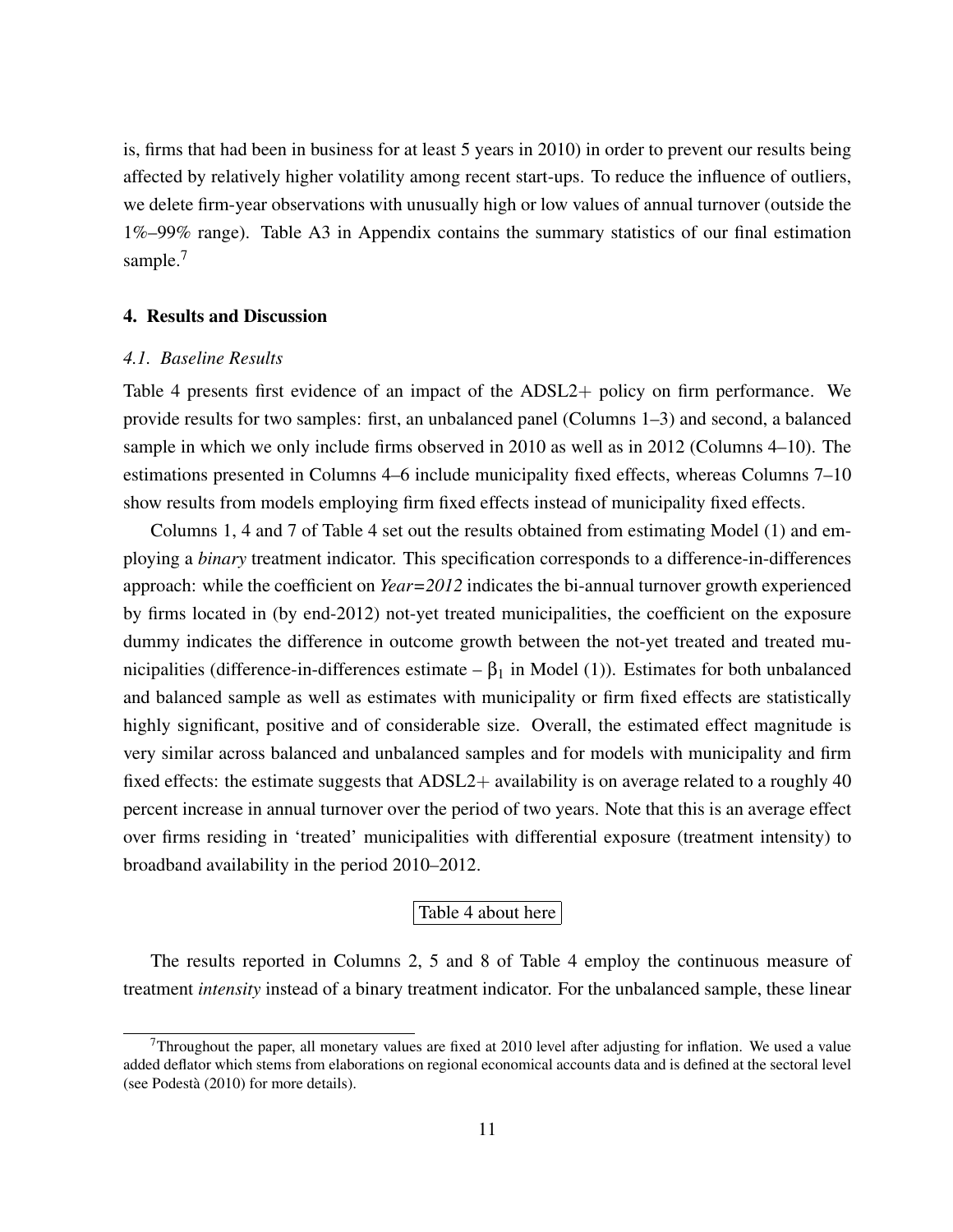estimates of treatment intensity effects suggest that an additional 30 days of exposure to ADSL2+ broadband access increased firms' annual turnover on average by about 1.5 percent within two years (Column 2). For the balanced sample, the linear estimate of treatment intensity decreases in size and is not statistically significant. However, it is apparent from Columns 3, 6, 9 and 10 that the effect is not monotonically increasing with treatment intensity, but is instead nonlinear in some way.

Nonlinearities could potentially be explained by the timing of firms' adoption behavior within municipalities. The intensive margin of ADSL2+ adoption may become very small close to the saturation point, resulting in a nonlinear relationship of some kind between broadband infrastructure and economic benefits. For example, if relatively more motivated firms adopt the advanced broadband technology earlier than others, and if more motivated entrepreneurs also adopt more successfully, we can imagine the following situation for two municipalities A and B: at end-2012, municipality A has been treated for one month, whereas municipality B has been treated for ten months. If the most motivated entrepreneurs start adopting first, and subsequently also the less and less motivated ones, then we should expect a relatively larger share of highly-motivated entrepreneurs among the adopters in municipality A than in municipality B. If at the same time more motivated entrepreneurs gain relatively more from advanced broadband adoption, this would result in a nonlinear pattern of the positive effect of ADSL2+ exposure. However, due to the lack of data on firms' technology adoption and its timing, this potential explanation of effect nonlinearity cannot be investigated directly and must remain tentative.

To investigate the nonlinear shape of treatment intensity effects on annual turnover, we employ both a quadratic polynomial and a 'category' specification. The latter imposes fewer assumptions about the shape of effects and contains indicator variables for five treatment intensity groups based on days of ADSL2+ exposure by end-2012. The categories are: 1) zero exposure (base group), 2) exposure up to 6 months, 3) more than 6 months and up to 12 months, 4) more than 12 months and up to 18 months, and 5) more than 18 months of exposure (for summary statistics see Table [A3](#page-40-0) in Appendix). Columns 9 and 10 of Table [4](#page-32-0) report the results of both specifications for the balanced sample and Figure [3](#page-25-0) graphically illustrates the respective estimated treatment intensity effect.

### Figure [3](#page-25-0) about here

First, it is apparent that effects are not short-term: they persist and are positive over the full range of exposure intensity. Moreover, the results from the category specification show that the positive effect is rather stable at around 40 percent for the different levels of exposure intensity. Hence, imposing a quadratic shape that suggests diminishing effects with increasing exposure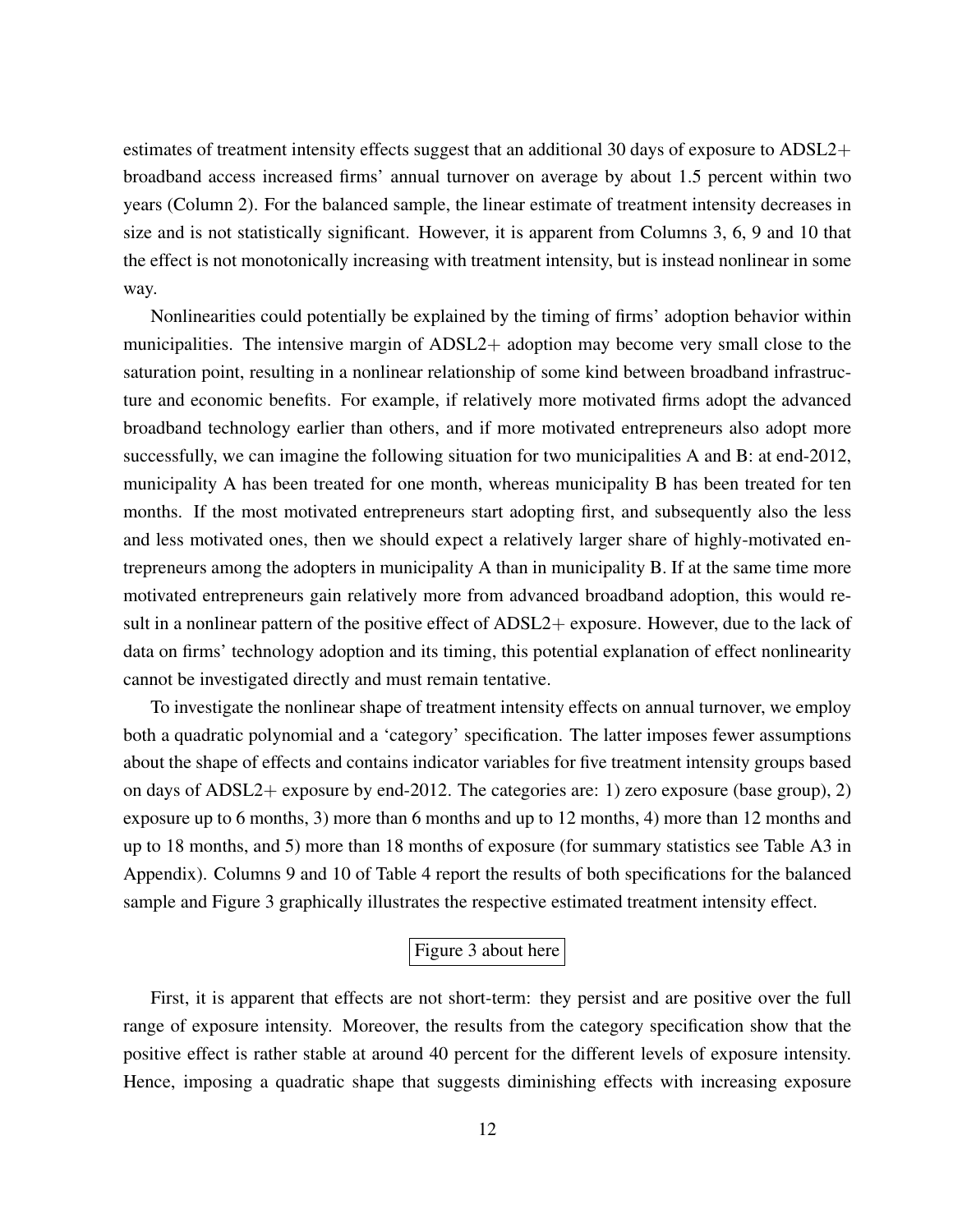might not be an entirely appropriate way to describe the actual shape of treatment intensity effects correctly.

Our preferred estimates set out in Table [4](#page-32-0) are based on firm fixed effects models (Columns 7– 10). With respect to models employing municipality fixed effects (see Columns 4–6), there appears to be no considerable change in the point estimates of the treatment effects (which is to be expected since treatment is defined at the municipality- and not the firm-level), yet with a slight increase in precision.

Overall the results presented in Table [4](#page-32-0) suggest substantial and significant revenue-enhancing effects of advanced broadband accessibility. First, having or not having access in the two years from policy-start results in significant outcome differences amounting to 40 percent on average. Second, the treatment effect appears to be rather constant across different broadband exposure intensities.

At this point, it is important to bear in mind that we estimate the impact of ADSL2+ availability exclusively for corporate enterprises and for firms located in the relatively rural and remote municipalities. Our results consequently provide some support for recent empirical evidence suggesting that rural areas may benefit from the provision of new broadband technologies (see e.g. [Kolko, 2012;](#page-22-4) [Fabritz, 2013;](#page-22-5) [Whitacre et al., 2014\)](#page-22-3); yet we cannot evaluate whether they benefit more or less strongly than urban areas do.

#### <span id="page-15-0"></span>*4.2. Placebo Test – Assessing the Common Trend Assumption*

Table [5](#page-33-0) reports the results of a placebo analysis testing the common trend assumption underlying our empirical identification strategy. The idea is to analyze turnover growth for the pre-policy years 2008 and 2010 by assigning treatment measures, both binary and continuous, as if the policy took place between 2008 and 2010 (as opposed to 2010 and 2012). We then adopt the same empirical strategy as in the main analysis described above, regressing annual log turnover on the fake measures of placebo treatment. This strategy provides a powerful test of the important identifying assumption that the effects discussed above are in fact caused by the policy intervention (providing broadband availability) and not by any other underlying difference between municipalities treated relatively later or earlier. If such underlying differences not related to the policy itself exist, we should find them also in the absence of the treatment. The placebo analysis performed in the pre-policy period is one way to test this assumption directly.

#### Table [5](#page-33-0) about here

The results shown in Table [5](#page-33-0) indeed suggest that we can rely on our identifying assumption of common trends in the outcome variable. Firms in municipalities 'fake-treated' earlier are not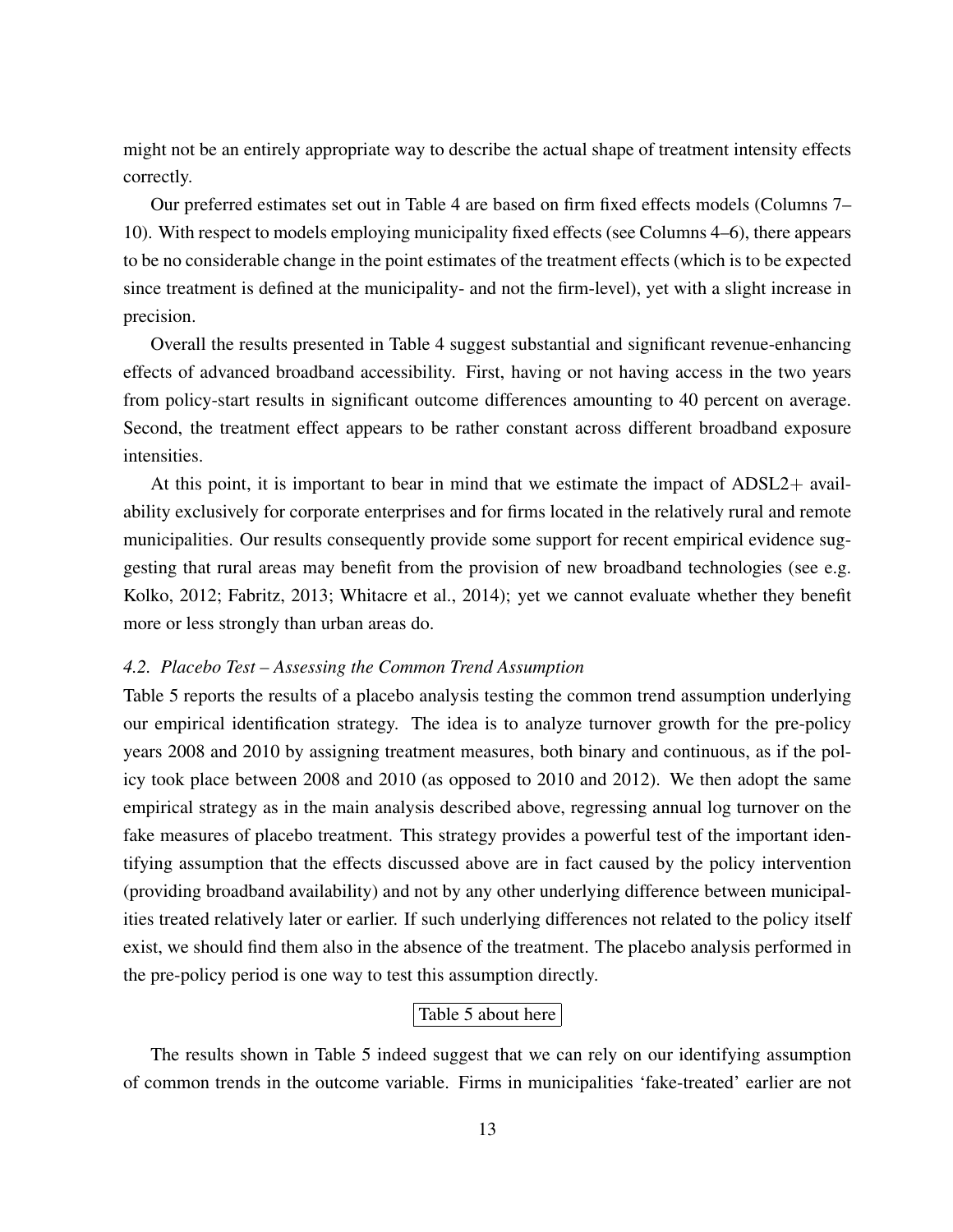significantly different (in terms of turnover growth) from firms located in late-treated municipalities in the actual absence of the policy, i.e. in a pre-policy period. This finding holds for the unbalanced as well as the balanced sample and for both models employing municipality fixed effects and firmfixed effects models.

Table [6](#page-34-0) reports the results of a similar test of the common trend assumption employing data for the full period 2008–2012. We again employ measures of binary as well as continuous treatment. However, in contrast to the above analysis, we use *time-invariant* treatment measures (binary and continuous) fixed at municipalities' treatment status by end-2012.

Before we turn to a regression-based test, Figure [4](#page-26-0) provides graphically descriptive evidence in support of the common trend assumption. On plotting average trends in our outcome of interest separately for control and treatment municipalities (according to their binary treatment status by end-2012), we clearly see parallel trends in the pre-policy period and deviating trends in the post-policy period (2010 is the year of policy start). Note that the post-policy period coincides with a period of economic recession, which might explain the downward trend of average firm performance in control municipalities. In comparison, firms in treatment municipalities show a more stable trend in the years after policy-start.

| Figure 4 about here |
|---------------------|
| Table 6 about here  |

Table [6](#page-34-0) displays the results from firm-fixed effects models for a balanced and an unbalanced sample. The interaction of interest for assessing the common trend assumption are *"Year*=*2009* × *exposure"* and "*Year*= $2010 \times$  *exposure"*. The statistical significance of the estimated coefficient on these interactions indicates whether there are differences in trends of annual turnover (with respect to base year 2008) between late- and early-treated municipalities already in years before the actual ADSL2+ program start. We expect both groups of firms to differ only in the years after program start (in 2011) and we expect there to be no differences before program start. Indeed, the results shown in Table [6](#page-34-0) support the common trend assumption in that the coefficients on interactions for the years 2009 and 2010 are not statistically different from zero, neither in the case of our binary treatment nor when a continuous treatment measure is employed. Overall, these results reinforce the common trend assumption and hence the causal interpretation of the estimates reported in Table [4.](#page-32-0)

#### <span id="page-16-0"></span>*4.3. Value Added and Employment*

This section describes the results with respect to two additional outcomes: firms' annual value added and the number of employees. With respect to the sample employed in our main analy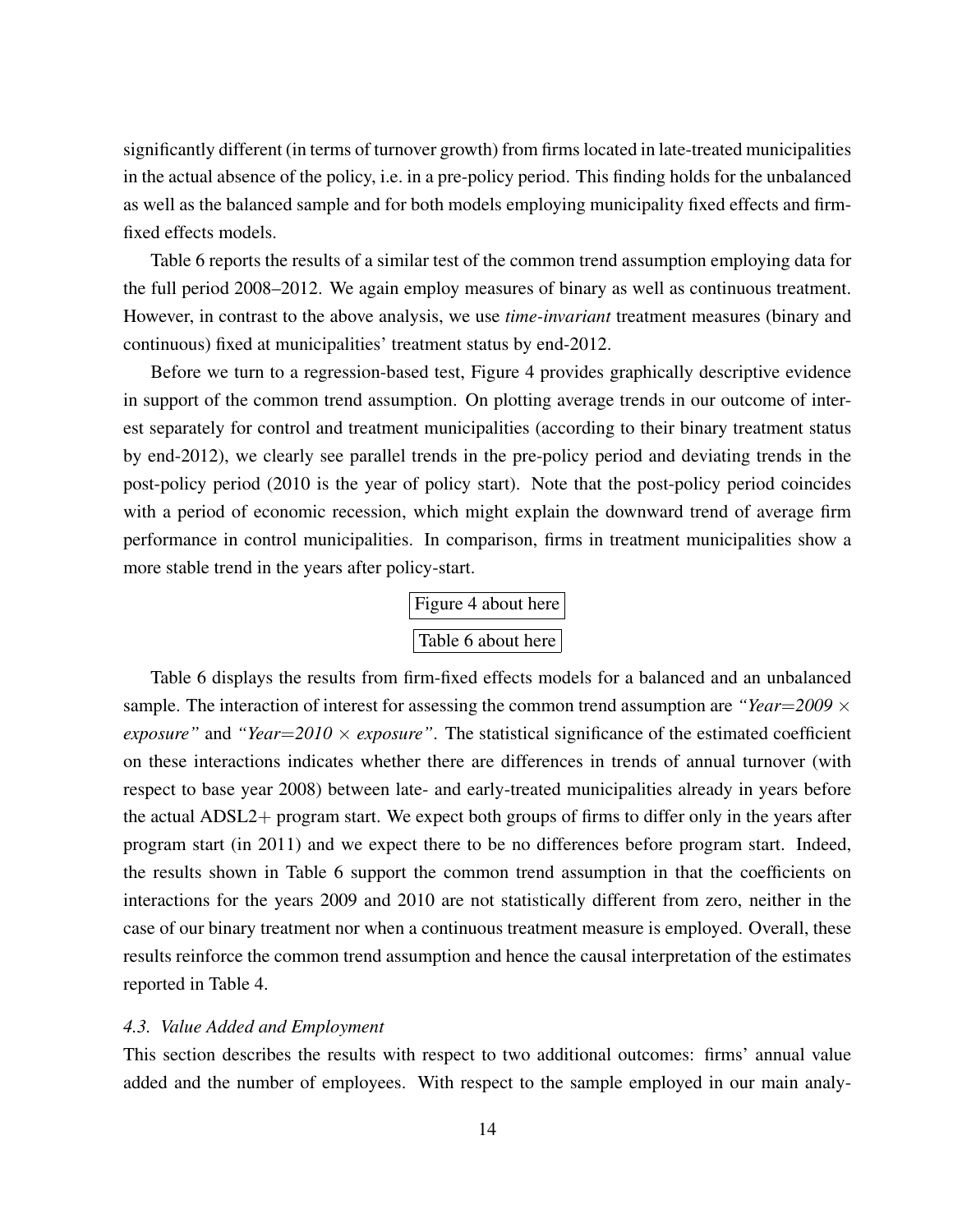sis of firms' annual sales turnover, we respectively discard firm-year observations with negative value added (127 observations) and observations with missing information on the number of employees (192 observations). Moreover, we present results on samples that are balanced with regard to the respective outcome. $8$  Concerning the employment estimations, we choose to employ  $log(nr$ *employees* + 1) as the dependent variable due to the large number of firms with zero employees in the sample (roughly 50 percent).

#### Table [7](#page-35-0) about here

Panel A of Table [7](#page-35-0) presents the estimation results with respect to annual value added (Columns 1– 4) and number of employees (Columns 5–6). With the difference-in-differences specification employing a binary treatment indicator, ADSL2+ availability appears to be associated with a significant increase in value added of roughly 25 percent over the period of two years (Column 1). This is about 62 percent of the effect magnitude found for annual sales turnover. On the other hand, we find no significant effect on the number of employees (Column 5).

On employing the continuous treatment intensity measure, the estimates suggest that an additional 30 days of exposure to ADSL2+ broadband access on average increased firms' annual value added by about 1 percent within two years (Column 3).

Further exploring nonlinearities in the treatment intensity effect, we find that the squared term of treatment intensity in the quadratic specification is not significant. Also the category specification and graphical illustrations of the effect shape displayed in Figure [5](#page-27-0) indicate that the treatment intensity effect is slightly more linear with respect to value added than what we found for annual turnover. However, the results of the category specification (Column 4) show no *strict* monotony of treatment intensity effects. Overall, we cannot exclude constant effects of around 25 percent irrespective of treatment intensity.

No significant relationship is found in regard to employment, neither in the linear specification of treatment intensity nor with quadratic polynomials or treatment intensity categories (Columns 6–8, see also Figure [6\)](#page-28-0).

Figure [5](#page-27-0) about here

Figure [6](#page-28-0) about here

<span id="page-17-0"></span><sup>&</sup>lt;sup>8</sup>Results on unbalanced samples and employing municipality fixed effects instead of firm fixed effects are qualitatively similar and available upon request.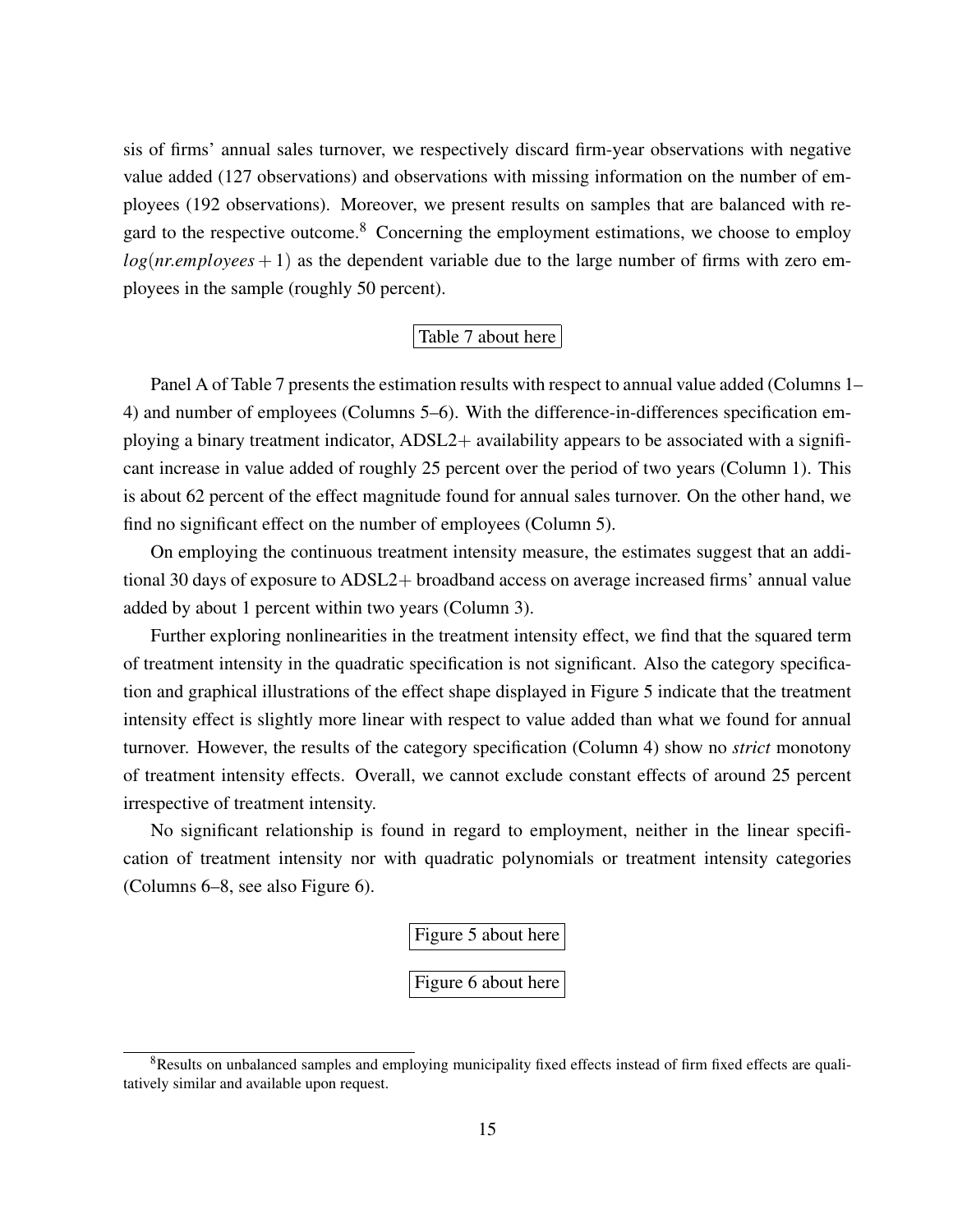Panel B Table [7](#page-35-0) shows the results of placebo estimations analogous to the placebo analysis with respect to our main outcome annual turnover in Section [4.2.](#page-15-0) The results clearly support the common trend assumption also for the outcome of value added and the various specifications. In regard to number of employees, the common trend assumption is borne out overall. <sup>[9](#page-18-0)</sup>

#### *4.4. Effect Heterogeneity*

In view of the substantial treatment effects that we find in regard to corporate enterprises' annual sales turnover and value added, it is important to analyze heterogeneous effects across several types of firms and also with respect to potentially relevant municipality characteristics. The question we attempt to answer is whether factors such as industrial sector, municipalities' degree of urbanization, or presence of a previous ADSL infrastructure are related to the extent to which firms benefit from ADSL2+ accessibility.

#### Table [8](#page-36-0) about here

Panel A of Table [8](#page-36-0) is concerned with effect heterogeneity with respect to firms' industrial sector. We focus on the overall treatment effect, i.e. we employ the difference-in-differences specification and estimate treatment effects for each industrial sector category separately. Estimations are performed on balanced panels and include firm fixed effects. Importantly, we allow for industry-specific treatment effects. Reported below are the results of F-tests testing the equality of each coefficient with respect to the estimated treatment effect for the sector "Manufacturing, mining (B,C)" (the most numerous sector in our sample, see Table [A3](#page-40-0) in Appendix).

In the case of annual sales turnover (Column 1), we find that  $ADSL2+$  accessibility significantly increased sales turnover of corporate enterprises in the manufacturing sector by around 30 percent. This effect is statistically similar for most of the other sectors except "Hotels, restaurants (I)" and "Professional, scientific, technical and administrative activities (M,N)", for which we find significantly stronger effects of around 50 and 55 percent respectively. It makes intuitive sense that the hospitality/tourism sector can profit most from booking and marketing applications which require high-speed internet access. Also the finding of stronger effects for professional, scientific, technical and administrative activities is not surprising since this category likely includes high-skilled professionals whose productivity return on ADSL2+ might be substantial.

With respect to firms' annual value added (Column 2), ADSL2+ accessibility has a significant and positive effect of about 21 percent for manufacturing enterprises. F-tests confirm that the effect

<span id="page-18-0"></span><sup>9</sup>Only the 'placebo'–treatment intensity category of 6–12 months proves to be statistically significant in the absence of actual treatment. Note, however, that statistical significance is weak (at the 10 percent-level).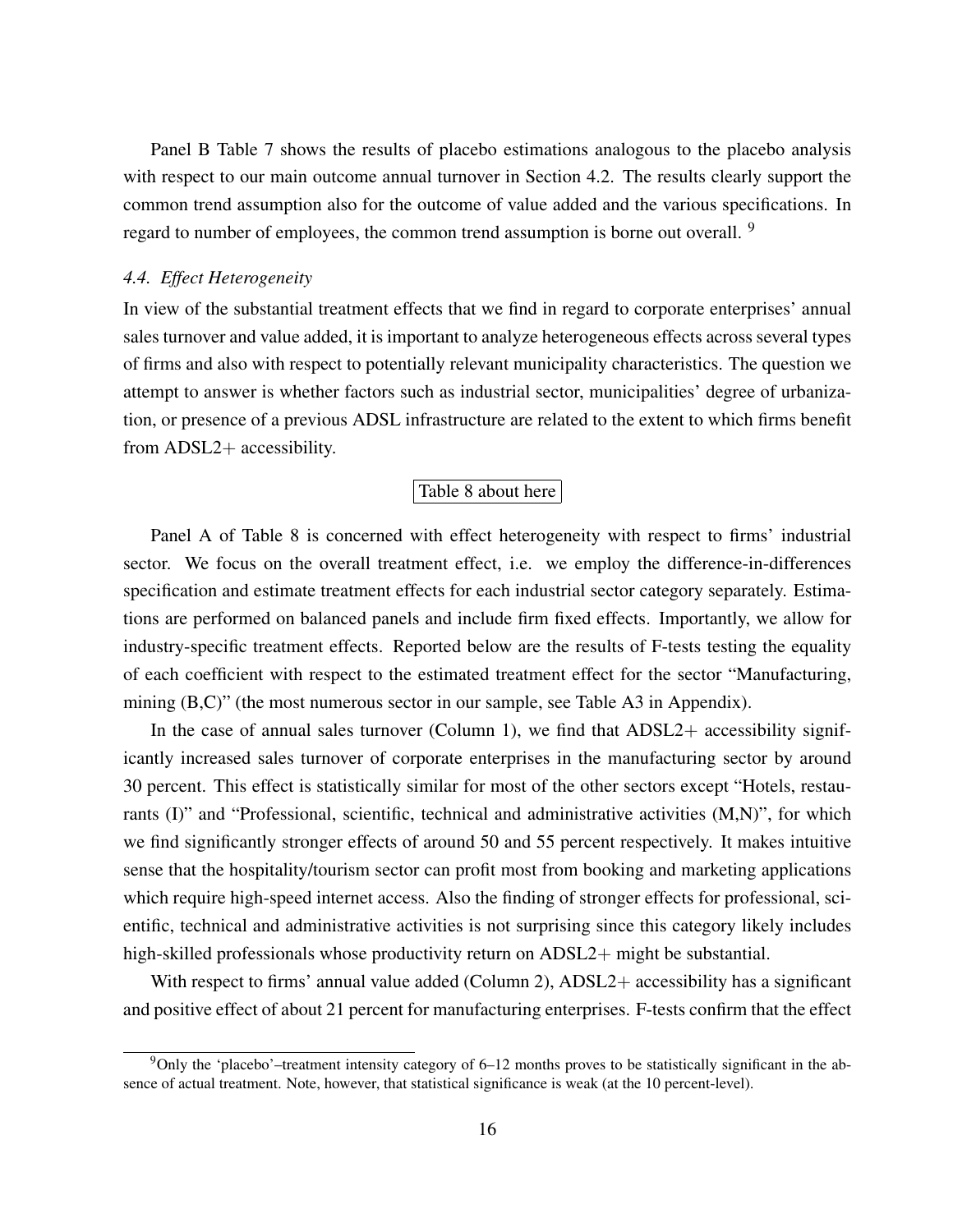magnitude in other sectors is not statistically different from this estimate. The estimated effect for "Hotels, restaurants (I)" is with ca. 30 percent relatively stronger, but the difference is only marginally statistically significant at the 10-percent level. The results for number of employees (Column 3) by and large confirm the previous finding of no significant overall ADSL2+ effect for the single sectors. Once again the exception is the sector "Hotels, restaurants (I)", which appears to have experienced a very strong increase in employees of about 63 percent. This might partly be explained by the strong treatment effect that we find for this sector with respect to turnover (almost 50 percent) and value added (almost 30 percent). Additionally, the hospitality sector is traditionally relatively more reactive in terms of hiring and firing than other sectors.

In Panel B of Table [8](#page-36-0) we report the results of interacting the treatment effect with an indicator of sectoral technology intensity. We define high-tech sectors based on 2-digit industrial sector and according to the classification described in [EUROSTAT](#page-22-11) [\(2015\)](#page-22-11). Only around 11 percent of firms in our sample are active in a high-tech sector (see also Table [A3](#page-40-0) in Appendix). In fact, with respect to annual turnover and value added (Columns 1 and 2), we find that effects of ADSL2+ accessibility are not statistically different for firms in high-tech sectors compared with others.

#### Table [9](#page-37-0) about here

Table [9](#page-37-0) shows potential interactions of the ADSL2+ treatment effect with the pre-policy presence of ADSL infrastructures of less speed (ADSL Lite and 7Mpbs) and degree of urbanization and remoteness of municipalities. The former is motivated by the assumption that firms with previous access to a fixed ADSL infrastructure, even of much lower velocity, may react differently to the introduction of access to a high-speed ADSL2+ technology than firms in locations lacking any ADSL infrastructure. We examine the association between urbanization and remoteness because previous literature for the US has shown that, particularly in rural areas, broadband effects are stronger in locations closer to metropolitan areas and with higher population density [\(Kandilov](#page-22-1) [and Renkow, 2010;](#page-22-1) [Kim and Orazem, 2012\)](#page-22-2). [Fabritz](#page-22-5) [\(2013\)](#page-22-5) conversely finds for Germany that positive employment effects of broadband diffusion are stronger in remote areas.

With regard to pre-policy ADSL we find no differential treatment effects for firms in municipalities with or without previous exposure to ADSL infrastructures of minor velocity. The results concerning urbanization and remoteness are interestingly opposite in sign: whereas the positive effect on turnover increases significantly with road distance to the regional capital (our measure of remoteness), the effect also increases with population density (our measure of urbanization). Hence, both more urbanized and more remote (rural) areas seem to benefit relatively more strongly from ADSL2+ accessibility. There appears to be no such effect heterogeneity with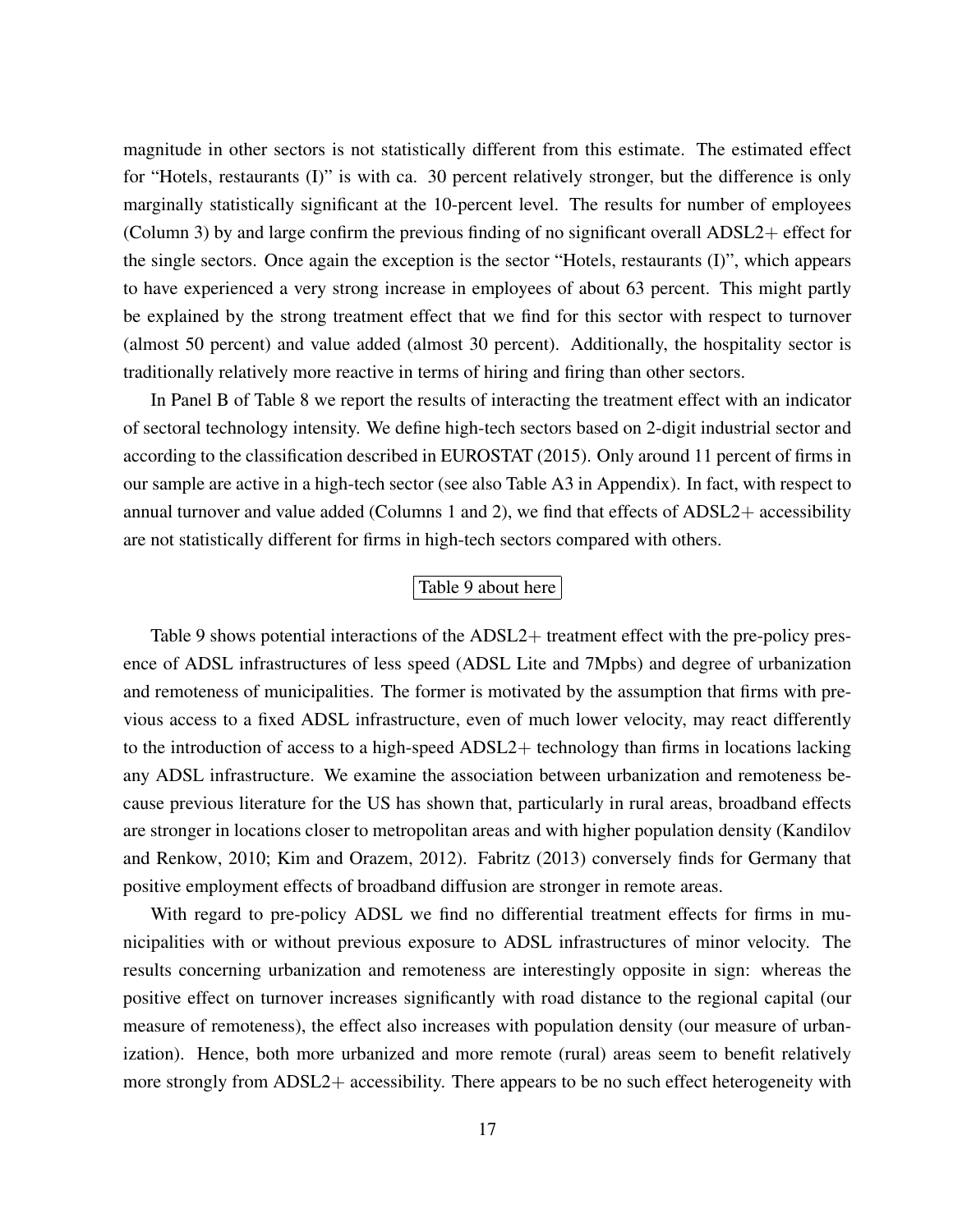respect to value added. Interestingly, in the case of employment effects, we find that the interaction term of treatment and remoteness is significant and positive, whereas the interaction of treatment and urbanization is significant and negative. We would accordingly expect positive employment effects, if at all, in the most remote and least urbanized areas, which would be in line with the findings of [Fabritz](#page-22-5) [\(2013\)](#page-22-5) in Germany.

#### <span id="page-20-0"></span>5. Conclusions

There is substantial and increasing policy attention to public investment in broadband infrastructure. The underlying assumption in this policy debate is that the availability of broadband technology is beneficial for local economic growth. Yet there is little empirical evidence of a causal impact on economic performance at the firm level. Moreover, it is unclear whether beneficial effects would prevail (or even be stronger) in rural areas and whether there would be similar effects for the introduction of new-generation broadband technologies.

We provide micro-level evidence by exploiting a quasi-experimental setting. A unique public program in the Province of Trento (Italy) provides plausibly exogenous variation of ADSL2+ broadband availability in relatively rural and remote areas. To control carefully for pre-existing, location-specific fixed factors, we employ a difference-in-differences strategy which controls for municipality and year fixed effects. Moreover, we conduct placebo analysis and detailed tests of the common trend assumption underlying our identification strategy.

The results are based on longitudinal balance sheet data of local corporate enterprises and suggest a strong and statistically significant impact of ADSL2+ availability on corporate enterprises' economic performance. ADSL2+ availability appears to be associated with a significant increase in annual sales turnover of about 40 percent and an increase in value added of roughly 25 percent over the period of two years. The positive effect is found to be rather stable for different levels of treatment intensity (days of  $ADSL2+$  availability) and across industrial sectors (with relatively stronger benefits for the hospitality sector). Overall, no significant effects are found with respect to the number of employees employed in corporate enterprises (except for the hospitality sector).

Taken together, our findings have important implications for the ongoing policy debate on government investment in broadband infrastructure to encourage local economic growth, even (and perhaps especially) in relatively under-developed remote and rural areas.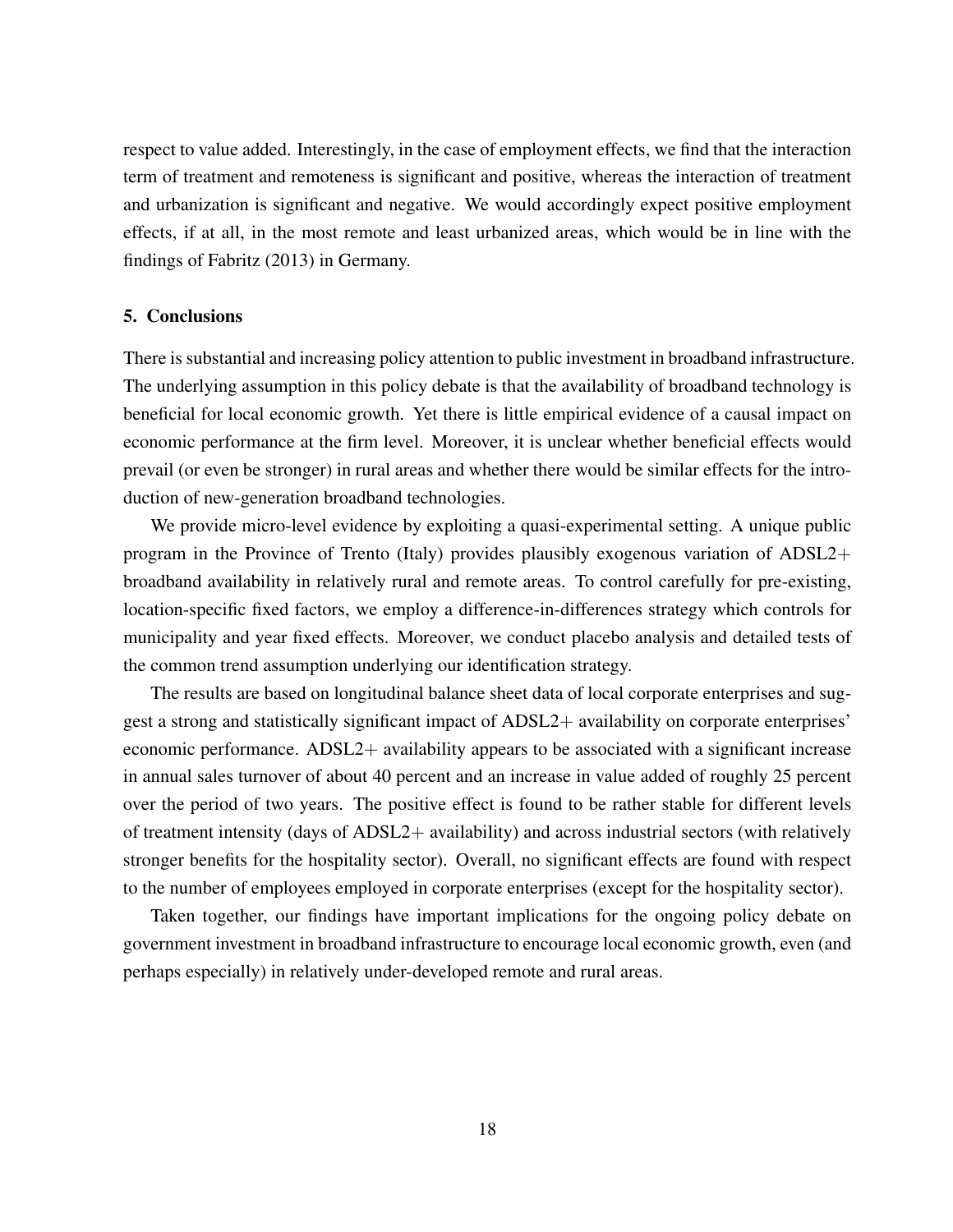#### References

- <span id="page-21-3"></span>Accetturo, A. and G. de Blasio (2012). Policies for Local Development: An Evaluation of Italy's "Patti Territoriali". *Regional Science and Urban Economics 42*(1–2), 15–26.
- <span id="page-21-7"></span>Akerman, A., I. Gaarder, and M. Mogstad (2015). The Skill Complementarity of Broadband Internet. *The Quarterly Journal of Economics*, forthcoming.
- <span id="page-21-2"></span>Becker, S. O., P. H. Egger, and M. von Ehrlich (2010). Going NUTS: The Effect of EU Structural Funds on Regional Performance. *Journal of Public Economics 94*(9–10), 578–590.
- <span id="page-21-9"></span>Bertschek, I., D. Cerquera, and G. J. Klein (2013). More Bits - More Bucks? Measuring the Impact of Broadband Internet on Firm Performance. *Information Economics and Policy 25*(3), 190–203.
- <span id="page-21-10"></span>Colombo, M. G., A. Croce, and L. Grilli (2013). ICT Services and Small Businesses' Productivity Gains: An Analysis of the Use of Broadband Internet Technology. *Information Economics and Policy 25*(3), 171–189.
- <span id="page-21-6"></span>Czernich, N., O. Falck, T. Kretschmer, and L. Woessmann (2011). Broadband Infrastructure and Economic Growth. *The Economic Journal 121*(552), 505–523.
- <span id="page-21-11"></span>De Stefano, T., R. Kneller, and J. Timmis (2014). The (Fuzzy) Digital Divide: The Effect of Broadband Internet Use on UK Firm Performance. University of Nottingham Discussion Papers in Economics No. 14/06, University of Nottingham.
- <span id="page-21-8"></span>Digital Agenda Scoreboard (2014). Broadband Markets. Technical report, European Commission, retreived from [http://ec.europa.eu/information\\_society/newsroom/cf/dae/document.cfm?](http://ec.europa.eu/information_society/newsroom/cf/dae/document.cfm?doc_id=5810) [doc\\_id=5810](http://ec.europa.eu/information_society/newsroom/cf/dae/document.cfm?doc_id=5810) (last accessed on 30.10.2014).
- <span id="page-21-4"></span>European Commission (2010a). Europe 2020 – A Strategy for Smart, Sustainable and Inclusive Growth. Communication COM(2010)2020, retreived from [http://eur-lex.europa.eu/legal-content/EN/](http://eur-lex.europa.eu/legal-content/EN/TXT/PDF/?uri=CELEX:52010DC2020&from=EN) [TXT/PDF/?uri=CELEX:52010DC2020&from=EN](http://eur-lex.europa.eu/legal-content/EN/TXT/PDF/?uri=CELEX:52010DC2020&from=EN) (last accessed on 17.06.2015).
- <span id="page-21-5"></span>European Commission (2010b). Regional Policy Contributing to Smart Growth in Europe 2020. Communication COM(2010)553, retreived from [http://ec.europa.eu/regional\\_policy/](http://ec.europa.eu/regional_policy/sources/docoffic/official/communic/smart_growth/comm2010_553_en.pdf) [sources/docoffic/official/communic/smart\\_growth/comm2010\\_553\\_en.pdf](http://ec.europa.eu/regional_policy/sources/docoffic/official/communic/smart_growth/comm2010_553_en.pdf) (last accessed on 17.06.2015).
- <span id="page-21-12"></span>European Commission (2014a). *Broadband Coverage in Europe 2013 - Mapping Progress Towards the Coverage Objectives of the Digital Agenda*. Retreived from [http://ec.europa.eu/information\\_](http://ec.europa.eu/information_society/newsroom/cf/dae/document.cfm?doc_id=8238) [society/newsroom/cf/dae/document.cfm?doc\\_id=8238](http://ec.europa.eu/information_society/newsroom/cf/dae/document.cfm?doc_id=8238) (last accessed on 17.06.2015).
- <span id="page-21-1"></span>European Commission (2014b). *EU Budget 2013 Financial Report – Also Covering Multiannual Financial Framework 2007-13*. Retreived from [http://ec.europa.eu/budget/financialreport/2013/lib/](http://ec.europa.eu/budget/financialreport/2013/lib/financial_report_2013_en.pdf) financial report 2013 en.pdf (last accessed on 17.06.2015).
- <span id="page-21-0"></span>European Union (2013). Council Regulation No. 1311/2013 of 2 December 2013. Laying Down the Multiannual Financial Framework for 2014-2020. Official Journal of the European Union L 347/884, retreived from [http://eur-lex.europa.eu/LexUriServ/LexUriServ.do?uri=OJ:L:](http://eur-lex.europa.eu/LexUriServ/LexUriServ.do?uri=OJ:L:2013:347:0884:0891:EN:PDF) [2013:347:0884:0891:EN:PDF](http://eur-lex.europa.eu/LexUriServ/LexUriServ.do?uri=OJ:L:2013:347:0884:0891:EN:PDF) (last accessed on 17.06.2015).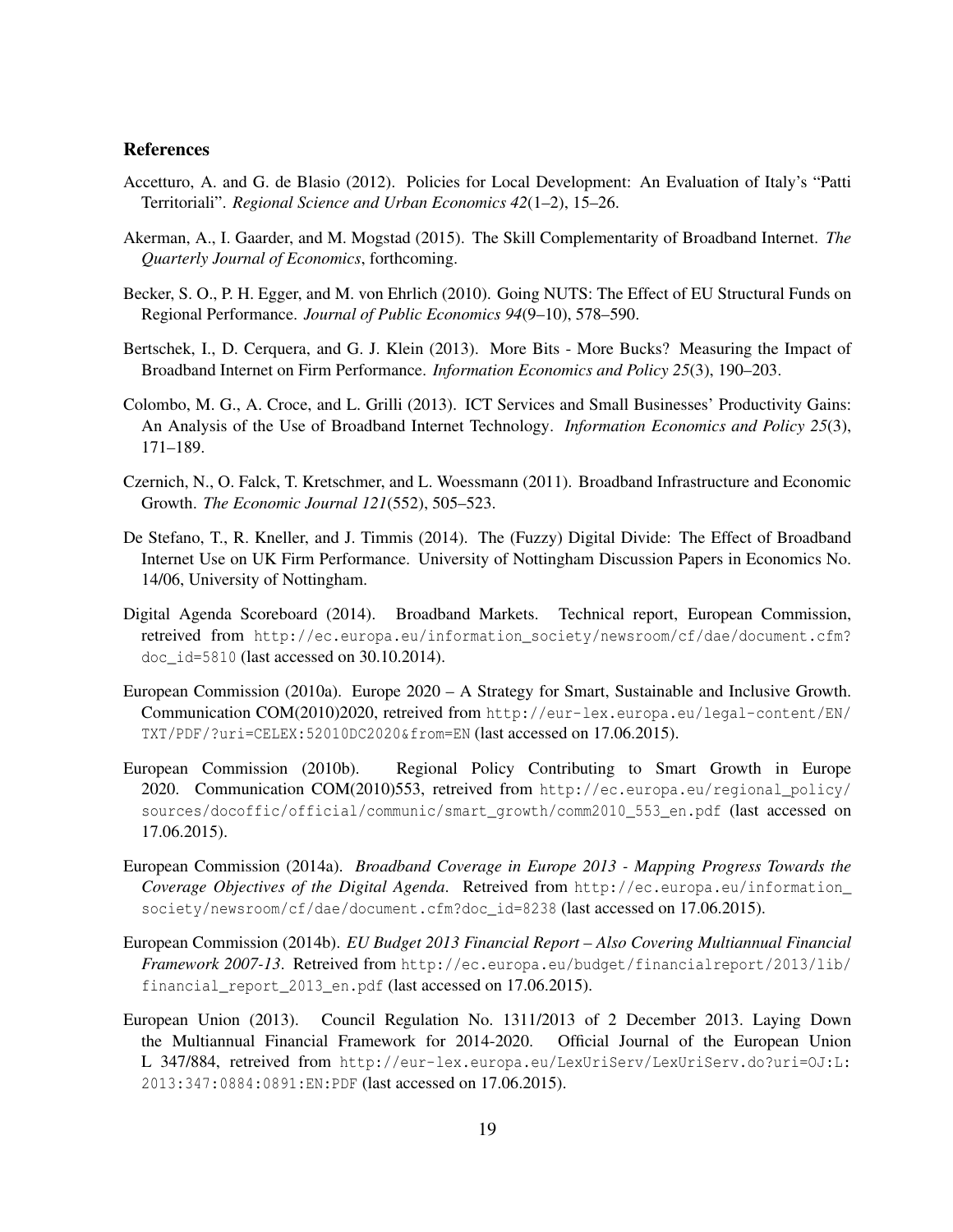- <span id="page-22-11"></span>EUROSTAT (2015). Eurostat Indicators on High-tech Industry and Knowledge-intensive Services: Annex 3 – High-tech Aggregation by NACE Rev. 2. Eurostat metadata, retreived from [http://ec.europa.eu/](http://ec.europa.eu/eurostat/cache/metadata/Annexes/htec_esms_an3.pdf) [eurostat/cache/metadata/Annexes/htec\\_esms\\_an3.pdf](http://ec.europa.eu/eurostat/cache/metadata/Annexes/htec_esms_an3.pdf) (last accessed on 14.08.2015).
- <span id="page-22-5"></span>Fabritz, N. (2013). The Impact of Broadband on Economic Activity in Rural Areas: Evidence from German Municipalities. Ifo Working Paper No. 166, Ifo, Munich.
- <span id="page-22-6"></span>Haller, S. A. and S. Lyons (2014). Broadband Adoption and Firm Productivity: Evidence from Irish Manifacturing Firms. *Telecom 39*(1), 1–13.
- <span id="page-22-8"></span>ISTAT (2013). Noi Italia. 100 statistiche per capire il Paese in cui viviamo. Technical report, Italian National Institute of Statistics, retreived from [http://www.istat.it/it/files/2013/03/Noi-Italia-2013.](http://www.istat.it/it/files/2013/03/Noi-Italia-2013.pdf) [pdf](http://www.istat.it/it/files/2013/03/Noi-Italia-2013.pdf) (last accessed on 30.10.2014).
- <span id="page-22-1"></span>Kandilov, I. T. and M. Renkow (2010). Infrastructure Investment and Rural Economic Development: An Evaluation of USDA's Broadband Loan Program. *Growth and Change 41*(2), 165–191.
- <span id="page-22-2"></span>Kim, Y. and P. Orazem (2012). Broadband Internet and Firm Entry: Evidence from Rural Iowa. Iowa State University Working Paper No. 12026, Iowa State University.
- <span id="page-22-4"></span>Kolko, J. (2012). Broadband and Local Growth. *Journal of Urban Economics 71*(1), 100–113.
- <span id="page-22-0"></span>Mohl, P. and T. Hagen (2010). Do EU Structural Funds Promote Regional Growth? New Evidence from Various Panel Data Approaches. *Regional Science and Urban Economics 40*(5), 352–365.
- <span id="page-22-9"></span>PAT Statistical Office (2014). Annuario Statistico Online. Technical report, Province of Trento, retreived from [http://www.statweb.provincia.tn.it/annuario/%28S%28uqggbmi3lg3dzf45g5sn2r45%](http://www.statweb.provincia.tn.it/annuario/%28S%28uqggbmi3lg3dzf45g5sn2r45%29%29/Default.aspx) [29%29/Default.aspx](http://www.statweb.provincia.tn.it/annuario/%28S%28uqggbmi3lg3dzf45g5sn2r45%29%29/Default.aspx) (last accessed on 30.10.2014).
- <span id="page-22-10"></span>Podestà, F. (Ed.) (2010). *Il modello econometrico multisettoriale del Trentino*, Volume Q25 of *Quaderni della Programmazione*. Trento: Edizioni31.
- <span id="page-22-7"></span>What Works Centre for Local Economic Growth (2015). Evidence Review 6: Broadband. Technical report, What Works Centre for Local Economic Growth.
- <span id="page-22-3"></span>Whitacre, B., R. Gallardo, and S. Strover (2014). Broadband's Contribution to Economic Growth in Rural Areas: Moving towards a Causal Relationship. *Telecommunications Policy 38*(11), 1011–1023.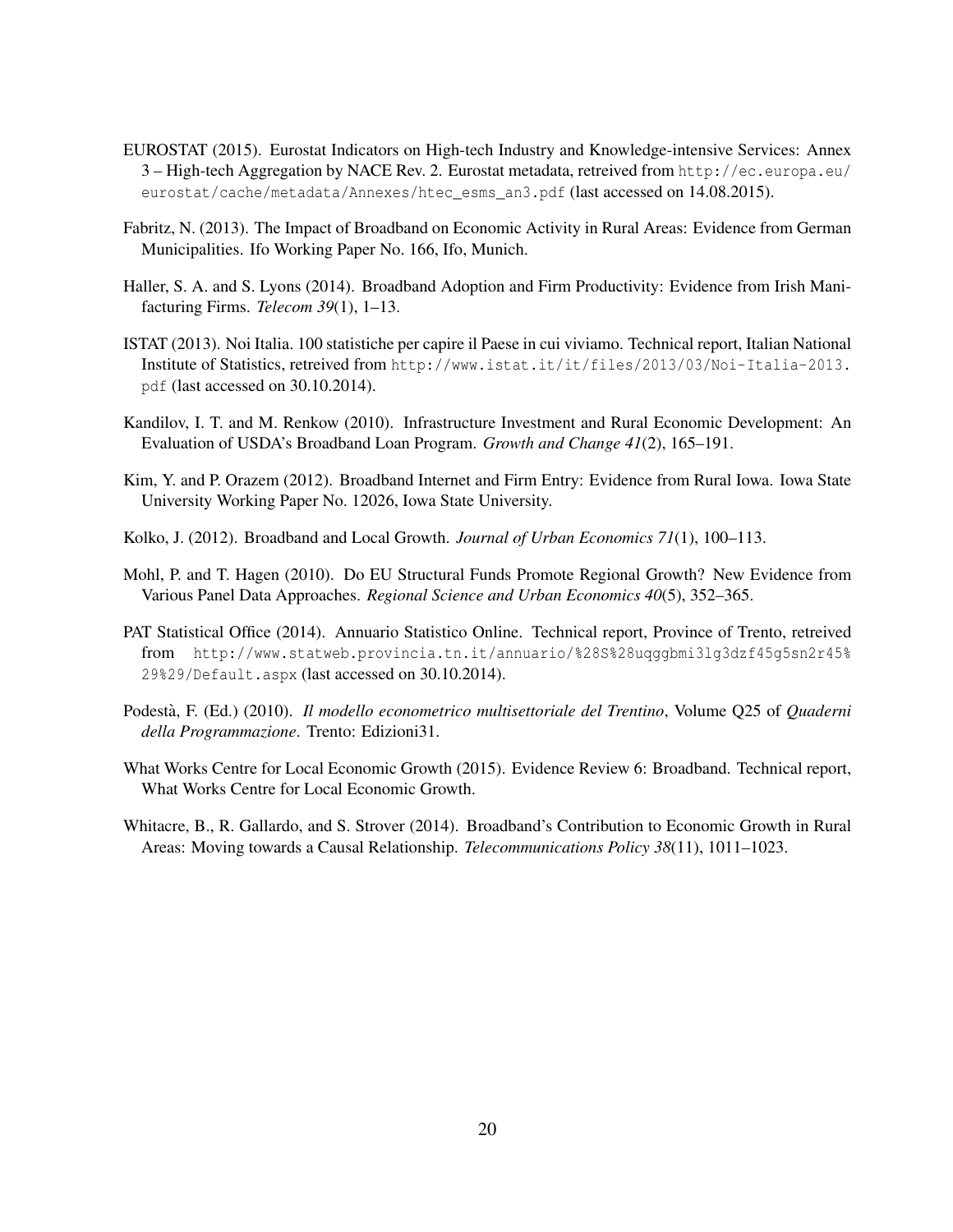<span id="page-23-0"></span>Figure 1: Nr. of Days of ADSL2+ Broadband Exposure as of 31/12/2012 Across Municipalities in the Province of Trento



*Source:* Own calculations based on data from Telecom Italia.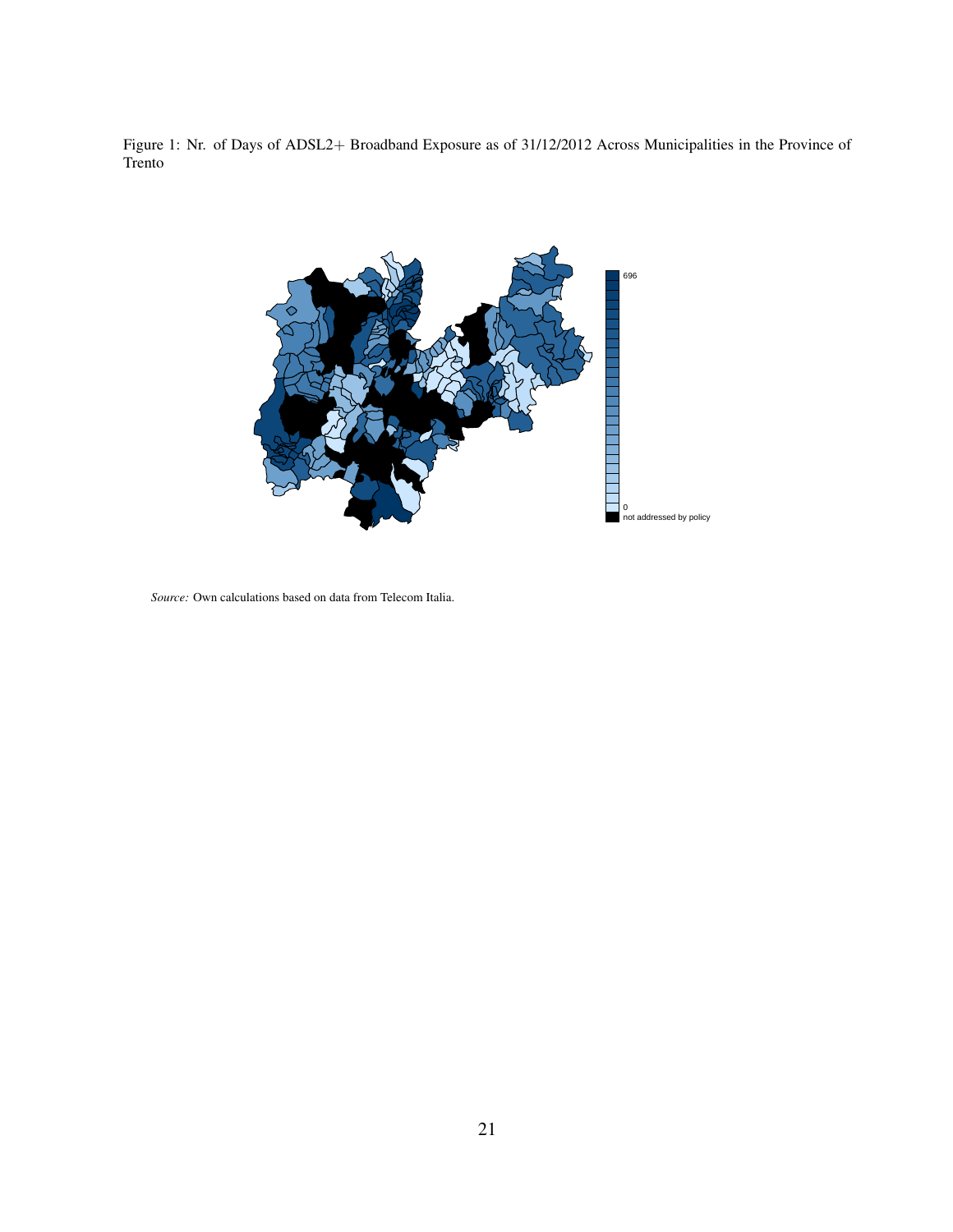Figure 2: Histogram – Nr. of Days of ADSL2+ Broadband Exposure as of 31/12/2012

<span id="page-24-0"></span>

*Source:* Own calculations based on data from Telecom Italia. *Note: N* =167 Municipalities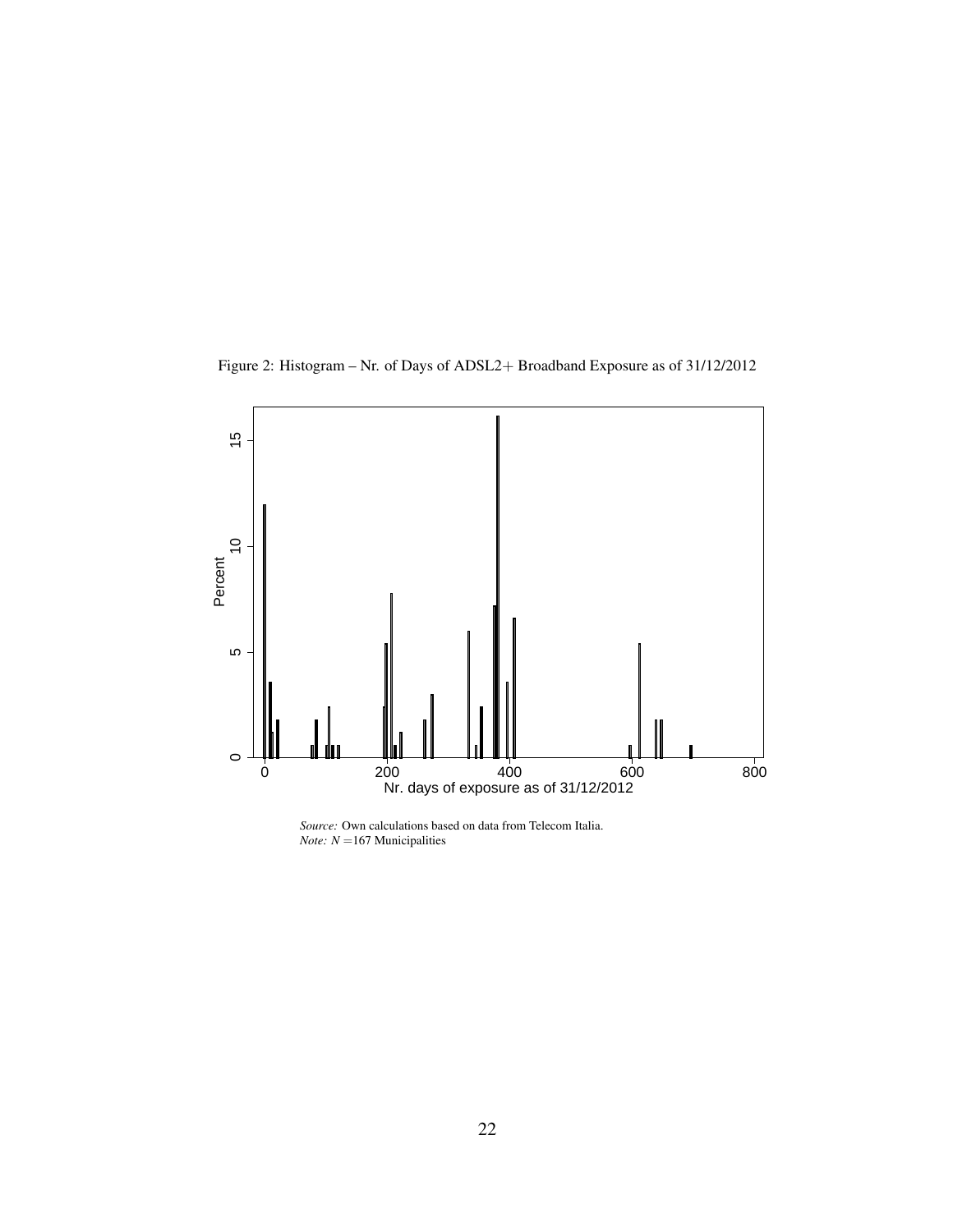<span id="page-25-0"></span>



*Source:* AIDA 2010 & 2012, Telecom Italia, own calculations. *Note:* Marginal effects of treatment intensity on annual turnover (log) based on Columns 9 and 10 of Table [4](#page-32-0) with 95% confidence intervals.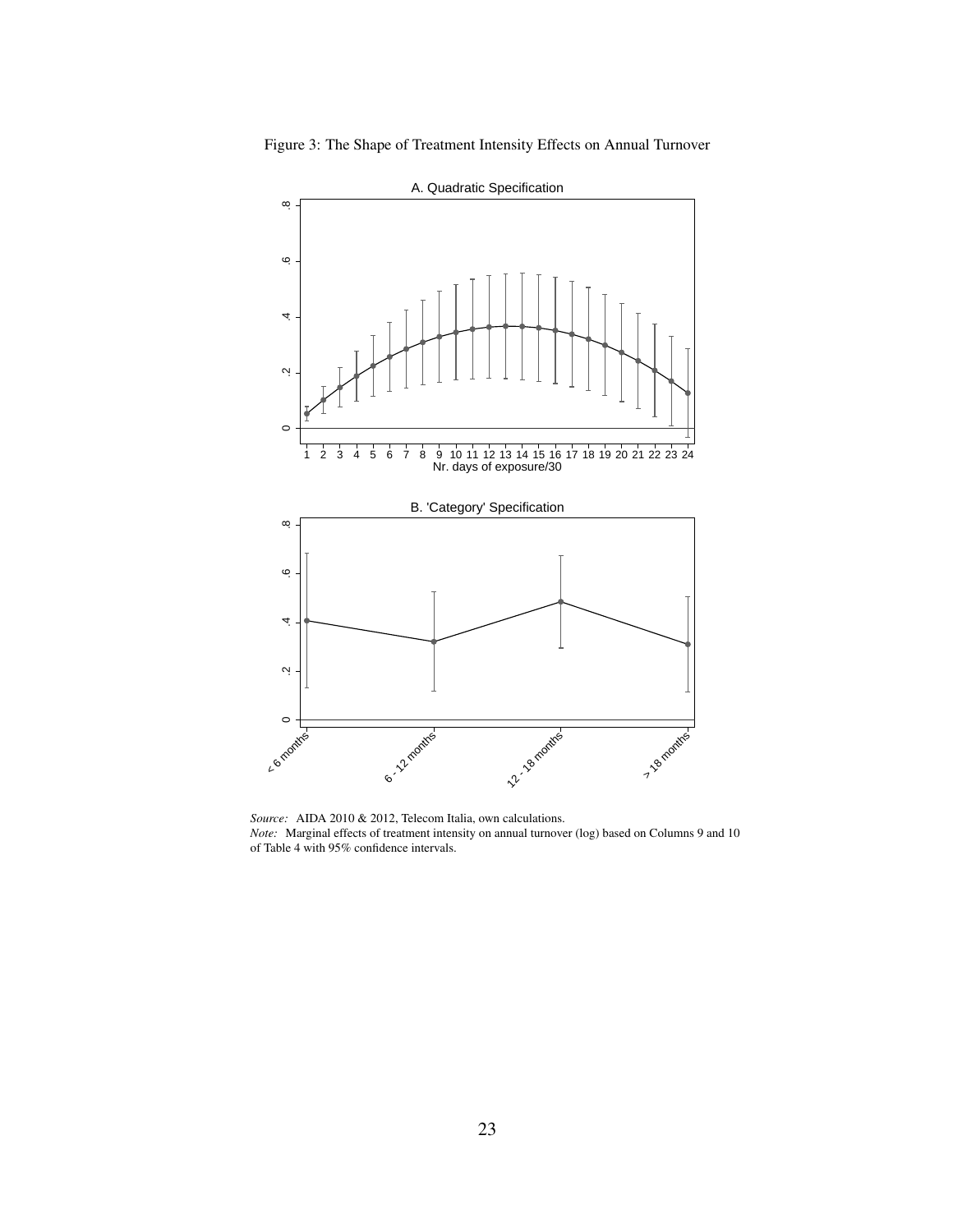

<span id="page-26-0"></span>Figure 4: Testing the Common Trend Assumption – Descriptive Evidence

*Note:* Treatment and control group are defined on the basis of ADSL2+ broadband exposure as of 31/12/2012: Treated= firms located in municipalities with ADSL2+ access by end-2012. Control = firms located in municipalities without ADSL2+ access by end-2012. 2011 is the starting year of the ADSL2+ policy.

*Source:* AIDA 2008–2012, Telecom Italia, own calculations.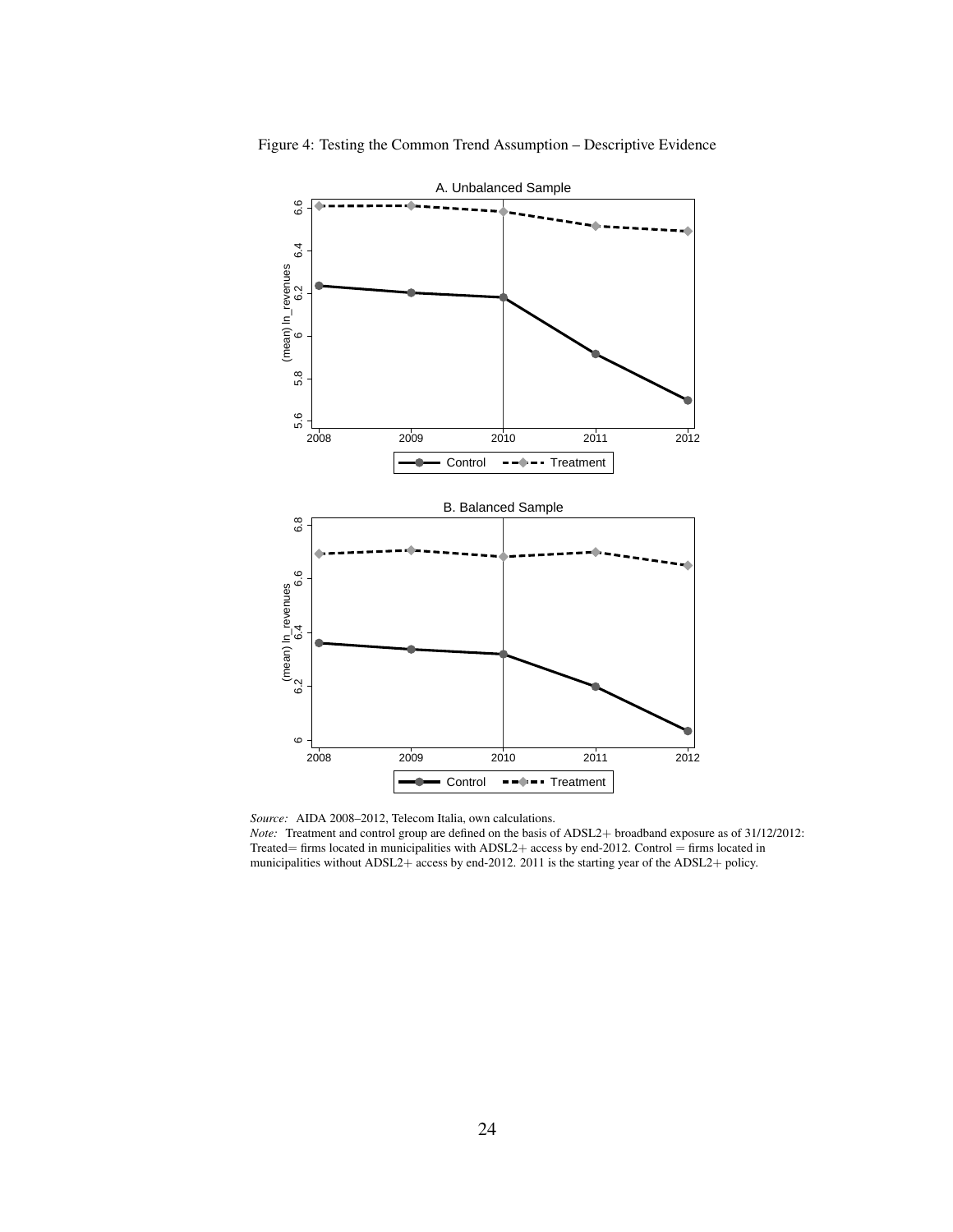

<span id="page-27-0"></span>

*Source:* AIDA 2010 & 2012, Telecom Italia, own calculations. *Note:* Marginal effects of treatment intensity on value added (log) based on Columns 3 and 4 of Table [7](#page-35-0) (Panel A) with 95% confidence intervals.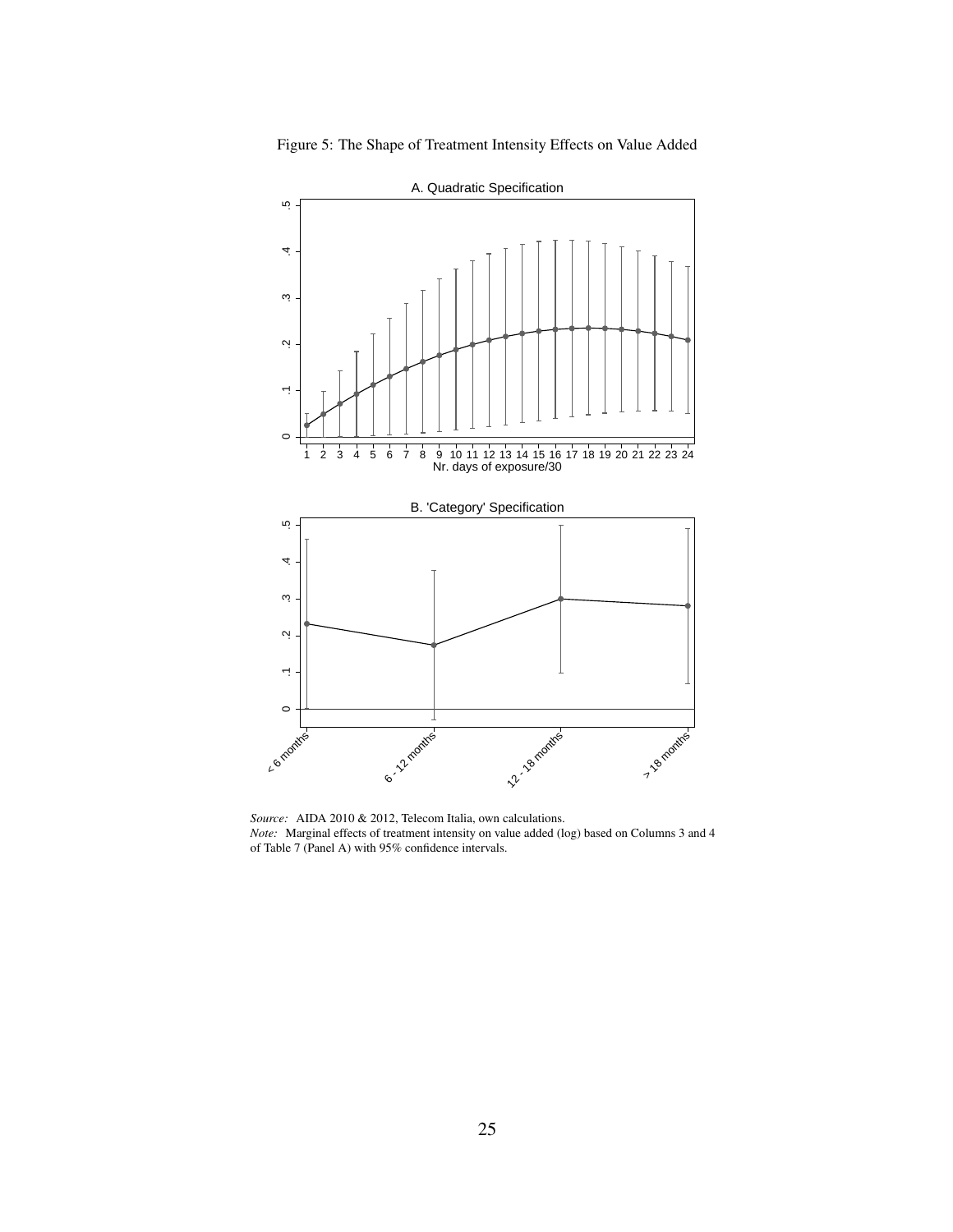<span id="page-28-0"></span>



*Source:* AIDA 2010 & 2012, Telecom Italia, own calculations. *Note:* Marginal effects of treatment intensity on nr. of employees (log) based on Columns 7 and 8 of Table [7](#page-35-0) (Panel A) with 95% confidence intervals.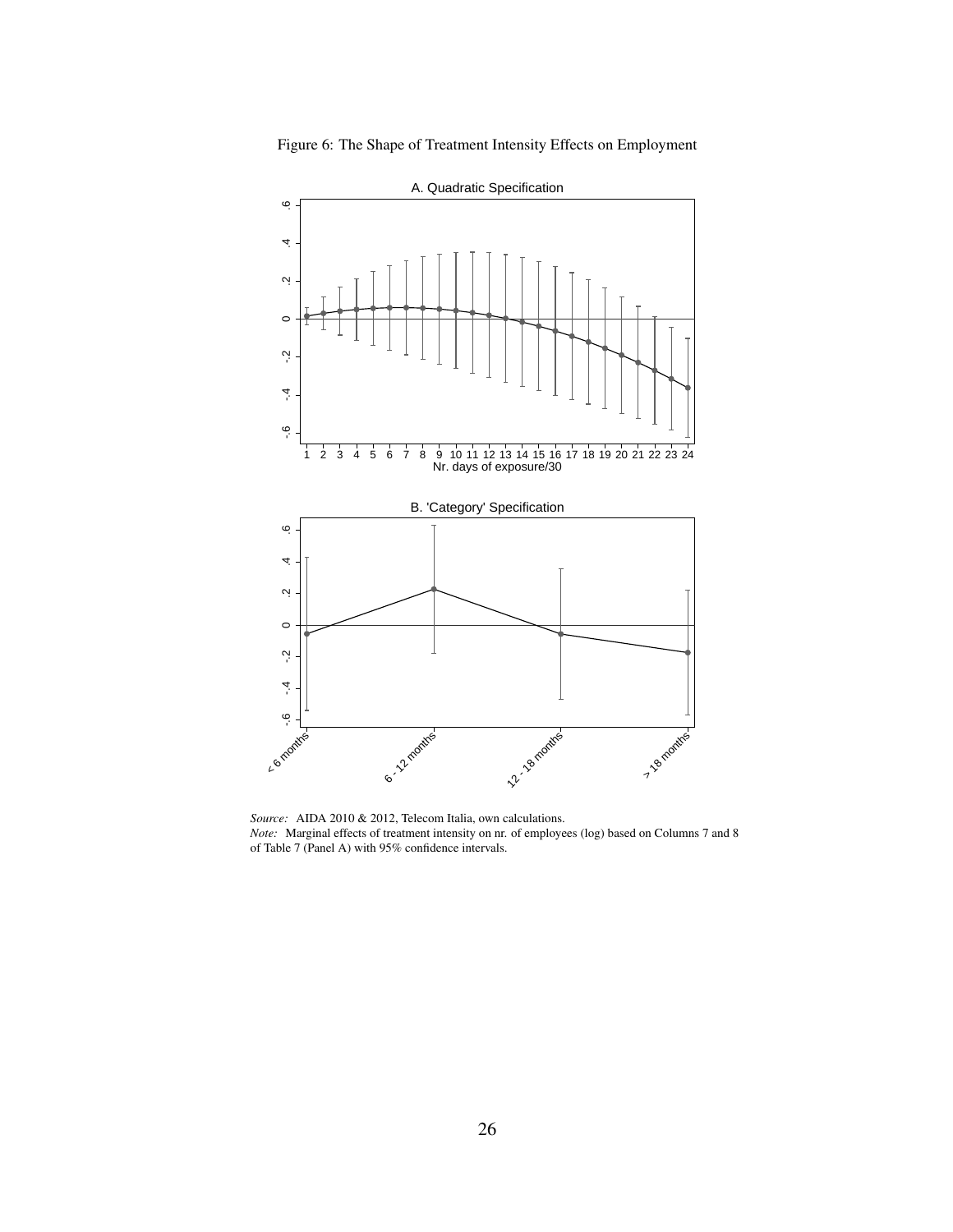|                                             |          | Municipalities<br>not addressed<br>by the policy |        | Municipalities<br>adressed<br>by the policy |
|---------------------------------------------|----------|--------------------------------------------------|--------|---------------------------------------------|
|                                             | mean     | sd                                               | mean   | sd                                          |
|                                             | (1)      | (2)                                              | (3)    | (4)                                         |
| Demography:                                 |          |                                                  |        |                                             |
| Population density 2001                     | 143.47   | (159.69)                                         | 82.52  | (231.76)                                    |
| Population growth rate, 10 yrs              | 0.071    | (0.060)                                          | 0.055  | (0.078)                                     |
| Population share high educated 2001         | 0.334    | (0.049)                                          | 0.298  | (0.048)                                     |
| Population share aged 65 and over 2001      | 0.170    | (0.019)                                          | 0.182  | (0.037)                                     |
| Employment rate 2001                        | 0.636    | (0.035)                                          | 0.630  | (0.041)                                     |
| Industry structure:                         |          |                                                  |        |                                             |
| Nr. firms 2001                              | 416.84   | (1225.40)                                        | 82.87  | (83.99)                                     |
| Empl. growth rate, 10 yrs                   | 0.128    | (0.256)                                          | 0.077  | (0.359)                                     |
| Empl. share in primary sector 2001          | 0.030    | (0.054)                                          | 0.048  | (0.115)                                     |
| Empl. share in manufacturing 2001           | 0.240    | (0.158)                                          | 0.212  | (0.156)                                     |
| Empl. share in construction 2001            | 0.232    | (0.125)                                          | 0.244  | (0.155)                                     |
| Empl. share in wholesale 2001               | 0.175    | (0.078)                                          | 0.163  | (0.088)                                     |
| Empl. share in services 2001                | 0.324    | (0.150)                                          | 0.333  | (0.178)                                     |
| Geography:                                  |          |                                                  |        |                                             |
| Municipality's altitude (m)                 | 579.45   | (307.35)                                         | 746.16 | (288.98)                                    |
| Distance to nearest motorway (min)          | 9.15     | (9.59)                                           | 14.73  | (11.30)                                     |
| Previous ADSL technology:                   |          |                                                  |        |                                             |
| Pre-policy 7Mbps                            |          |                                                  | 0.665  | (0.474)                                     |
| Pre-policy Lite                             |          |                                                  | 0.186  | (0.390)                                     |
| ADSL2+ Broadband Access (as of 31/12/2012): |          |                                                  |        |                                             |
| Binary exposure                             | 1.000    | (0.000)                                          | 0.880  | (0.326)                                     |
| Nr. days of exposure                        | 1,022.84 | (505.69)                                         | 279.64 | (184.49)                                    |
| Nr. municipalities                          |          | 56                                               |        | 167                                         |

<span id="page-29-0"></span>Table 1: Summary Statistics – ADSL2+ Broadband Policy and Pre-Policy Municipality Characteristics

*Source:* ISTAT population & industry census 1991 & 2001, *Atlante Statistico Comuni*, Telecom Italia, own calculations.

*Notes:* Municipality-level data. For detailed variable description see Table [A1](#page-38-0) in Appendix.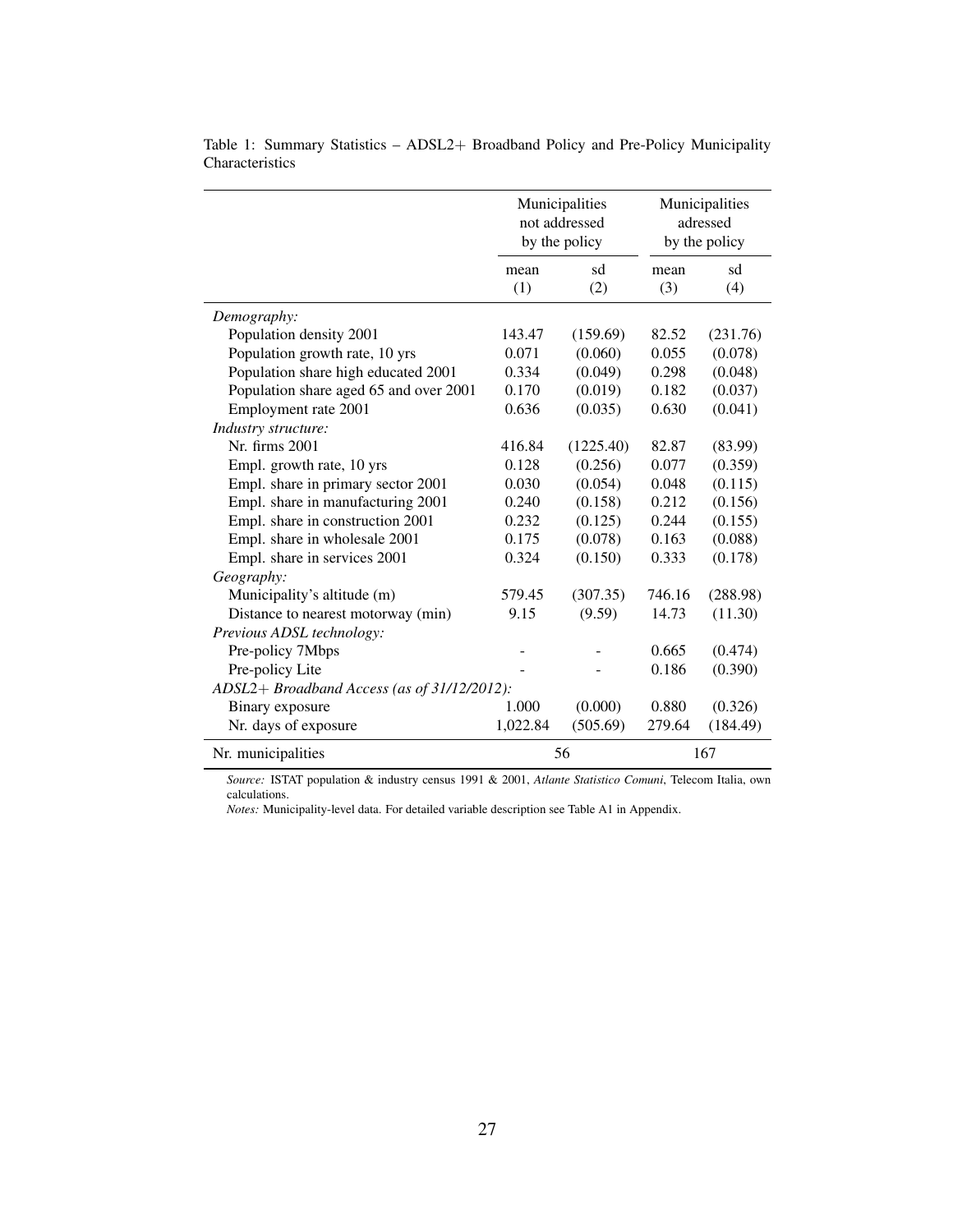<span id="page-30-0"></span>

|                                                    |               | ADSL2+ exposure as of $31/12/2012$ |
|----------------------------------------------------|---------------|------------------------------------|
|                                                    | <b>Binary</b> | Nr. of Days/30                     |
|                                                    | (1)           | (2)                                |
| Demography:                                        |               |                                    |
| Population density 2001 (log)                      | $-0.025$      | $-0.048$                           |
|                                                    | (0.031)       | (0.568)                            |
| Population growth rate, 10 yrs                     | 0.326         | $-1.930$                           |
|                                                    | (0.340)       | (6.255)                            |
| Employment rate 2001                               | $-0.374$      | 7.859                              |
|                                                    | (0.600)       | (11.046)                           |
| Pop. share high educated 2001                      | 0.530         | 6.327                              |
|                                                    | (0.552)       | (10.150)                           |
| Pop. share aged 65 and over 2001                   | 0.399         | $-9.086$                           |
|                                                    | (0.758)       | (13.951)                           |
| Industry structure:                                |               |                                    |
| Nr firms 2001 (log)                                | $-0.023$      | $-0.710$                           |
|                                                    | (0.026)       | (0.484)                            |
| Empl. growth rate, 10 yrs                          | $-0.015$      | 1.903                              |
|                                                    | (0.063)       | (1.155)                            |
| Empl. share in manufacturing 2001                  | 0.252         | 6.549                              |
|                                                    | (0.234)       | (4.312)                            |
| Empl. share in construction 2001                   | $-0.061$      | 3.764                              |
|                                                    | (0.221)       | (4.060)                            |
| Empl. share in wholesale 2001                      | 0.174         | 2.714                              |
|                                                    | (0.315)       | (5.786)                            |
| Empl. share in services 2001                       | $-0.192$      | 3.631                              |
|                                                    | (0.214)       | (3.933)                            |
| Geography:                                         |               |                                    |
| Municipality's (log)                               | $-0.008$      | $-0.098$                           |
|                                                    | (0.055)       | (1.009)                            |
| Distance to nearest motorway (log)                 | $-0.009$      | $-0.075$                           |
|                                                    | (0.022)       | (0.408)                            |
| Previous ADSL technology:                          |               |                                    |
| Pre-policy 7Mbps                                   | $0.496***$    | 8.954***                           |
|                                                    | (0.070)       | (1.282)                            |
| Pre-policy Lite                                    | $0.334***$    | 2.957**                            |
|                                                    | (0.079)       | (1.461)                            |
| $\boldsymbol{N}$                                   | 167           | 167                                |
| $F$ -test (joint sign. exc. pre-policy 7Mbps/Lite) | 0.91          | 0.63                               |
| Prob > F                                           | 0.5419        | 0.8280                             |

Table 2: Was Roll-out Timing Exogenous?

*Source:* ISTAT population & industry census 1991 & 2001, *Atlante Statistico Comuni Italiani*, Telecom Italia, own calculations.

*Notes:* Municipality-level data. Standard errors in parentheses. For detailed variable description see Table [A1](#page-38-0) in Appendix. \* *p* < 0.10, \*\* *p* < 0.05, \*\*\* *p* < 0.01.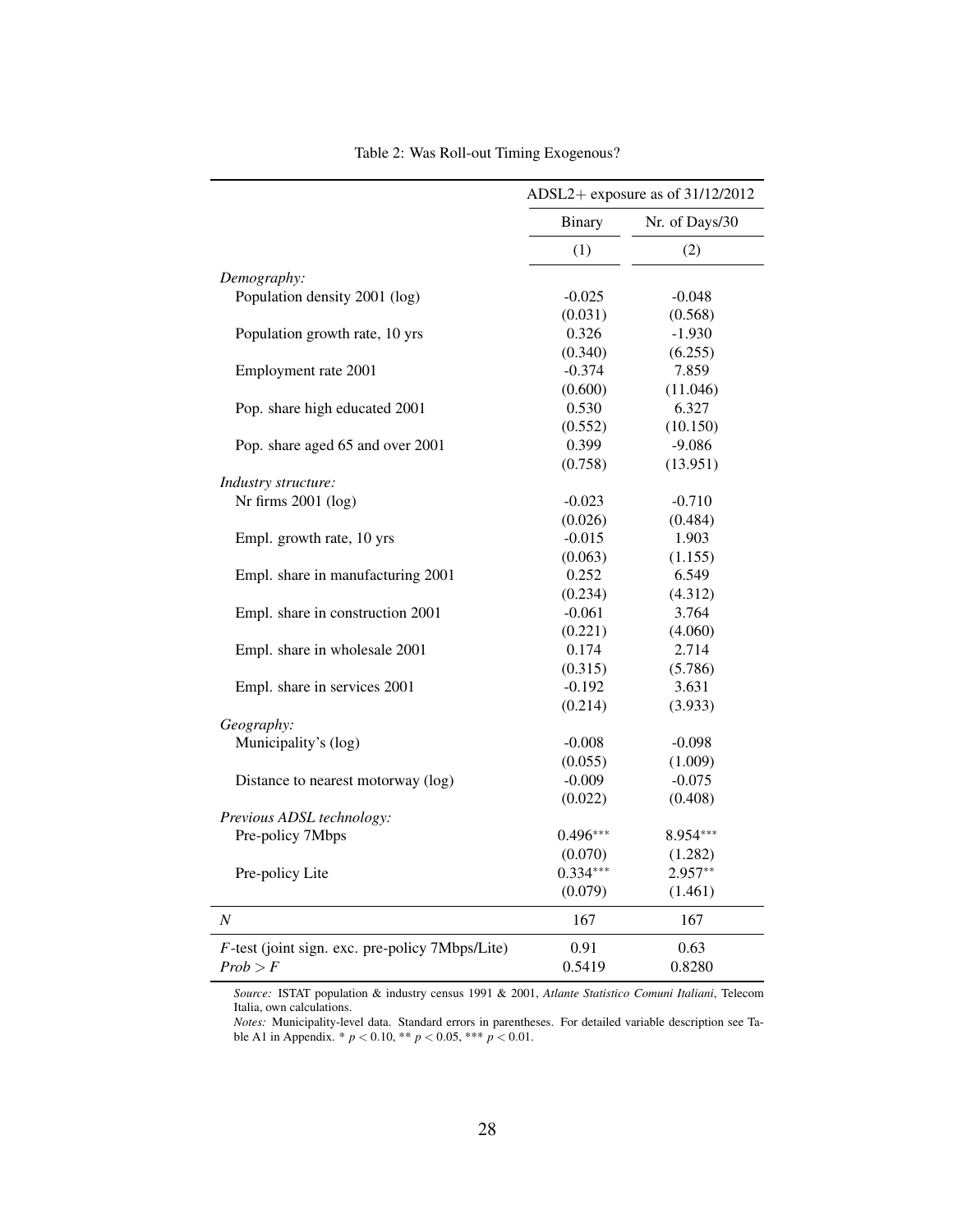<span id="page-31-0"></span>

|                                                                          |          | Log Population Density |           |         | Log Nr. Firms |          |
|--------------------------------------------------------------------------|----------|------------------------|-----------|---------|---------------|----------|
|                                                                          | (1)      | (2)                    | (3)       | (4)     | (5)           | (6)      |
| Year=2001 $\times$ binary exposure                                       | 0.031    |                        |           | 0.019   |               |          |
|                                                                          | (0.029)  |                        |           | (0.062) |               |          |
| Year= $2001 \times$ days of exposure/30                                  |          | 0.002                  | 0.004     |         | 0.004         | 0.004    |
|                                                                          |          | (0.002)                | (0.007)   |         | (0.003)       | (0.008)  |
| Year=2001 $\times$ days of exposure/30 (sqrd)                            |          |                        | $-0.0001$ |         |               | 0.0000   |
|                                                                          |          |                        | (0.0003)  |         |               | (0.0004) |
| $Year = 2001$                                                            | $-0.000$ | 0.010                  | 0.005     | 0.074   | $0.055*$      | 0.056    |
|                                                                          | (0.019)  | (0.015)                | (0.020)   | (0.060) | (0.032)       | (0.041)  |
| Municipality FE                                                          | yes      | yes                    | yes       | yes     | yes           | yes      |
| N                                                                        | 334      | 334                    | 334       | 334     | 334           | 334      |
| Nr. Municipalities                                                       | 167      | 167                    | 167       | 167     | 167           | 167      |
| <i>F</i> -test (joint sign. 2001×days of exp., 2001×days of exp. (sqrd)) |          |                        | 0.51      |         |               | 1.05     |
| Prob > F                                                                 |          |                        | 0.6033    |         |               | 0.3517   |

Table 3: Testing the Common Trend Assumption – Italian Census Data 1991 & 2001

*Source:* ISTAT population & industry census 1991 & 2001, Telecom Italia, own calculations.

*Notes:* Municipality-level data. Robust standard errors in parentheses. Incl. constant term. Placebo-exposure as of 31/12/2012 through-out. For detailed variable description see Table [A1](#page-38-0) in Appendix.  $*$   $p$  < 0.10,  $**$   $p$  < 0.05,  $***$   $p$  < 0.01.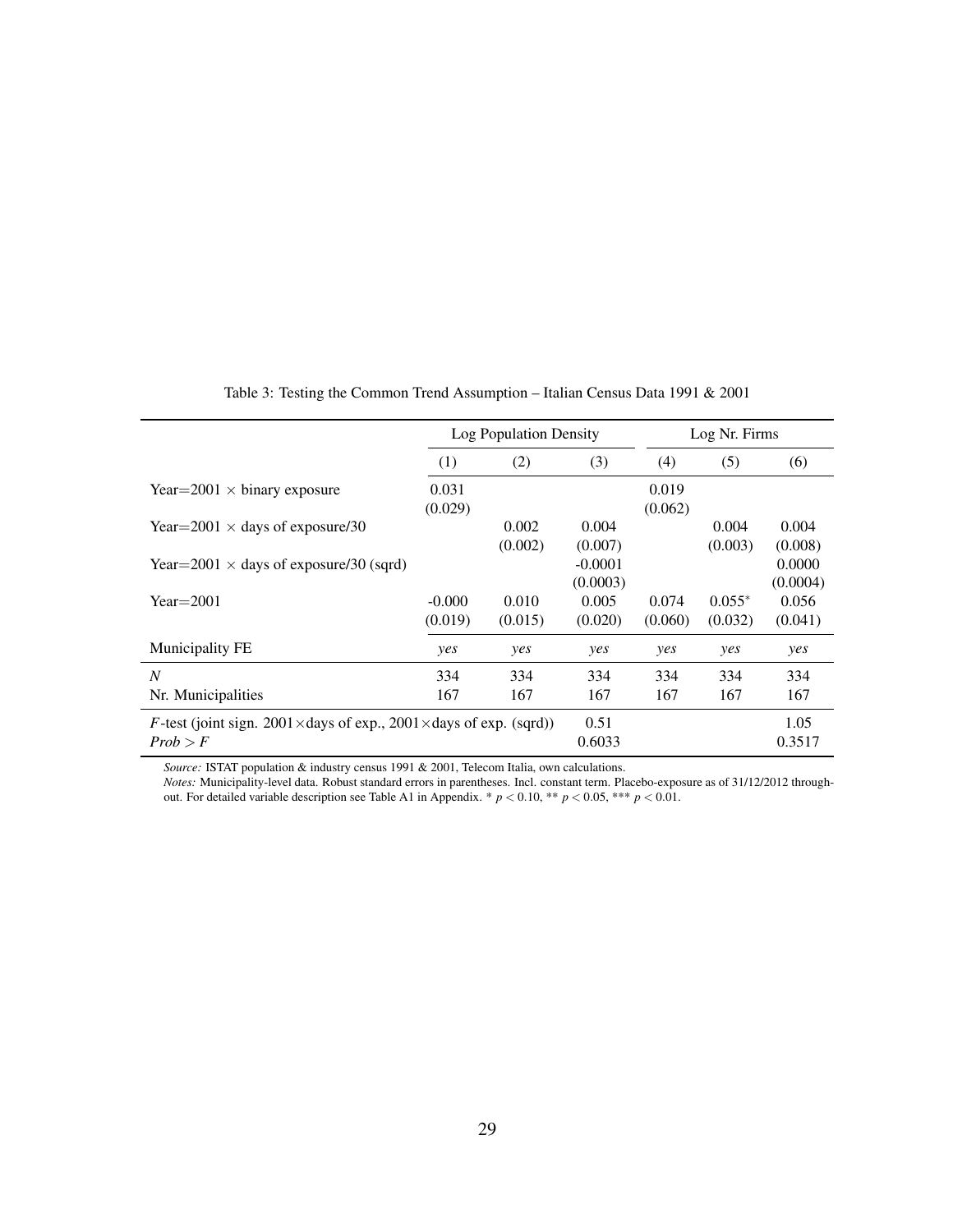| ١                                                                                                                                                                                                                                 |
|-----------------------------------------------------------------------------------------------------------------------------------------------------------------------------------------------------------------------------------|
| Š                                                                                                                                                                                                                                 |
| ì                                                                                                                                                                                                                                 |
| j<br>$\ddot{\phantom{0}}$                                                                                                                                                                                                         |
|                                                                                                                                                                                                                                   |
|                                                                                                                                                                                                                                   |
| 2010                                                                                                                                                                                                                              |
| in the control of the control of the control of the control of the control of the control of the control of th<br>Control of the control of the control of the control of the control of the control of the control of the contro |
| í                                                                                                                                                                                                                                 |
|                                                                                                                                                                                                                                   |
|                                                                                                                                                                                                                                   |
|                                                                                                                                                                                                                                   |
|                                                                                                                                                                                                                                   |
|                                                                                                                                                                                                                                   |
| s<br>C                                                                                                                                                                                                                            |
|                                                                                                                                                                                                                                   |
| į                                                                                                                                                                                                                                 |
| i                                                                                                                                                                                                                                 |
|                                                                                                                                                                                                                                   |
|                                                                                                                                                                                                                                   |
|                                                                                                                                                                                                                                   |
| ă                                                                                                                                                                                                                                 |
| ۔<br>اگر                                                                                                                                                                                                                          |
|                                                                                                                                                                                                                                   |

<span id="page-32-0"></span>

|                                                                                                                                                                                                                                                                                   |                                | Panel<br>Unbalanced               |                                 |                                |                                |                                | <b>Balanced Panel</b>                         |                                                |                                               |                                              |
|-----------------------------------------------------------------------------------------------------------------------------------------------------------------------------------------------------------------------------------------------------------------------------------|--------------------------------|-----------------------------------|---------------------------------|--------------------------------|--------------------------------|--------------------------------|-----------------------------------------------|------------------------------------------------|-----------------------------------------------|----------------------------------------------|
|                                                                                                                                                                                                                                                                                   | $\widehat{\Xi}$                | $\widehat{\odot}$                 | $\odot$                         | $\widehat{\mathcal{F}}$        | $\widehat{c}$                  | $\widehat{\mathbf{e}}$         | $\widehat{C}$                                 | $\circledS$                                    | $\widehat{\mathfrak{S}}$                      | $\frac{10}{10}$                              |
| Binary exposure                                                                                                                                                                                                                                                                   | $0.3991***$<br>(0.0995)        |                                   |                                 | $0.3959***$<br>(0.0981)        |                                |                                | $0.3959***$<br>(0.0948)                       |                                                |                                               |                                              |
| Nr. days of exposure/30                                                                                                                                                                                                                                                           |                                | $0.0145***$<br>(0.0054)           | $0.0375***$<br>(0.0139)         |                                | (0.0069)<br>0.0104             | $0.0554***$<br>(0.0140)        |                                               | $0.0104$<br>$(0.0066)$                         | $0.0554***$<br>(0.0135)                       |                                              |
| Nr. days of exposure/30 (sqrd)                                                                                                                                                                                                                                                    |                                |                                   | $-0.0011*$<br>(0.0006)          |                                |                                | $-0.0021***$<br>(0.0005)       |                                               |                                                | $0.0021***$<br>(0.0005)                       |                                              |
| $Exposure \leq 6$ months<br>Zero exposure (ref.)                                                                                                                                                                                                                                  |                                |                                   |                                 |                                |                                |                                |                                               |                                                |                                               | $0.4079***$                                  |
| 6 months $<$ exp. $\leq$ = 12 months                                                                                                                                                                                                                                              |                                |                                   |                                 |                                |                                |                                |                                               |                                                |                                               | $0.3215***$<br>(0.1409)                      |
| 12 months $\lt$ exp. $\lt = 18$ months                                                                                                                                                                                                                                            |                                |                                   |                                 |                                |                                |                                |                                               |                                                |                                               | $0.4855***$<br>(0.1039)                      |
| $18$ months $<$ exp.                                                                                                                                                                                                                                                              |                                |                                   |                                 |                                |                                |                                |                                               |                                                |                                               | $0.3109***$<br>(0.0968)                      |
| $Year=2012$                                                                                                                                                                                                                                                                       | $-0.4868***$<br>(0.0928)       | $-0.2764***$<br>(0.0658)          | $-0.3612***$<br>(0.0729)        | $-0.4306***$<br>(0.0937)       | $-0.1810**$<br>(0.0833)        | $-0.3455***$<br>(0.0844)       | $-0.4306***$<br>(0.0905)                      | $-0.1810**$<br>(0.0805)                        | $-0.3455***$<br>(0.0815)                      | $-0.4306***$<br>(0.0996)<br>(0.0906)         |
| Municipality FE<br>Industry FE<br>Firm FE                                                                                                                                                                                                                                         | yes<br>yes<br>$\overline{\nu}$ | yeg<br>yes<br>$\overline{\omega}$ | yes<br>yeg<br>$\overline{\rho}$ | yes<br>yes<br>$\overline{\nu}$ | yes<br>yeg<br>$\overline{\nu}$ | yes<br>yeg<br>$\overline{\nu}$ | yes<br>$\overline{\rho}$<br>$\overline{\rho}$ | yes<br>$\overline{\omega}$<br>$\overline{\nu}$ | yes<br>$\overline{\rho}$<br>$\overline{\rho}$ | yes<br>$\overline{\rho}$<br>$\overline{\nu}$ |
| $\geq$                                                                                                                                                                                                                                                                            | 2,270                          | 2,270                             | 2,270                           | 2,132                          | 2,132                          | 2,132                          | 2,132                                         | 2,132                                          | 2,132                                         | 2,132                                        |
| Nr. Firms                                                                                                                                                                                                                                                                         | 1,204                          | 1,204                             | 1,204                           | 1,066                          | 1,066                          | 1,066                          | 1,066                                         | 1,066                                          | 1,066                                         | 1,066                                        |
| Notes: Robust standard errors in parentheses, adjusted for clustering at the municipality level. Incl. constant term. ADSL2+ exposure as of December 31 in the respective year. * $p < 0.10$ , ** $p < 0.05$ , ***<br>Source: AIDA 2010 & 2012, Telecom Italia, own calculations. |                                |                                   |                                 |                                |                                |                                |                                               |                                                |                                               |                                              |

*Notes*: Robust standard errors in parentheses, adjusted for clustering at the municipality level. Incl. constant term. ADSL2+ exposure as of December 31 in the respective year. \*  $p < 0.10$ , \*\*  $p < 0.05$ , \*\* or December 31 in the respective year. " ADSL2+ exposure as ss, adjusted for clustering at the municipality level. Incl. constant term. *Notes*: Robust standard errors in parenthe<br> $p < 0.01$ .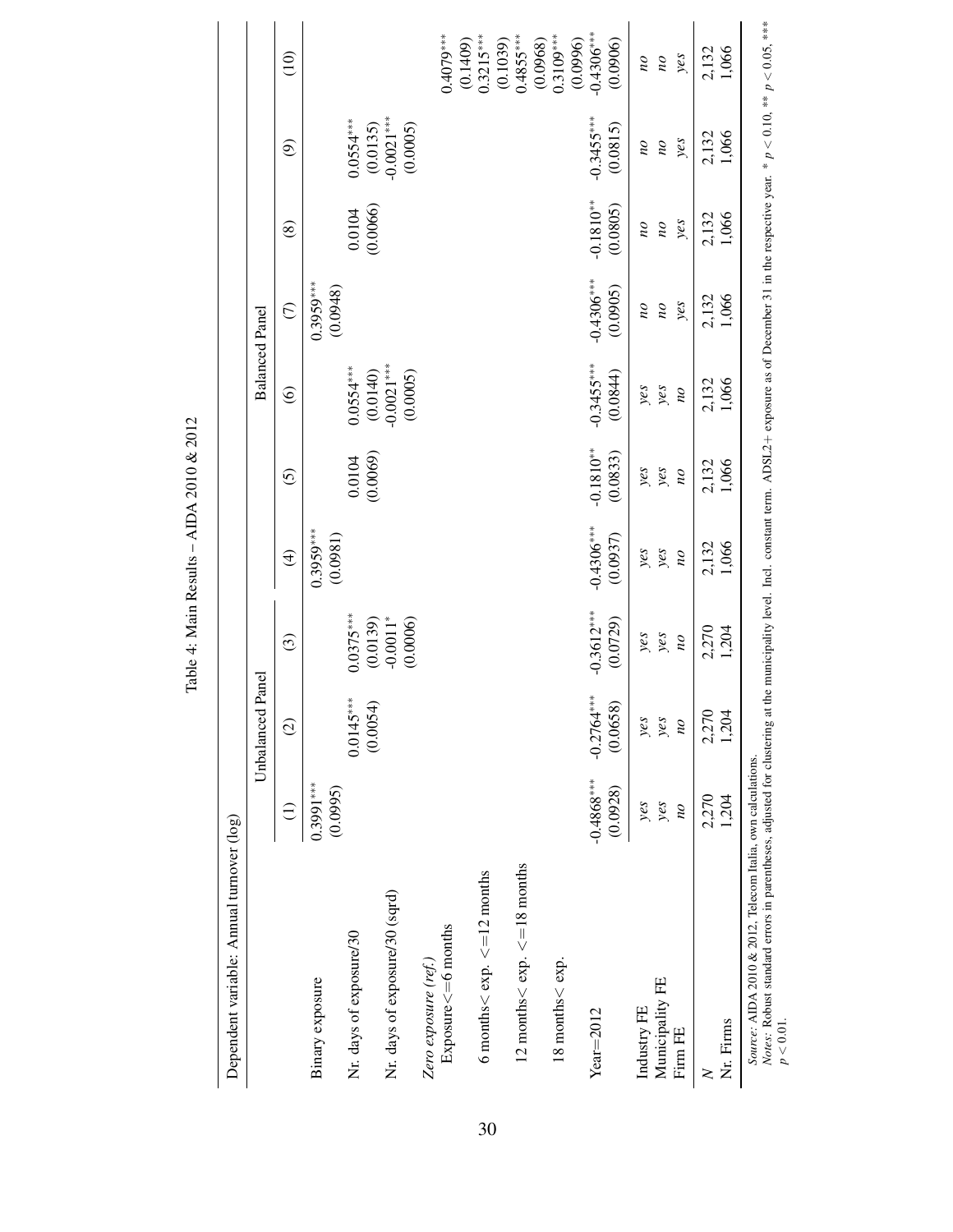| Dependent variable: Annual turnover (log)                                                                                                                                                                                                                         |                                |                                |                                 |                                 |                                |                        |                                                 |                                                 |                                               |                                                 |
|-------------------------------------------------------------------------------------------------------------------------------------------------------------------------------------------------------------------------------------------------------------------|--------------------------------|--------------------------------|---------------------------------|---------------------------------|--------------------------------|------------------------|-------------------------------------------------|-------------------------------------------------|-----------------------------------------------|-------------------------------------------------|
|                                                                                                                                                                                                                                                                   |                                | Unbalanced Panel               |                                 |                                 |                                |                        | <b>Balanced Panel</b>                           |                                                 |                                               |                                                 |
|                                                                                                                                                                                                                                                                   | $\ominus$<br>$\mathbf{I}$      | $\widehat{c}$                  | $\odot$                         | $\widehat{\mathfrak{t}}$        | $\widehat{c}$                  | $\widehat{\mathbf{e}}$ | $\widehat{C}$                                   | $\circledS$                                     | $\widehat{\Theta}$                            | $\frac{1}{2}$                                   |
| Placebo-Binary exposure                                                                                                                                                                                                                                           | (0.1201)<br>0.0060             |                                |                                 | (0.1027)<br>0.0371              |                                |                        | (0.0991)<br>0.0371                              |                                                 |                                               |                                                 |
| Placebo-Nr. days of exposure/30                                                                                                                                                                                                                                   |                                | (0.0055)<br>0.0025             | (0.0160)<br>0.0044              |                                 | (0.0046)<br>0.0025             | (0.0128)<br>0.0079     |                                                 | (0.0044)<br>0.0025                              | (0.0123)<br>0.0079                            |                                                 |
| Placebo-Nr. days of exposure/30 (sqrd)                                                                                                                                                                                                                            |                                |                                | (0.0007)<br>$-0.0001$           |                                 |                                | (0.0006)<br>$-0.0003$  |                                                 |                                                 | (0.0005)<br>$-0.0003$                         |                                                 |
| $Exposure \leq = 6$ months<br>Zero exposure (ref.)                                                                                                                                                                                                                |                                |                                |                                 |                                 |                                |                        |                                                 |                                                 |                                               | 0.0528                                          |
| 6 months $\lt$ exp. $\lt = 12$ months                                                                                                                                                                                                                             |                                |                                |                                 |                                 |                                |                        |                                                 |                                                 |                                               | (0.1174)<br>$-0.0124$                           |
| 12 months $\lt$ exp. $\lt = 18$ months                                                                                                                                                                                                                            |                                |                                |                                 |                                 |                                |                        |                                                 |                                                 |                                               | (0.1058)<br>(0.1017)<br>0.0774                  |
| $18$ months $<$ exp.                                                                                                                                                                                                                                              |                                |                                |                                 |                                 |                                |                        |                                                 |                                                 |                                               | (0.1184)<br>0.0300                              |
| $Year = 2012$                                                                                                                                                                                                                                                     | $-0.0152$<br>(0.1141)          | $-0.0353$<br>(0.0688)          | $-0.0423$<br>(0.0822)           | $-0.0602$<br>(0.0992)           | $-0.0525$<br>(0.0560)          | $-0.0724$<br>(0.0711)  | $-0.0602$<br>(0.0957)                           | $-0.0525$<br>(0.0541)                           | (0.0686)<br>$-0.0724$                         | (0.0958)<br>$-0.0602$                           |
| Municipality FE<br>Industry FE<br>Firm FE                                                                                                                                                                                                                         | yes<br>yes<br>$\overline{\nu}$ | yes<br>yes<br>$\overline{\nu}$ | yes<br>yes<br>$\overline{\rho}$ | yes<br>yeg<br>$\overline{\rho}$ | yeg<br>yes<br>$\overline{\nu}$ | yes<br>yes<br>po       | yes<br>$\overline{\omega}$<br>$\overline{\rho}$ | yes<br>$\overline{\omega}$<br>$\overline{\rho}$ | yes<br>$\overline{\rho}$<br>$\overline{\rho}$ | yes<br>$\overline{\omega}$<br>$\overline{\rho}$ |
| Nr. firms<br>$\geq$                                                                                                                                                                                                                                               | 1,159<br>2,191                 | 1,159<br>2,191                 | 1,159<br>2,191                  | 1,032<br>2,064                  | 1,032<br>2,064                 | 1,032<br>2,064         | 2,064<br>1,032                                  | 1,032<br>2,064                                  | 1,032<br>2,064                                | 2,064<br>1,032                                  |
| Notes: Robust standard errors in parentheses, adjusted for clustering at the municipality level. Incl. constant term. Placebo-exposure as of 31/12/2012 for the year 2010 and 0 for the year 2008.<br>Source: AIDA 2008 & 2010, Telecom Italia, own calculations. |                                |                                |                                 |                                 |                                |                        |                                                 |                                                 |                                               |                                                 |

<span id="page-33-0"></span>Table 5: Placebo - Pre-reform Outcomes (AIDA 2008 & 2010) Table 5: Placebo – Pre-reform Outcomes (AIDA 2008 & 2010)

\*\*  $p < 0.01$ . *p* < 0.10, \*\* *p* < 0.05, \*\*\* *p* < 0.01.  $p < 0.10$ , \*\*  $p < 0.05$ , \*\*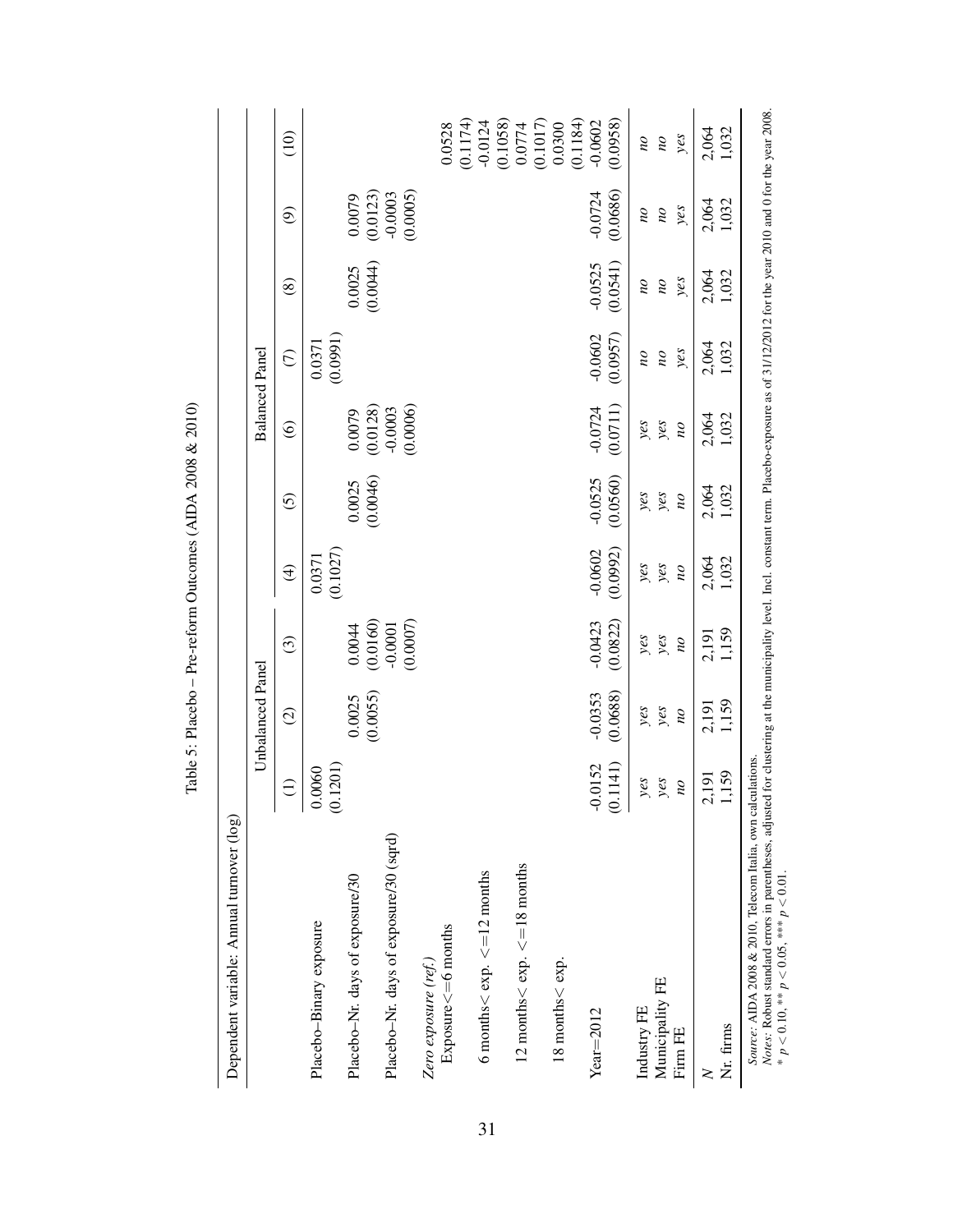<span id="page-34-0"></span>

| Dependent variable: Annual turnover (log)            |              |                         |              |             |                       |              |
|------------------------------------------------------|--------------|-------------------------|--------------|-------------|-----------------------|--------------|
|                                                      |              | <b>Unbalanced Panel</b> |              |             | <b>Balanced Panel</b> |              |
|                                                      | (1)          | (2)                     | (3)          | (4)         | (5)                   | (6)          |
| Year=2008 $\times$ binary exposure (ref.)            |              |                         |              |             |                       |              |
| Year= $2009 \times$ binary exposure                  | 0.0843       |                         |              | 0.0369      |                       |              |
|                                                      | (0.0862)     |                         |              | (0.0924)    |                       |              |
| Year= $2010 \times$ binary exposure                  | 0.0173       |                         |              | 0.0306      |                       |              |
|                                                      | (0.1015)     |                         |              | (0.1127)    |                       |              |
| Year= $2011 \times$ binary exposure                  | 0.2036       |                         |              | 0.1686      |                       |              |
|                                                      | (0.1235)     |                         |              | (0.1061)    |                       |              |
| Year= $2012 \times$ binary exposure                  | $0.3926***$  |                         |              | $0.2838*$   |                       |              |
|                                                      | (0.1252)     |                         |              | (0.1491)    |                       |              |
| Year= $2008 \times days$ of exposure/30 (ref.)       |              |                         |              |             |                       |              |
| Year= $2009 \times$ days of exposure/30              |              | 0.0076                  | 0.0068       |             | 0.0031                | 0.0042       |
|                                                      |              | (0.0050)                | (0.0123)     |             | (0.0040)              | (0.0114)     |
| Year= $2010 \times$ days of exposure/30              |              | 0.0012                  | 0.0029       |             | 0.0020                | 0.0080       |
|                                                      |              | (0.0043)                | (0.0128)     |             | (0.0046)              | (0.0134)     |
| Year=2011 $\times$ days of exposure/30               |              | 0.0026                  | 0.0231       |             | 0.0018                | $0.0259*$    |
|                                                      |              | (0.0062)                | (0.0182)     |             | (0.0053)              | (0.0151)     |
| Year= $2012 \times$ days of exposure/30              |              | 0.0117                  | $0.0551***$  |             | 0.0065                | $0.0492**$   |
|                                                      |              | (0.0081)                | (0.0186)     |             | (0.0086)              | (0.0195)     |
| Year=2008 $\times$ days of exposure/30 (sqrd) (ref.) |              |                         |              |             |                       |              |
| Year= $2009 \times$ days of exposure/30 (sqrd)       |              |                         | 0.0000       |             |                       | $-0.0001$    |
|                                                      |              |                         | (0.0006)     |             |                       | (0.0005)     |
| Year= $2010 \times$ days of exposure/30 (sqrd)       |              |                         | $-0.0001$    |             |                       | $-0.0003$    |
|                                                      |              |                         | (0.0005)     |             |                       | (0.0006)     |
| Year=2011 $\times$ days of exposure/30 (sqrd)        |              |                         | $-0.0010$    |             |                       | $-0.0011*$   |
|                                                      |              |                         | (0.0007)     |             |                       | (0.0006)     |
| Year= $2012 \times$ days of exposure/30 (sqrd)       |              |                         | $-0.0020***$ |             |                       | $-0.0020**$  |
|                                                      |              |                         | (0.0007)     |             |                       | (0.0008)     |
| Year= $2008$ (ref.)                                  |              |                         |              |             |                       |              |
| Year= $2009$                                         | $-0.1053$    | $-0.1080*$              | $-0.1045$    | $-0.0235$   | $-0.0220$             | $-0.0262$    |
|                                                      | (0.0807)     | (0.0581)                | (0.0658)     | (0.0900)    | (0.0465)              | (0.0643)     |
| Year= $2010$                                         | $-0.0464$    | $-0.0433$               | $-0.0494$    | $-0.0414$   | $-0.0347$             | $-0.0565$    |
|                                                      | (0.0988)     | (0.0519)                | (0.0721)     | (0.1094)    | (0.0576)              | (0.0761)     |
| Year= $2011$                                         | $-0.2612**$  | $-0.1048$               | $-0.1800*$   | $-0.1621$   | $-0.0289$             | $-0.1166$    |
|                                                      | (0.1162)     | (0.0849)                | (0.1025)     | (0.1016)    | (0.0673)              | (0.0826)     |
| Year= $2012$                                         | $-0.4623***$ | $-0.2294**$             | $-0.3886***$ | $-0.3270**$ | $-0.1385$             | $-0.2939***$ |
|                                                      | (0.1194)     | (0.0939)                | (0.1004)     | (0.1446)    | (0.1000)              | (0.1094)     |
| Firm FE                                              | yes          | yes                     | yes          | yes         | yes                   | yes          |
| $\boldsymbol{N}$                                     | 5,587        | 5,587                   | 5,587        | 4,830       | 4,830                 | 4,830        |
| Nr. Firms                                            | 1,244        | 1,244                   | 1,244        | 966         | 966                   | 966          |

| Table 6: Testing the Common Trend Assumption (AIDA 2008–2012) |  |  |
|---------------------------------------------------------------|--|--|
|---------------------------------------------------------------|--|--|

*Source:* AIDA 2008 – 2012, Telecom Italia, own calculations.

*Notes:* Robust standard errors in parentheses, adjusted for clustering at the municipality level. Incl. constant term. Exposure as of 31/12/2012 throughout. \* *p* < 0.10, \*\* *p* < 0.05, \*\*\* *p* < 0.01.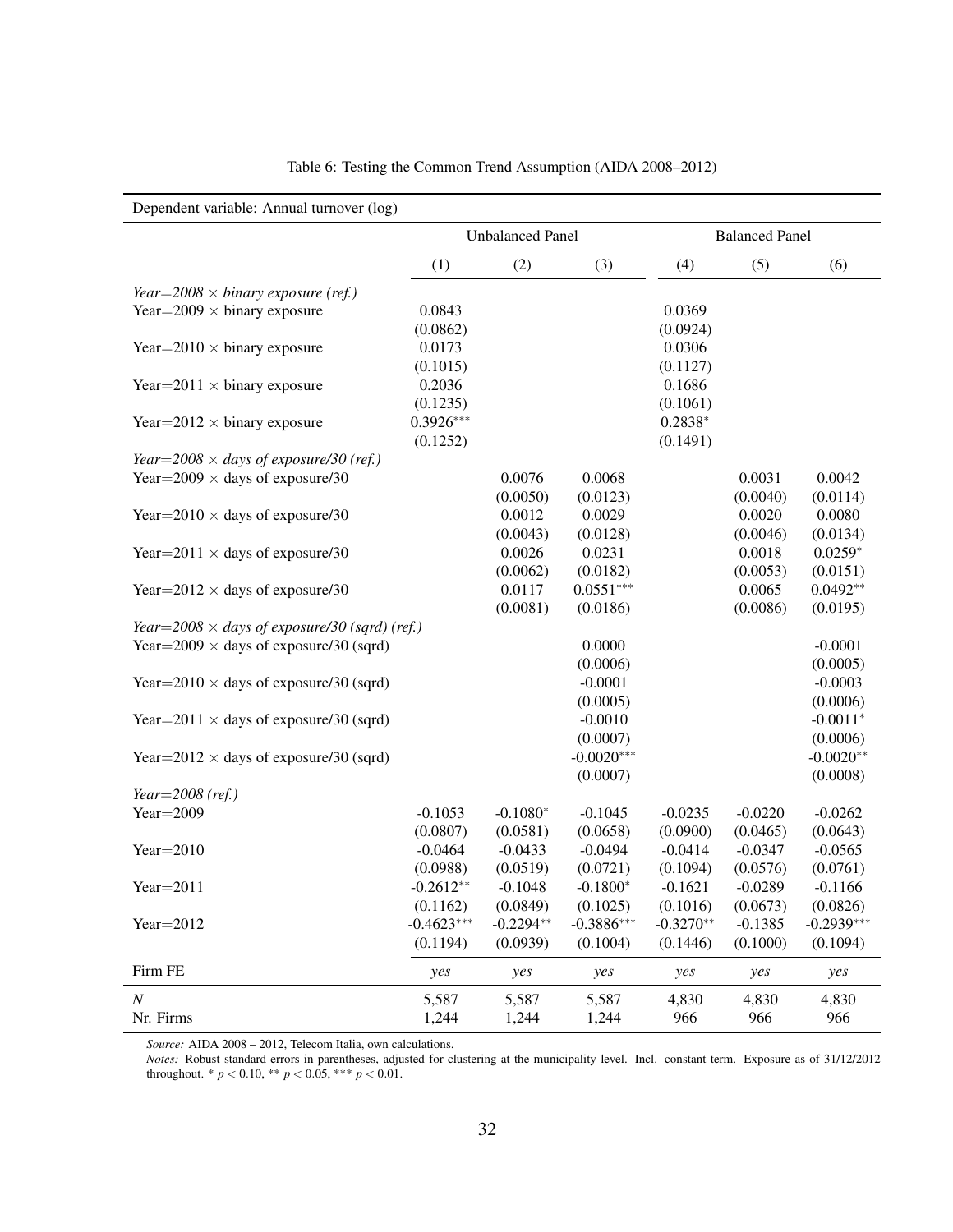#### Table 7: Other Outcomes – Value Added and Employment

#### <span id="page-35-0"></span>A: Main, 2010 & 2012

|                                               |                         |                         | Annual value added (log) |                         |                         | Nr. employees (log)     |                         |                         |
|-----------------------------------------------|-------------------------|-------------------------|--------------------------|-------------------------|-------------------------|-------------------------|-------------------------|-------------------------|
|                                               | (1)                     | (2)                     | (3)                      | (4)                     | (5)                     | (6)                     | (7)                     | (8)                     |
| Binary exposure                               | $0.2465**$<br>(0.0999)  |                         |                          |                         | 0.0287<br>(0.2034)      |                         |                         |                         |
| Nr. days of exposure/30                       |                         | $0.0105***$<br>(0.0046) | $0.0262*$<br>(0.0137)    |                         |                         | $-0.0118$<br>(0.0072)   | 0.0187<br>(0.0241)      |                         |
| Nr. days of exposure/30 (sqrd)                |                         |                         | $-0.0007$<br>(0.0005)    |                         |                         |                         | $-0.0014$<br>(0.0009)   |                         |
| Zero exposure (ref.)                          |                         |                         |                          |                         |                         |                         |                         |                         |
| $Exposure < = 6$ months                       |                         |                         |                          | $0.2323**$<br>(0.1172)  |                         |                         |                         | $-0.0541$<br>(0.2472)   |
| 6 months $\langle$ exp. $\langle$ = 12 months |                         |                         |                          | $0.1742*$<br>(0.1040)   |                         |                         |                         | 0.2283<br>(0.2070)      |
| 12 months $<$ exp. $<=$ 18 months             |                         |                         |                          | $0.2999***$<br>(0.1024) |                         |                         |                         | $-0.0554$<br>(0.2106)   |
| 18 months < exp.                              |                         |                         |                          | $0.2810**$<br>(0.1075)  |                         |                         |                         | $-0.1728$<br>(0.2023)   |
| Year $=$ 2012                                 | $-0.2401**$<br>(0.0977) | $-0.1254**$<br>(0.0606) | $-0.1838**$<br>(0.0825)  | $-0.2401**$<br>(0.0978) | $0.5200***$<br>(0.1987) | $0.6668***$<br>(0.0997) | $0.5533***$<br>(0.1441) | $0.5200***$<br>(0.1989) |
| Firm FE                                       | yes                     | yes                     | yes                      | yes                     | yes                     | yes                     | yes                     | yes                     |
| N<br>Nr. Firms                                | 1,964<br>982            | 1,964<br>982            | 1,964<br>982             | 1,964<br>982            | 1,756<br>878            | 1,756<br>878            | 1,756<br>878            | 1,756<br>878            |
| $D. D1 = 1 = 200000000010$                    |                         |                         |                          |                         |                         |                         |                         |                         |

B: Placebo, 2008 & 2010

|                                                |                       | Annual value added (log) |                       |                       |                       | Nr. employees (log)      |                         |                        |
|------------------------------------------------|-----------------------|--------------------------|-----------------------|-----------------------|-----------------------|--------------------------|-------------------------|------------------------|
|                                                | (1)                   | (2)                      | (3)                   | (4)                   | (5)                   | (6)                      | (7)                     | (8)                    |
| Placebo-Binary exposure                        | 0.0896<br>(0.1217)    |                          |                       |                       | $-0.1465$<br>(0.1517) |                          |                         |                        |
| Placebo-Nr. days of exposure/30                |                       | 0.0027<br>(0.0051)       | 0.0138<br>(0.0151)    |                       |                       | 0.0046<br>(0.0060)       | $-0.0262$<br>(0.0176)   |                        |
| Placebo-Nr. days of exposure/30 (sqrd)         |                       |                          | $-0.0005$<br>(0.0006) |                       |                       |                          | $0.0014**$<br>(0.0007)  |                        |
| Zero exposure (ref.)                           |                       |                          |                       |                       |                       |                          |                         |                        |
| $Exposure < = 6$ months                        |                       |                          |                       | 0.0763<br>(0.1528)    |                       |                          |                         | $-0.0525$<br>(0.1612)  |
| 6 months $\langle$ exp. $\langle$ = 12 months  |                       |                          |                       | 0.0806<br>(0.1241)    |                       |                          |                         | $-0.2943*$<br>(0.1615) |
| 12 months $\langle$ exp. $\langle$ = 18 months |                       |                          |                       | 0.1111<br>(0.1254)    |                       |                          |                         | $-0.0860$<br>(0.1578)  |
| 18 months < exp.                               |                       |                          |                       | 0.0582<br>(0.1392)    |                       |                          |                         | $-0.0320$<br>(0.1636)  |
| $Year = 2010$                                  | $-0.0903$<br>(0.1191) | $-0.0375$<br>(0.0641)    | $-0.0780$<br>(0.0905) | $-0.0903$<br>(0.1192) | $-0.1803$<br>(0.1465) | $-0.3603***$<br>(0.0783) | $-0.2450**$<br>(0.1000) | $-0.1803$<br>(0.1466)  |
| Firm FE                                        | yes                   | yes                      | yes                   | yes                   | yes                   | yes                      | yes                     | yes                    |
| $\boldsymbol{N}$                               | 1,922                 | 1,922                    | 1,922                 | 1,922                 | 1,628                 | 1,628                    | 1,628                   | 1,628                  |
| Nr. Firms                                      | 961                   | 961                      | 961                   | 961                   | 814                   | 814                      | 814                     | 814                    |

*Source:* A: AIDA 2010 & 2012, B: AIDA 2008 & 2010 , Telecom Italia, own calculations.

*Notes:* Balanced panels. Robust standard errors in parentheses, adjusted for clustering at the municipality level. Incl. constant term. \*  $p < 0.10$ , \*\*  $p < 0.05$ , \*\*\*  $p < 0.01$ .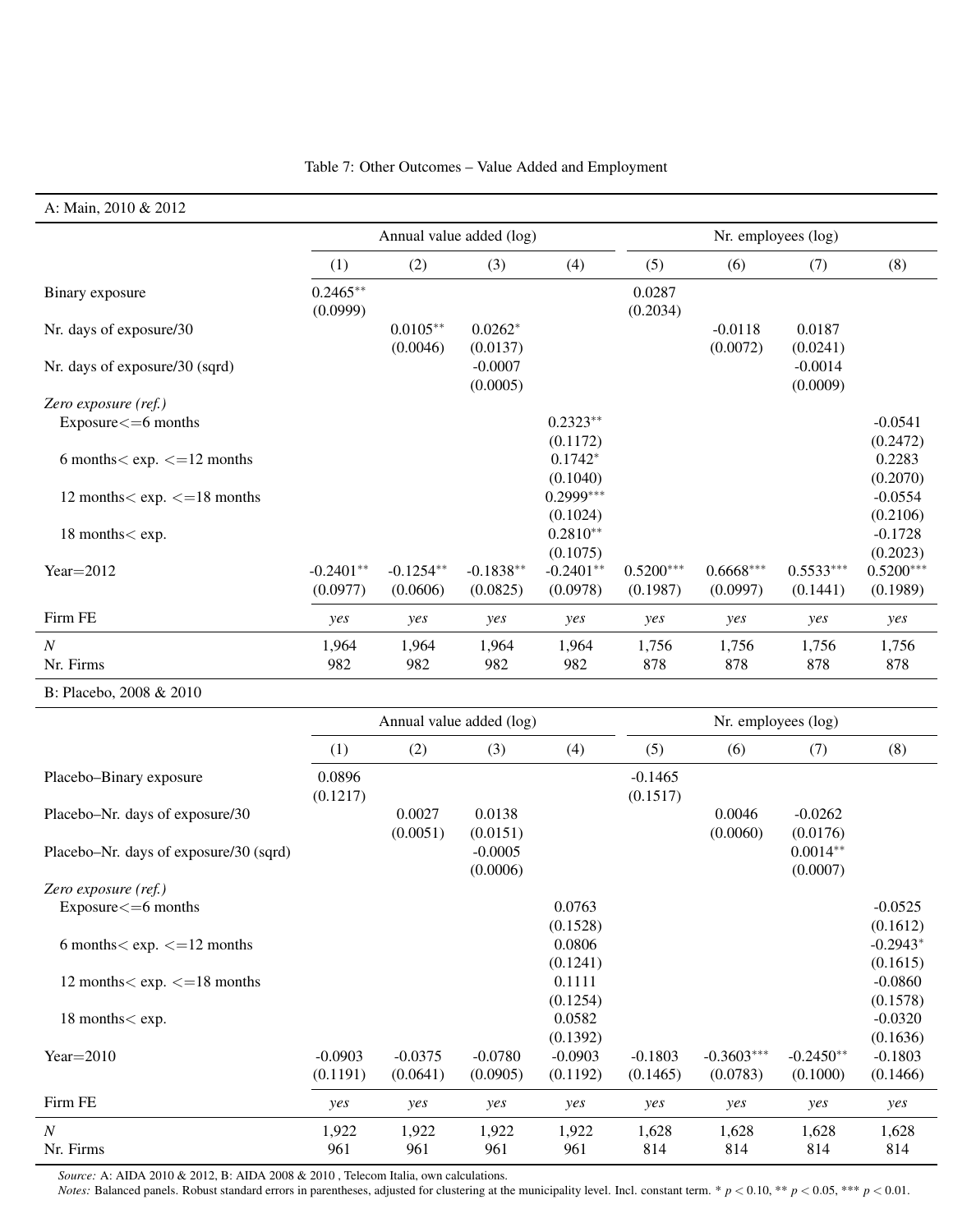<span id="page-36-0"></span>

| A: Industrial Sector                                                                                                                    |             |             |             |
|-----------------------------------------------------------------------------------------------------------------------------------------|-------------|-------------|-------------|
|                                                                                                                                         | (1)         | (2)         | (3)         |
|                                                                                                                                         | Annual      | Annual      | Nr.         |
|                                                                                                                                         | turnover    | value added | employees   |
|                                                                                                                                         | (log)       | (log)       | (log)       |
| Binary exposure $\times$ Manufacturing, mining (B,C)                                                                                    | $0.3025***$ | $0.2148**$  | 0.0226      |
|                                                                                                                                         | (0.1026)    | (0.1022)    | (0.2198)    |
| Binary exposure $\times$ Constr., electr., gas, water (D,E,F)                                                                           | $0.4482***$ | $0.2749**$  | 0.0453      |
|                                                                                                                                         | (0.1312)    | (0.1083)    | (0.2165)    |
| Binary exposure $\times$ Wholesale, retail (G)                                                                                          | $0.3341***$ | $0.1969*$   | $-0.2173$   |
|                                                                                                                                         | (0.1017)    | (0.1080)    | (0.2110)    |
| Binary exposure $\times$ Hotels, restaurants (I)                                                                                        | $0.4942***$ | $0.2979***$ | $0.6303***$ |
|                                                                                                                                         | (0.1019)    | (0.1047)    | (0.2368)    |
| Binary exposure $\times$ Transportation, communication (H,J)                                                                            | $0.4363***$ | 0.1626      | 0.1934      |
|                                                                                                                                         | (0.1079)    | (0.1288)    | (0.2340)    |
| Binary exposure $\times$ Real estate activities (L)                                                                                     | $0.3642*$   | 0.2033      | $-0.2326$   |
|                                                                                                                                         | (0.1911)    | (0.1479)    | (0.2197)    |
| Binary exposure $\times$ Prof., scientific, techn. (M,N)                                                                                | $0.5542***$ | $0.2860**$  | $-0.0696$   |
|                                                                                                                                         | (0.1158)    | (0.1315)    | (0.2391)    |
| Binary exposure $\times$ Other services (R,S,T,U)                                                                                       | $0.3341*$   | $0.5391**$  | $-0.1221$   |
|                                                                                                                                         | (0.2010)    | (0.2461)    | (0.2442)    |
| Firm FE                                                                                                                                 | yes         | yes         | yes         |
| $\boldsymbol{N}$                                                                                                                        | 2,132       | 1,964       | 1,756       |
| <i>F</i> -test (coefficient different from <i>Binary exposure</i> $\times$ <i>Manufacturing, mining</i> ( <i>B,C</i> ))<br>$Prob > F$ : |             |             |             |
| Binary exposure $\times$ Constr., electr., gas, water (D,E,F)                                                                           | 0.1565      | 0.3043      | 0.8200      |
| Binary exposure $\times$ Wholesale, retail (G)                                                                                          | 0.6566      | 0.7577      | 0.0668      |
| Binary exposure $\times$ Hotels, restaurants (I)                                                                                        | 0.0044      | 0.0749      | 0.0001      |
| Binary exposure $\times$ Transportation, communication (H,J)                                                                            | 0.0983      | 0.5610      | 0.2627      |
| Binary exposure $\times$ Real estate activities (L)                                                                                     | 0.7238      | 0.9205      | 0.0626      |
| Binary exposure $\times$ Prof., scientific, techn. (M,N)                                                                                | 0.0050      | 0.4606      | 0.5860      |
| Binary exposure $\times$ Other services (R,S,T,U)                                                                                       | 0.8643      | 0.1624      | 0.3889      |
| <b>B:</b> Technology Intensity                                                                                                          |             |             |             |
|                                                                                                                                         | (1)         | (2)         | (3)         |
|                                                                                                                                         | Annual      | Annual      | Nr.         |
|                                                                                                                                         | turnover    | value added | employees   |
|                                                                                                                                         | (log)       | (log)       | (log)       |
| Binary exposure                                                                                                                         | $0.3881***$ | $0.2330**$  | 0.0481      |
|                                                                                                                                         | (0.0953)    | (0.1001)    | (0.2042)    |
| Binary exposure $\times$ High-tech sector                                                                                               | 0.0671      | 0.1219      | $-0.1759$   |
|                                                                                                                                         | (0.0778)    | (0.0915)    | (0.1103)    |
| Firm FE                                                                                                                                 | yes         | yes         | yes         |
| $\,N$                                                                                                                                   | 2,132       | 1,964       | 1,756       |

Table 8: Effect Heterogeneity – Industrial Sector and Technology Intensity

*Source:* A: AIDA 2010 & 2012, Telecom Italia, own calculations.

*Notes:* Balanced panels. Robust standard errors in parentheses, adjusted for clustering at the municipality level. Incl. constant term and year indicator. Definition of high-tech sector based on [EUROSTAT](#page-22-11) [\(2015\)](#page-22-11).  $*$   $p < 0.10, **$   $p < 0.05, **$   $p < 0.01$ .<br>34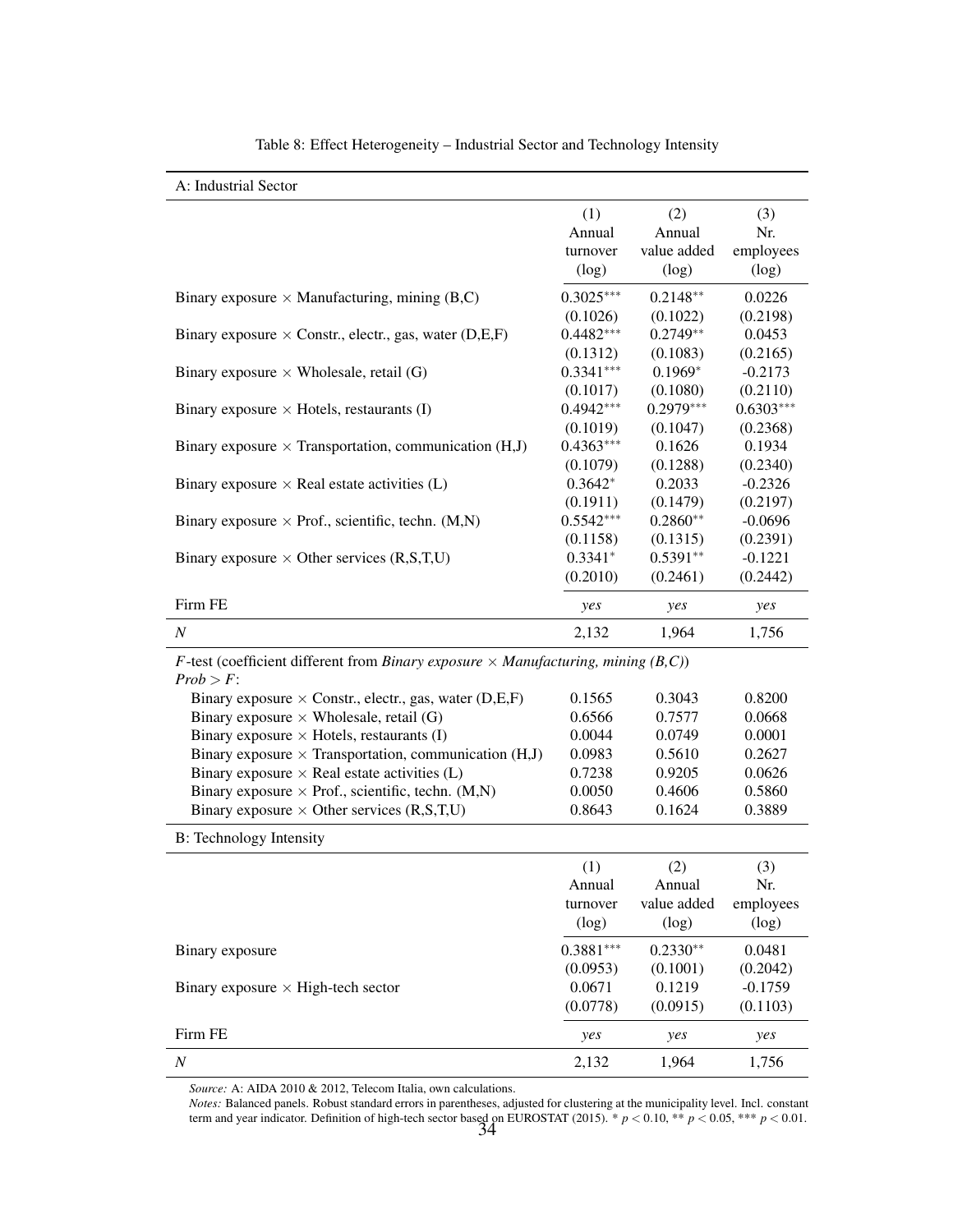<span id="page-37-0"></span>

|                                                                  | (1)         | (2)         | (3)          |
|------------------------------------------------------------------|-------------|-------------|--------------|
|                                                                  | Annual      | Annual      | Nr.          |
|                                                                  | turnover    | value added | employees    |
|                                                                  | (log)       | (log)       | (log)        |
| A: Pre-Policy ADSL                                               |             |             |              |
| Binary exposure                                                  | $0.3917***$ | $0.2542**$  | 0.0187       |
|                                                                  | (0.0954)    | (0.1001)    | (0.2044)     |
| Dummy exposure $\times$ Pre-policy 7Mbps (ref.)                  |             |             |              |
| Binary exposure $\times$ No pre-policy ADSL                      | $-0.0211$   | $-0.0648$   | 0.0459       |
|                                                                  | (0.1138)    | (0.0921)    | (0.1542)     |
| Binary exposure $\times$ Pre-policy Lite                         | 0.0961      | $-0.0820$   | 0.1364       |
|                                                                  | (0.1149)    | (0.1131)    | (0.1260)     |
| Firm FE                                                          | yes         | yes         | yes          |
| $\overline{N}$                                                   | 2,132       | 1,964       | 1,756        |
| <b>B</b> : Remoteness                                            |             |             |              |
| Binary exposure                                                  | $0.2660**$  | $0.2408**$  | $-0.1794$    |
|                                                                  | (0.1101)    | (0.1091)    | (0.2167)     |
| Binary exposure $\times$ Road distance to regional capital (min) | $0.0034**$  | 0.0001      | $0.0055**$   |
|                                                                  | (0.0014)    | (0.0012)    | (0.0022)     |
| Firm FE                                                          | yes         | yes         | yes          |
| $\overline{N}$                                                   | 2,132       | 1,964       | 1,756        |
| C: Urbanization                                                  |             |             |              |
| Binary exposure                                                  | $0.3806***$ | $0.2479**$  | 0.0470       |
|                                                                  | (0.0952)    | (0.1001)    | (0.2039)     |
| Binary exposure $\times$ 2001 Population density/10              | $0.0136***$ | $-0.0013$   | $-0.0155***$ |
|                                                                  | (0.0017)    | (0.0022)    | (0.0032)     |
| Firm FE                                                          | yes         | yes         | yes          |
| $\boldsymbol{N}$                                                 | 2,132       | 1,964       | 1,756        |

#### Table 9: Effect Heterogeneity – Pre-Policy ADSL, Remoteness and Urbanization

*Source:* AIDA 2010 & 2012 , Telecom Italia, own calculations.

*Notes:* Balanced panels. Robust standard errors in parentheses, adjusted for clustering at the municipality level. Incl. constant term and year indicator. \*  $p < 0.10$ , \*\*  $p < 0.05$ , \*\*\*  $p < 0.01$ .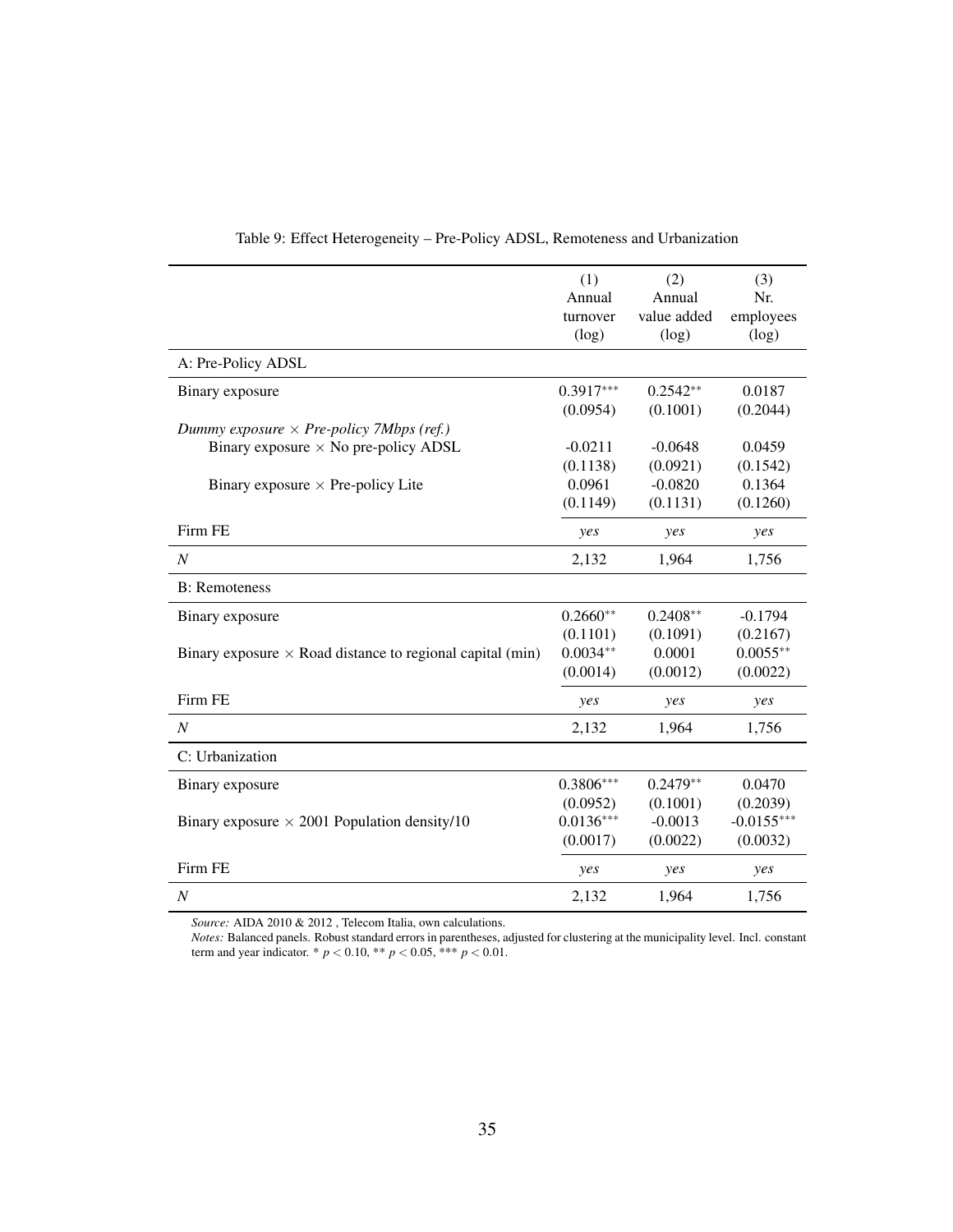# <span id="page-38-0"></span>Appendix

| <b>Variable</b>                    | <b>Description</b>                                                                       |
|------------------------------------|------------------------------------------------------------------------------------------|
| Demography                         | Source: ISTAT (2001) 14° Censimento generale della popolazione e delle abitazioni        |
| Population density                 | Total nr of residents over municipal area (in square kilometers)                         |
| Population growth rate, 10 yrs     | 10-year population growth rate (1991-2001)                                               |
| Employment rate                    | Nr of employed residents over working age population (15–64)                             |
| Population share high educated     | Nr of residents with upper secondary or higher education over total nr of residents      |
| Population share aged 65 and over  | Nr of residents aged at least 65 over total nr of residents                              |
| Industry structure                 | Source: ISTAT (2001) 8° Censimento dell'industria e dei servizi                          |
| Nr. firms (log)                    | Total nr of firms                                                                        |
| Empl. growth rate, 10 yrs          | 10-year growth rate of total nr of jobs (1991-2001)                                      |
| Empl. share in primary sector      | Nr of jobs in the primary sector (agriculture and mining) over total nr of jobs          |
| Empl. share in manufacturing       | Nr of jobs in manufacturing over total nr of jobs                                        |
| Empl. share in construction        | Nr of jobs in construction and utilities (gas, water, electricity) over total nr of jobs |
| Empl. share in wholesale           | Nr of jobs in wholesale and retail over total nr of jobs                                 |
| Empl. share in services            | Nr of jobs in other services over total nr of jobs                                       |
| Geography                          | Source: ISTAT (2009) Atlante Statistico dei Comuni                                       |
| Municipality's altitude (log)      | Altitude at the city hall level (in meters)                                              |
| Distance to nearest motorway (log) | Road distance of the municipality to the next motorway (in minutes)                      |
| Previous ADSL technology:          | Source: Trentino Network                                                                 |
| Pre-policy 7Mbps                   | Pre-policy availability of previous ADSL technology 7Mbps                                |
| Pre-policy Lite                    | Pre-policy availability of previous ADSL technology Lite                                 |

### Table A1: Variable Description – Municipality Characteristics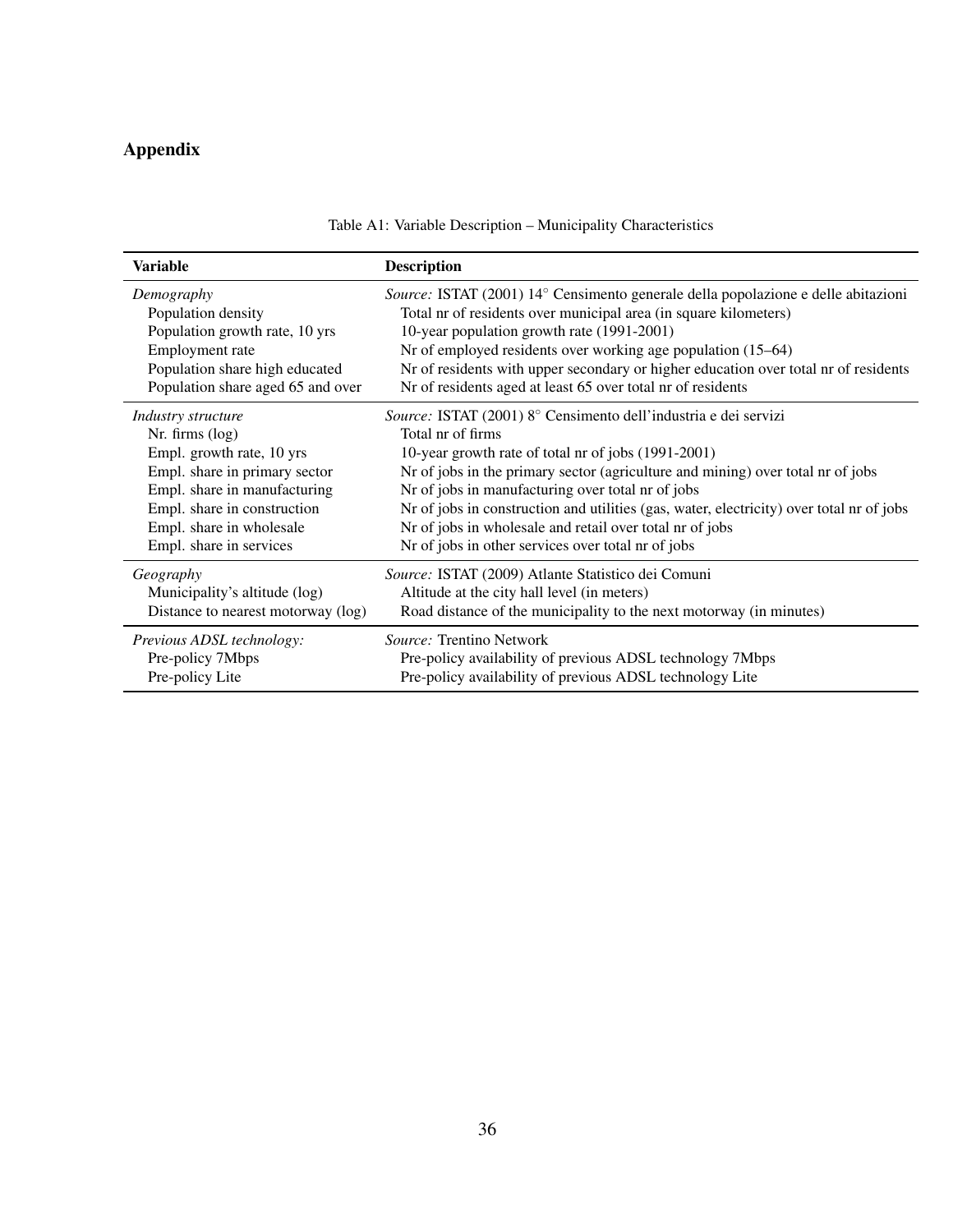|                                                                                                                                                                                                                                                                                                                                                     | Emp                 | ol. Share Manufacturing |                     | Empl. Share Construction |                     | Empl. Share Wholesale  |                     | Empl. Share Other Services |
|-----------------------------------------------------------------------------------------------------------------------------------------------------------------------------------------------------------------------------------------------------------------------------------------------------------------------------------------------------|---------------------|-------------------------|---------------------|--------------------------|---------------------|------------------------|---------------------|----------------------------|
|                                                                                                                                                                                                                                                                                                                                                     |                     | $\widehat{\circ}$       | $\odot$             | $\widehat{\mathcal{A}}$  | $\widehat{\circ}$   | $\widehat{\circ}$      | $\widehat{\in}$     | @                          |
| Year= $2001 \times$ binary exposure                                                                                                                                                                                                                                                                                                                 | (0.022)<br>$-0.017$ |                         | (0.031)<br>$-0.021$ |                          | (0.027)<br>$-0.025$ |                        | (0.028)<br>$-0.007$ |                            |
| Year= $2001 \times$ days of exposure/30                                                                                                                                                                                                                                                                                                             |                     | 0.002                   |                     | $-0.002$                 |                     | 0.0005                 |                     | $-0.002$                   |
| $Year = 2001$                                                                                                                                                                                                                                                                                                                                       | $-0.015$            | $(0.002)$<br>$0.046***$ | $0.058**$           | $0.055***$<br>(0.002)    | $-0.014$            | $0.031***$<br>(0.0013) | 0.042               | $(0.002)$<br>$0.051***$    |
|                                                                                                                                                                                                                                                                                                                                                     | (0.020)             | (0.016)                 | (0.029)             | (0.020)                  | (0.026)             | (0.016)                | (0.027)             | (0.018)                    |
| Municipality FE                                                                                                                                                                                                                                                                                                                                     | yes                 | yes                     | yes                 | yes                      | yes                 | yes                    | yes                 | yes                        |
|                                                                                                                                                                                                                                                                                                                                                     | 334                 | 334                     | 334                 | 334                      | 334                 | 334                    | 334                 | 334                        |
| Nr. Municipalities                                                                                                                                                                                                                                                                                                                                  | $\tilde{\bm{e}}$    | 167                     | 167                 | 167                      | 167                 | 167                    | 167                 | 167                        |
| Notes: Municipality-level data. Robust standard errors in parentheses. Incl. constant term. Placebo-exposure as of 31/12/2012 throughout. For detailed variable description see Table A1 in<br>Source: ISTAT population & industry census 1991 & 2001, Telecom Italia, own calculations.<br>Appendix. * $p < 0.10$ , ** $p < 0.05$ , *** $p < 0.01$ |                     |                         |                     |                          |                     |                        |                     |                            |

| $0.001$ $0.001$<br>うりり                                                                                                  |
|-------------------------------------------------------------------------------------------------------------------------|
| j                                                                                                                       |
| $\ddotsc$ and $\ddotsc$                                                                                                 |
| ֖֧֪ׅ֪֪֪֪ׅ֧֪֪֪֪ׅ֪֪ׅ֪֪ׅ֖֚֚֚֚֚֚֚֚֚֚֚֚֚֚֚֚֚֚֚֚֚֚֚֚֡֝֕֝֝֝֝֬֝֝֝֝֝֓֝֬֝֝֝֝֝<br>l                                                |
| ł                                                                                                                       |
| י<br>י                                                                                                                  |
|                                                                                                                         |
| ֧֧֖֧֧֧֧֧֧֧֧֧֧֧֧֧֧֧֧֧֧֧֧֧֛֛֛֚֚֚֚֚֚֚֝֝֬֝֝֝֓֝֬֝֓֝֬֝֓֝֬֝֬֝֬֝֬֝֬֝֓֝֬֝֬֝֬֝֬֝֬֝֬֝֬֝֬֝֬֝֬֝֬<br>֧֧֪֪֪֪֪֛֪֪֪֪֪֪֪֪֪֪֪֪֪֪֪֪֪֛֝<br>J |
| ו<br>י<br>$\ddot{\phantom{a}}$<br>$\frac{1}{1}$                                                                         |

<span id="page-39-0"></span>37

Appendix. \* *p* < 0.10, \*\* *p* < 0.05, \*\*\* *p* < 0.01.